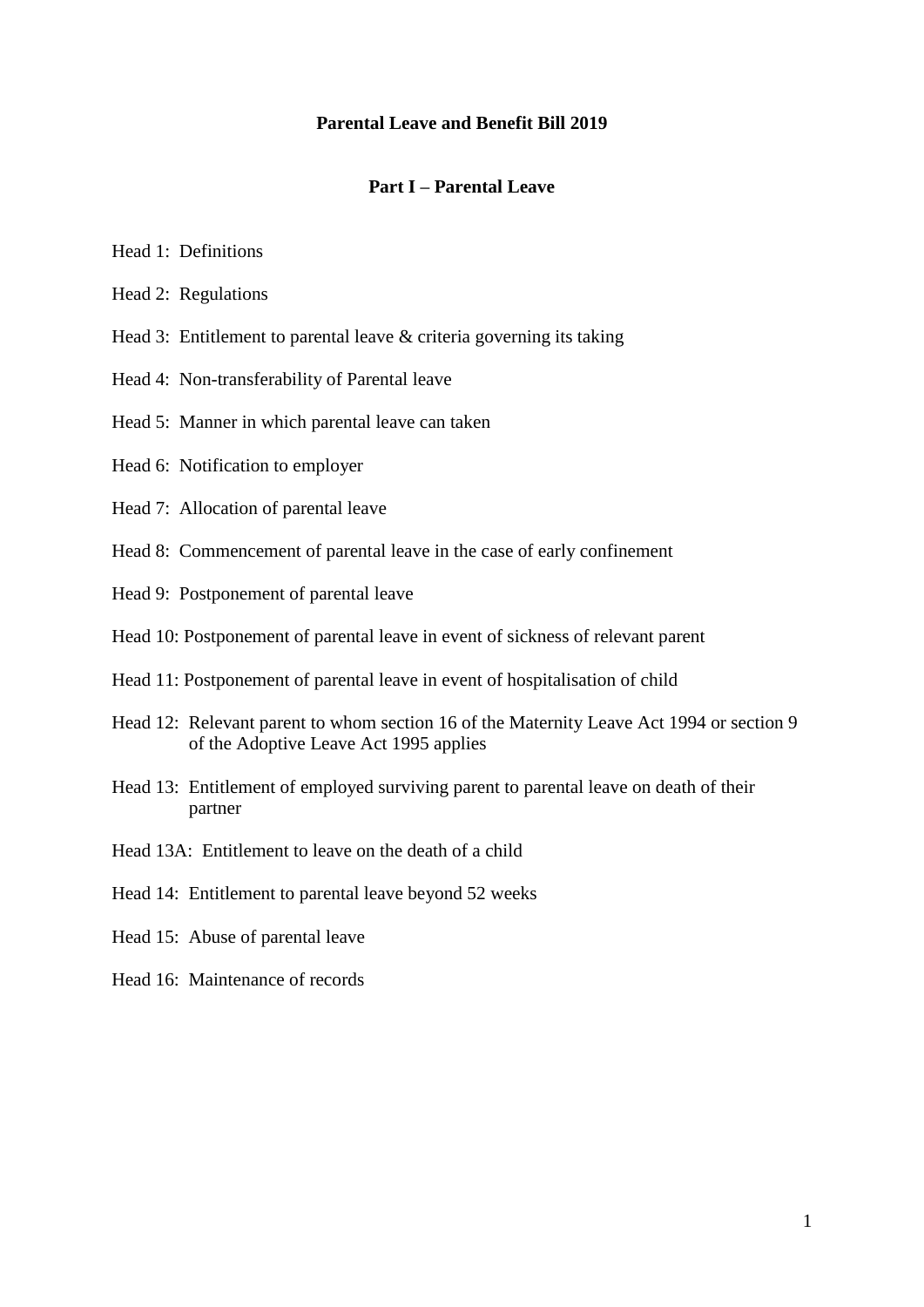#### **Part II – Protection of Employees**

Head 17: Preservation or suspension of employment rights while on parental leave

- Head 18: Protection from termination of employment etc. while on parental leave
- Head 19: Matters relating to notices of suspension or termination of employment
- Head 20: Protection from penalisation
- Head 21: Right to return to work after period of parental leave expires
- Head 22: Notification of intention to return to work
- Head 23: Postponement of return to work
- Head 24: Provisions applying where employee not permitted to return to work

#### **Part III – Resolution of Disputes**

- Head 25: Disputes regarding entitlements under Act
- Head 26: Decision under section 41 or 44 of the Workplace Relations Act 2015
- Head 27: Burden of proof

#### **Part IV – Parental Benefit**

- Head 28: Interpretation
- Head 29: Rates of self-employment contributions and related matters
- Head 30: Description of benefits
- Head 31: Parental Benefit.
- Head 32: Claims
- Head 33: Entitlement to Back to Work Family Dividend
- Head 34: Payments after death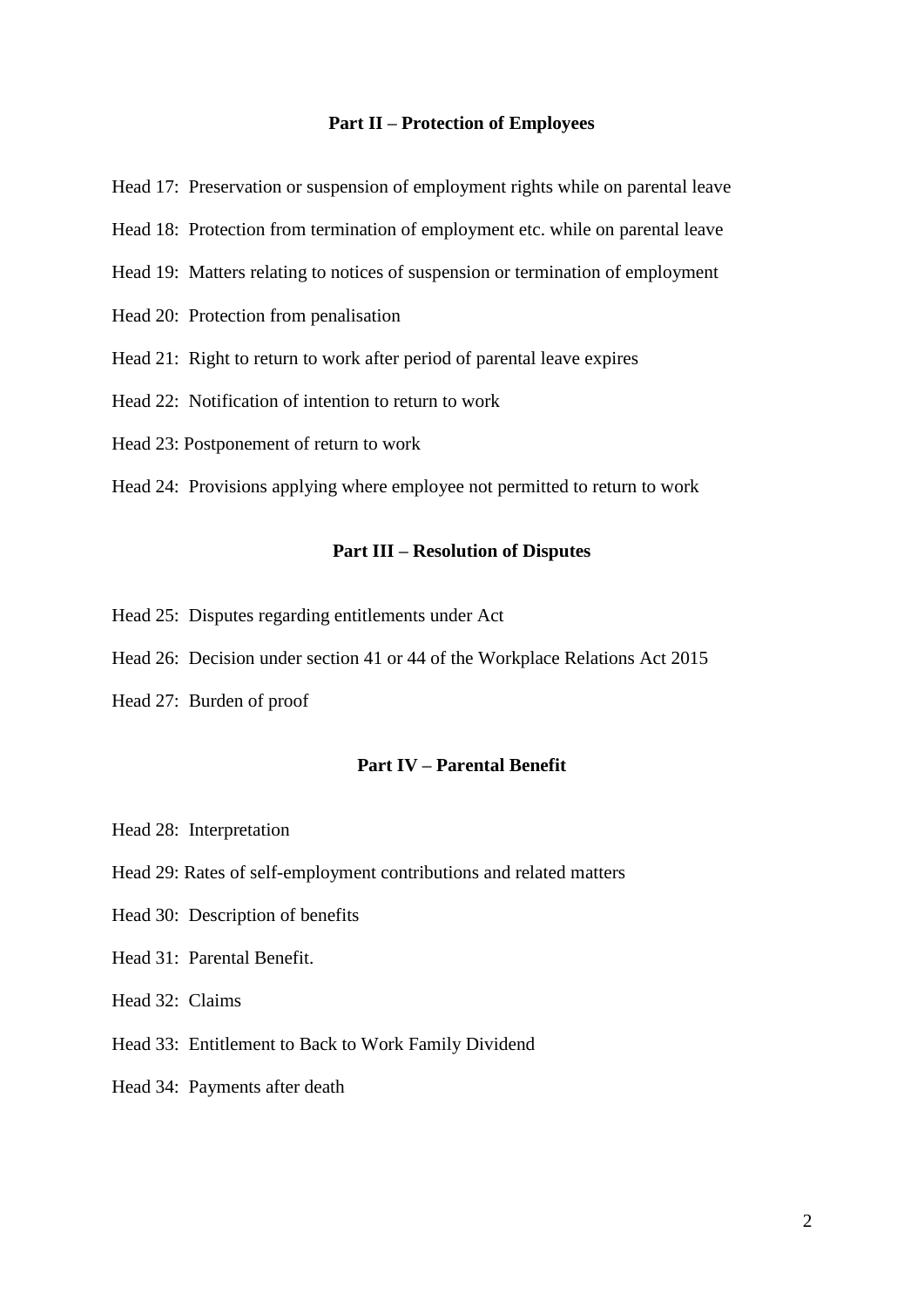#### **Part V – Adoptive Leave: Amendment of Child and Family Relationship Act 2015**

- Head 35: Repeal of section 177 of the Children and Family Relationship Act 2015
- Head 36: Modification and reintroduction of section 177 of the Child and Family Relationship Act 2015 or amendment of section 2 of the Adoptive Leave Act 1995.
- Head 37: Restriction on taking of adoptive leave and entitlement to adoptive benefit.

#### **Part VI – Adoptive Benefit**

- Head 38: Interpretation
- Head 39: Entitlement to and duration of adoptive benefit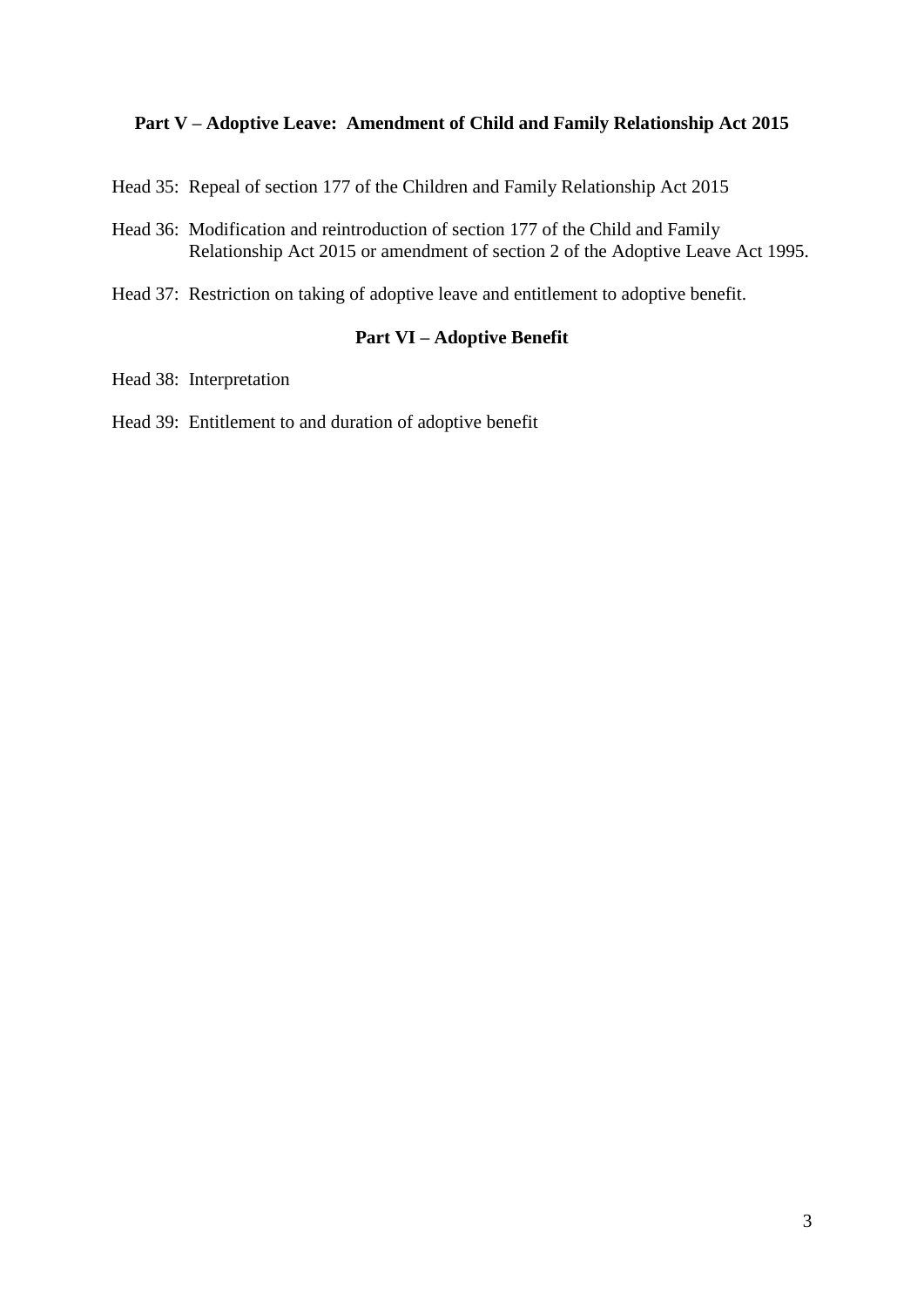#### **Part I – Parental Leave**

#### **Head 1: Definitions**

'Minister' means the Minister for Justice and Equality.

'relevant parent' means, in relation to a child,

- (i) the mother of the child,
- (ii) the father of the child,
- (iii) the spouse, civil partner or cohabitant, as the case may be, of the relevant parent of the child, or
- (iv) a parent of the child under section 5 of the Children and Family Relationships Act 2015 where the child is a donor-conceived child within the meaning of Part 2 of that Act,

or, in relation to a child, who is, or is to be, adopted,

- (i) where the child is, or is to be, adopted jointly by a married couple of the same sex, the spouse chosen by that couple to be the relevant parent for the purposes of this Act, or
- (ii) in any other case, the spouse, civil partner or cohabitant, as the case may be, of the adopting mother or sole male adopter of the child.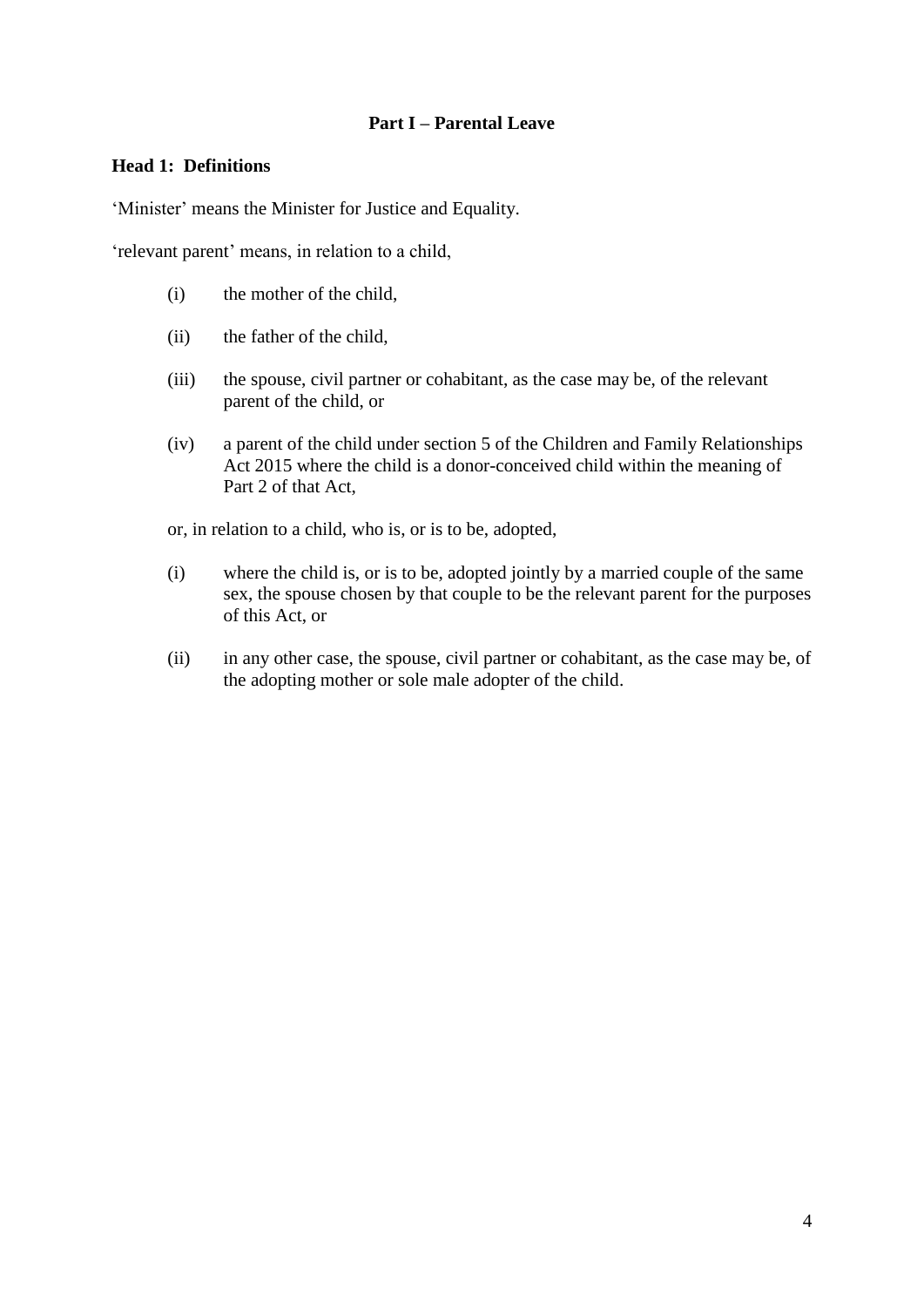#### **Head 2: Regulations**

- 1. The Minister may by regulations provide for any matter referred to in this Act as prescribed or to be prescribed.
- 2. Before making a regulation under this Act, the Minister shall consult with:
	- (a) the Minister for Employment Affairs and Social Protection; and
	- (b) the Minister for Public Expenditure and Reform.
- 3. In addition to subhead 2, the Minister may also consult with any other Ministers or other persons as he or she considers is relevant in relation to the making of regulations.
- 4. A regulation under this Act may contain such consequential, supplementary and ancillary provisions as the Minister considers necessary or expedient.
- 5 In making regulations under this section, the Minister shall have regard to
- (1) the desirability of

(a) facilitating employees in balancing paid work with their responsibilities to their children,

- (b) promoting the participation of women in the labour market,
- (c) making it easier for men to share the responsibilities of caring for children on an equal basis with women, and
- (d) not imposing an undue burden on employers; and
- (2) the cost to the Exchequer.

6. Every regulation under this Act shall be laid before each House of the Oireachtas as soon as may be after it is made.

If a resolution annulling the regulation is passed by either such House within the next 21 days on which that House has sat after the regulation is laid before it, the regulation shall be annulled accordingly, but without prejudice to anything previously done thereunder.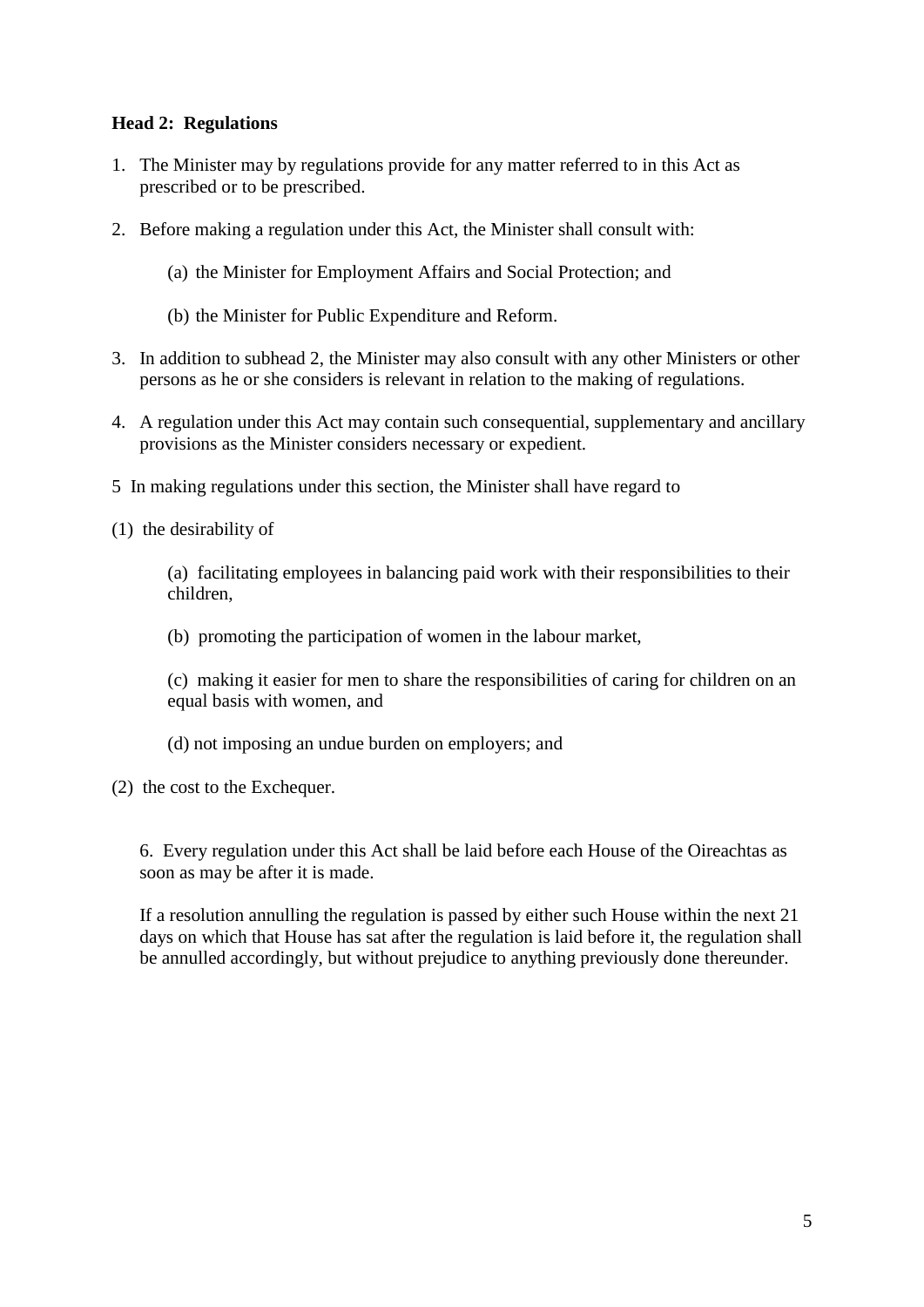#### **Head 3: Entitlement to parental leave & criteria governing its taking**

- 1. An employee who is a relevant parent in respect of a child shall be entitled to leave from his or her employment, to be known and referred to in this Act as 'parental leave', for a period of time to be prescribed by the Minister (by regulations under head 2).
- 2. The purpose of this parental leave is to enable him or her to provide, or assist in the provision of care to the child.
- 3. Each relevant parent in relation to a child shall be entitled to take an individual period of parental leave.
- 4. A period of parental leave shall not commence before a time when the employee concerned has completed one year's employment
- 5. The period of parental leave shall end not later 52 weeks after the birth of the child or in the case of adoption a period following the date of placement.
- 6. A period of parental leave may not be taken before the date of birth, or in the case of an adoption, before the date of placement.
- 7. In the case of multiple births or the adoption of multiple children at the same time, a person who is a relevant parent shall only be entitled to one period of parental leave.
- 8. A relevant parent who adopts a child shall not be prevented from taking parental leave in respect of that child, if the parents who gave the child up for adoption have already taken parental leave in respect of that child.
- 9. A relevant parent shall be entitled to take parental leave -

(a) in the case of a child who is, or is to be, adopted where the day of placement in respect of the child falls on or after 1 November 2019, or

(b) in any other case, where the date of birth of the child falls on or after 1 November 2019.

10. A relevant parent who has taken adoptive leave under section 6 of the Adoptive Leave Act 1995 shall also be entitled to take parental leave under this Act in respect of that child.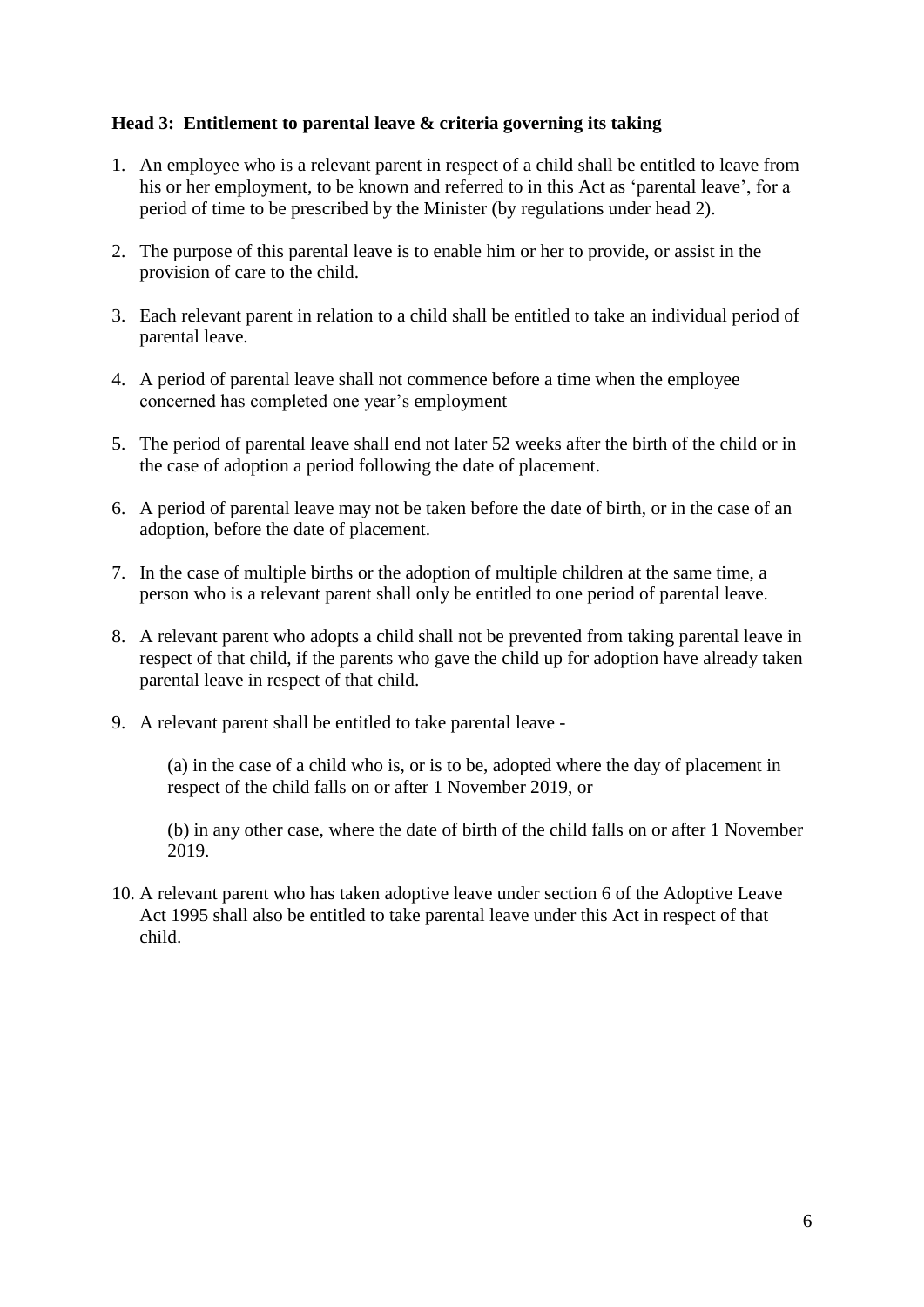# **Head 4: Non-transferability of parental leave**

1. Where a relevant parent in respect of a child is entitled to parental leave, except where a relevant parent has died, the relevant parents of that child shall not be entitled to transfer any part of his or her parental leave to the other relevant parent.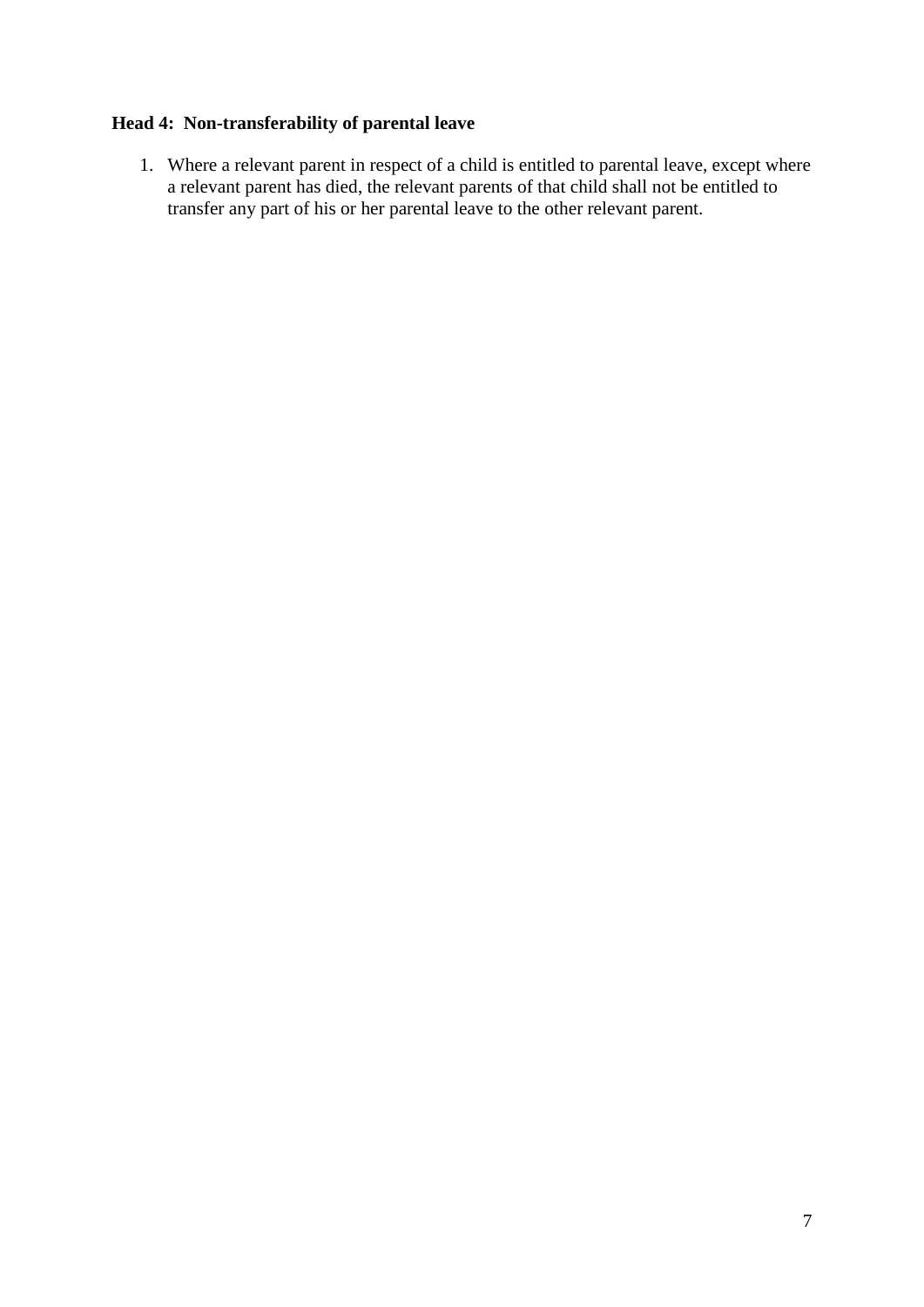#### **Head 5: Manner in which parental leave can taken**

- 1. The period of parental leave provided for in head 3 must be taken in periods of not less than one week in duration.
- 2. A relevant parent may take their entitlement to parental leave before they take their entitlement to additional maternity or adoptive leave (under section 14 of the Maternity Protection Act 1994 or section 8 of the Adoptive Leave Act 1995).
- 3. Where any holiday (other than a public holiday) to which an employee is entitled falls during a period of parental leave of the employee and on a day when (but for the leave and the holiday) the employee would be working in the employment concerned, the holiday shall be taken at such other time as may be determined by the employer concerned pursuant to section 20 of the Organisation of Working Time Act 1997.
- 4. Where any public holiday to which an employee is entitled falls during a period of parental leave of the employee and on a day when (but for the leave and the holiday) the employee would be working in the employment concerned, a day shall be added to the period of parental leave that the employee is entitled to take.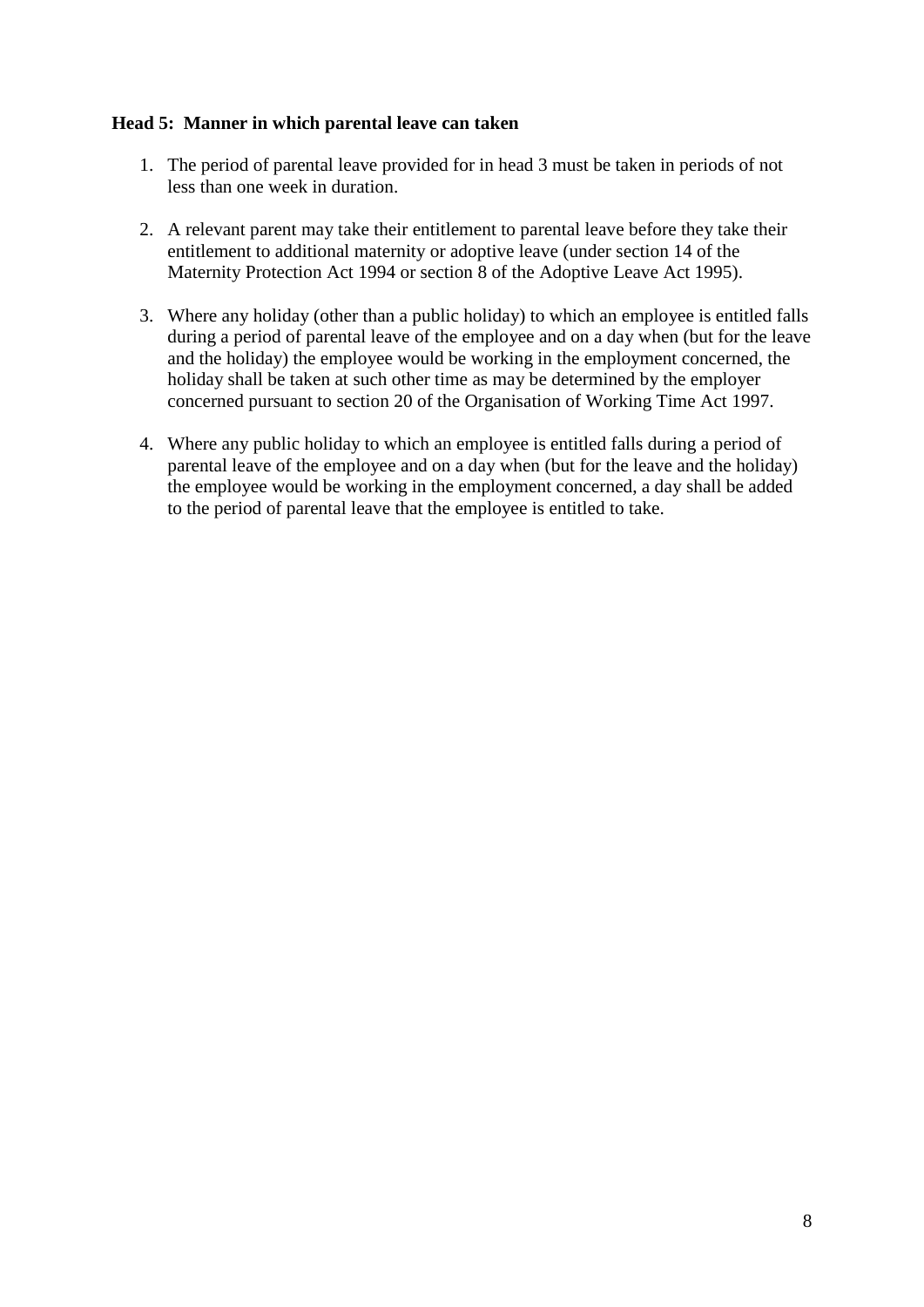#### **Head 6: Notification to employer**

- 1. Where a relevant parent proposes to take parental leave, he or she shall provide their employer with written notification of their intention to take parental leave.
- 2. A notification to take parental leave should be given as soon as reasonably practicable, but not later than four (4) weeks before the leave commences.
- 3. A person who has given notification to take parental leave:
	- (a) in the case of an adoption, shall provide their employer with:
		- i. A written notification of the expected date of placement, as soon as is practicable; and
		- ii. A copy of the certificate of placement as soon as is practicable but within four weeks following the date of placement.
	- (b) in the case of an intercountry adoption (to be effected either inside or outside the State) shall provide their employer with the following in writing:
		- i. notification of the expected date of placement, as soon as is practicable ; and
		- ii. a copy of an applicable declaration of eligibility and suitability, as soon as is practicable following the date of placement, and
		- iii. a copy of any details or particulars concerning the placement

#### or

- (c) in any other case, at the time of the notification or as soon as reasonably practicable afterwards, give to his or her employer or produce for his or her employer's inspection a copy of the birth certificate of the child in question, a medical, or other appropriate certificate confirming the pregnancy of the expectant mother concerned and specifying the expected week of confinement of the expectant mother concerned that she has given to, or produced for the inspection of, her employer under section 9 of the Act of 1994.
- 4. A relevant parent who has given a notification to his or her employer shall
	- (a) in the case of an adoption where the adopting mother or sole male adopter concerned is not an employee with the same employer, or the relevant parent concerned is a relevant parent referred to in paragraph (a)(i) of the definition of relevant parent shall cause his or her employer to be
		- i. notified in writing as soon as reasonably practicable of the expected day of placement,
		- ii. supplied before the expected day of placement, if not already supplied, with a copy of an applicable declaration of eligibility and suitability, and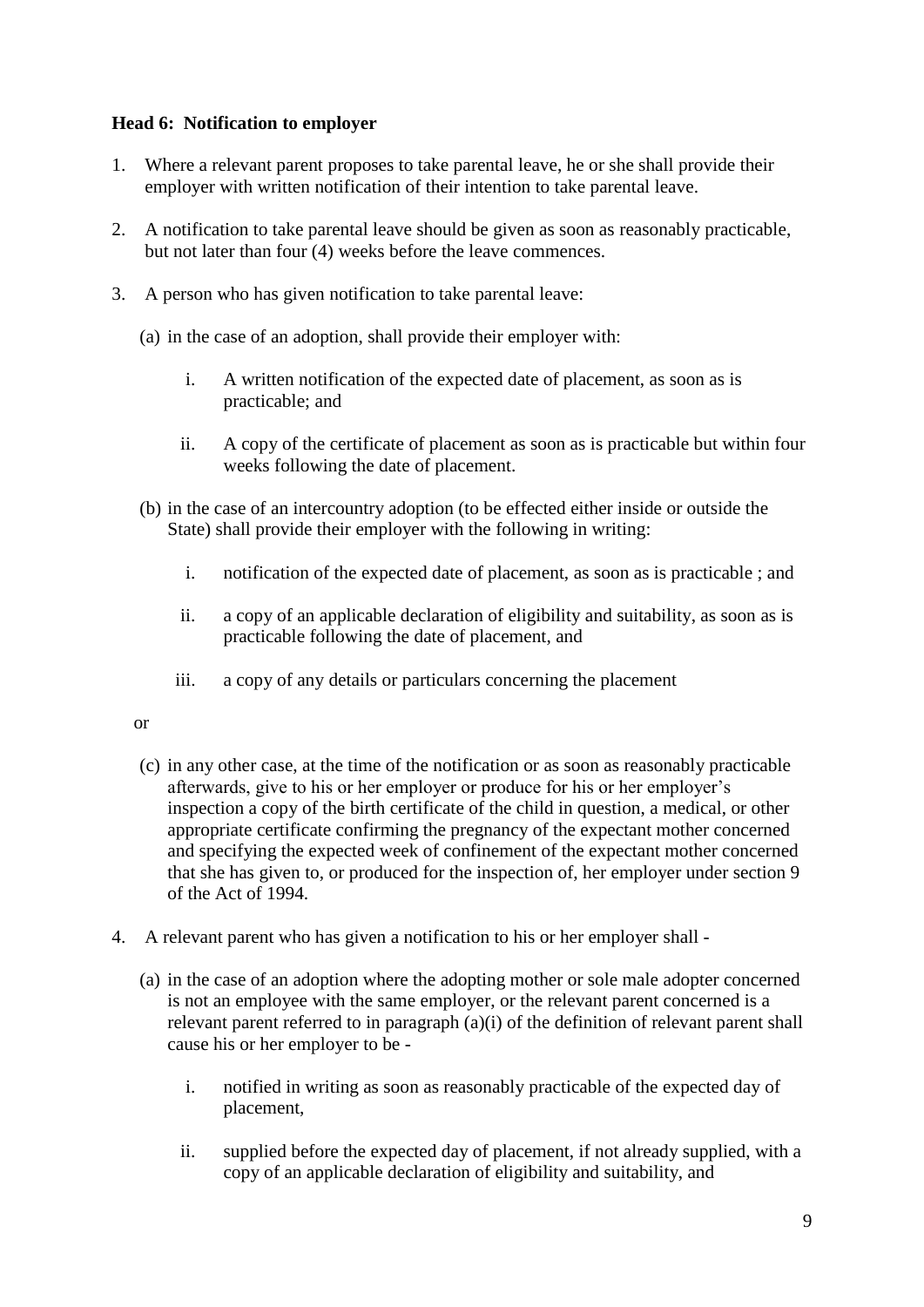iii. supplied as soon as reasonably practicable after the day of placement with particulars in writing of the placement,

or

- (b) in any other case, and where the expectant mother is not an employee (of the same employer as the relevant parent), at the time of the notification or as soon as reasonably practicable afterwards cause his or her employer to be supplied with a statement signed by a registered medical practitioner confirming the pregnancy of the expectant mother concerned and specifying the expected week of confinement of the expectant mother concerned.
- 5. An employee who has not provided their employer with a notification of their intention to take parental leave, or who having given notification has revoked it, may notify their employer concerned of their intention to take it, not later than four (4) weeks before the commencement of such leave.
- 6. A relevant parent who has given a notification to their employer under subhead 5 shall at the time of the notification or as soon as reasonably practicable afterwards cause his or her employer to be supplied with—

(a) in the case of an adoption, other than an intercountry adoption effected or to be effected outside the State or an adoption to which subhead (4)(a) applies, a copy of the certificate of placement referred to in subhead  $(3)(a)(ii)$ ,

(b) in the case of an intercountry adoption effected or to be effected outside the State, other than an adoption to which subhead (4)(a) applies, the particulars referred to in subhead  $(3)(b)(iii)$ ,

(c) in the case of an adoption to which subhead (4)(a) applies, the particulars referred to in subhead  $(4)(a)(iii)$ , or

(d) in any other case, a copy of the birth certificate in respect of the child concerned.

7. A notification to take parental leave may be withdrawn / revoked in writing by the employee concerned to his or her employer.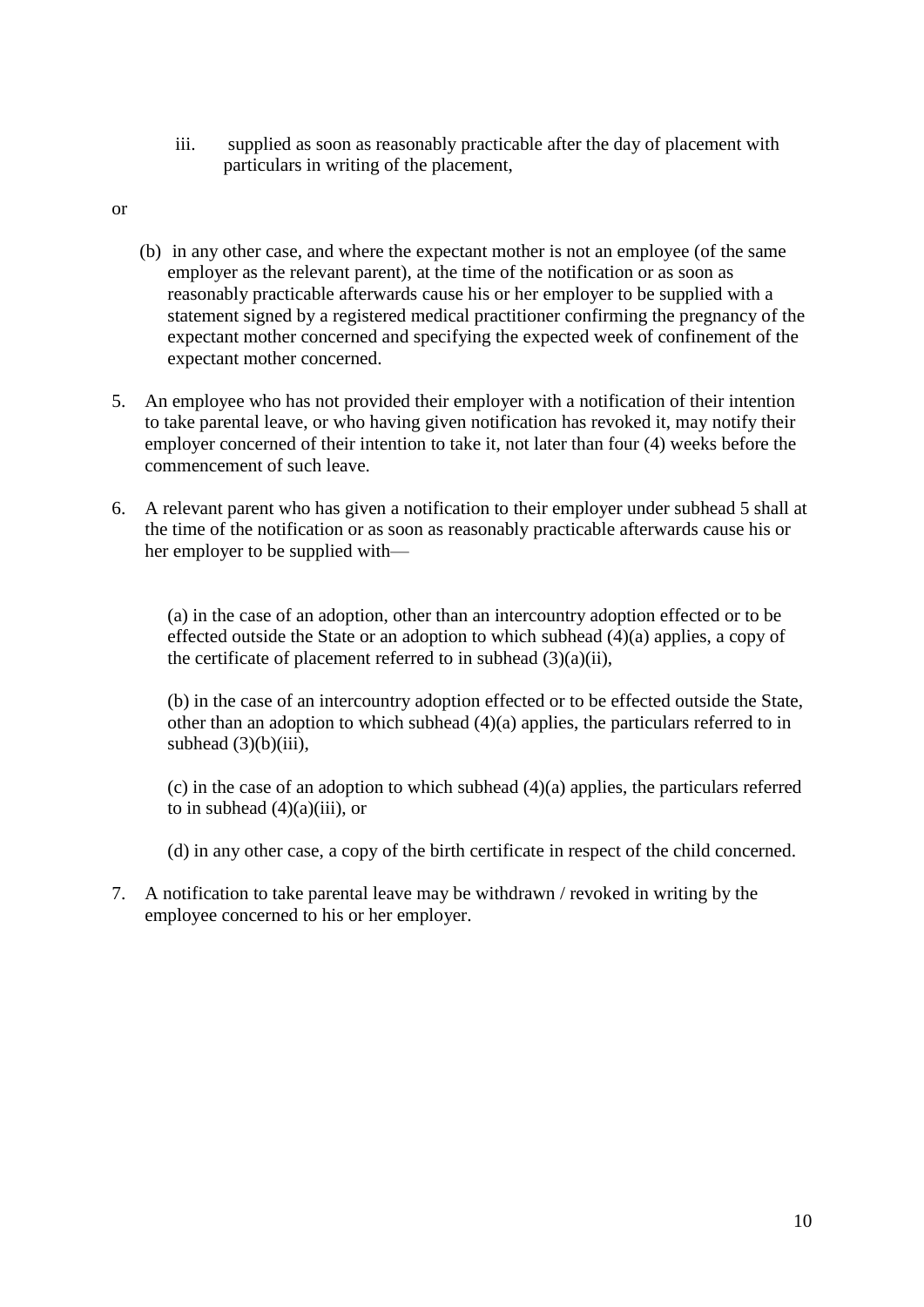#### **Head 7: Allocation of parental leave**

- 1. Where a relevant parent gives notification to take a period of parental leave, the period of parental leave shall commence no earlier than the date of birth or the date of placement (in the case of adoption), but no later than 52 weeks less the number of weeks equal to the maximum period of parental leave to be prescribed in regulation.
- 2. The last week that parental leave may be taken, as set out in sub head one (1) above, shall be subject to the exceptions set out in head 14.
- 3. Where a relevant parent is employed under a fixed term contract:
	- (a) their parental leave shall expire on the date their term of employment concludes; and
	- (b) nothing in this Part shall affect the termination of their contract of employment on that day.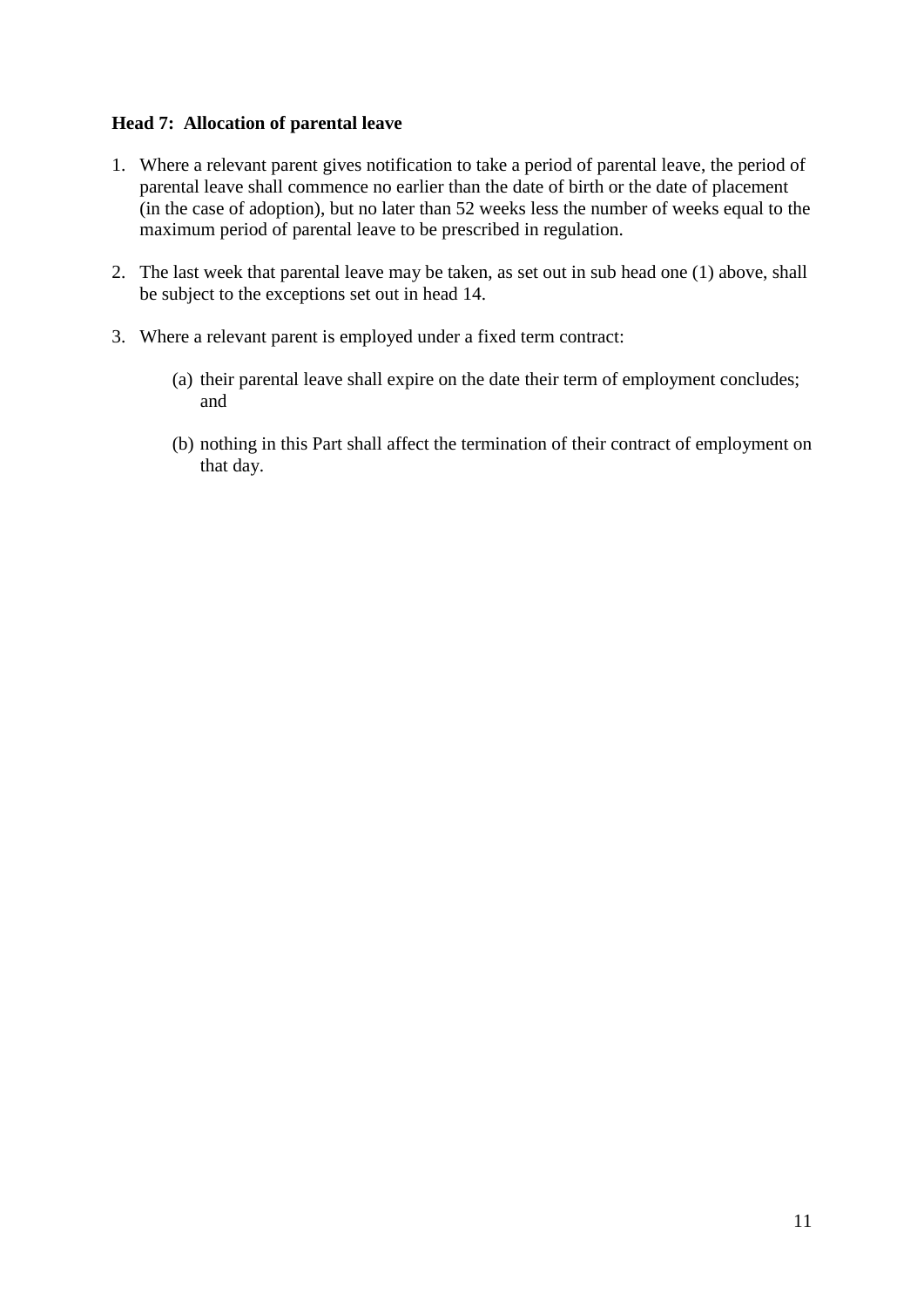#### **Head 8: Commencement of parental leave in the case of early confinement**

1. Where the spouse or partner of a relevant parent gives birth more than 2 weeks before their expected date of confinement, the relevant parent shall be deemed to have complied with the notification requirements to take parental leave if they comply with the requirements of head 6 (Notification Requirements) within 7 days of the actual date of birth.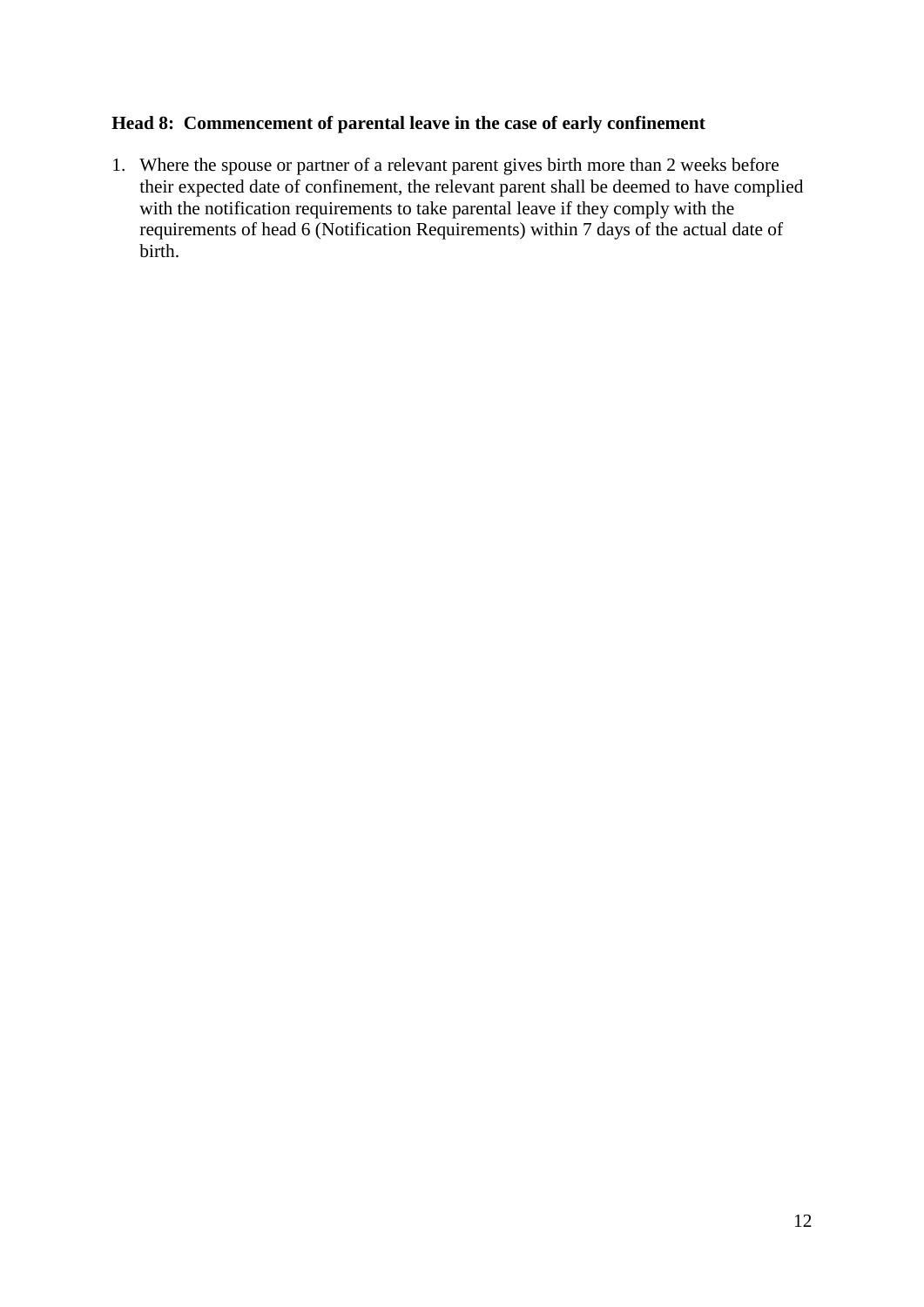# **Head 9: Postponement of parental leave**

1. Where a relevant parent has notified their employer of their intention to take parental leave, they shall be entitled to postpone that leave and notify their employer of another date on which it shall commence, following the date of birth or date of placement.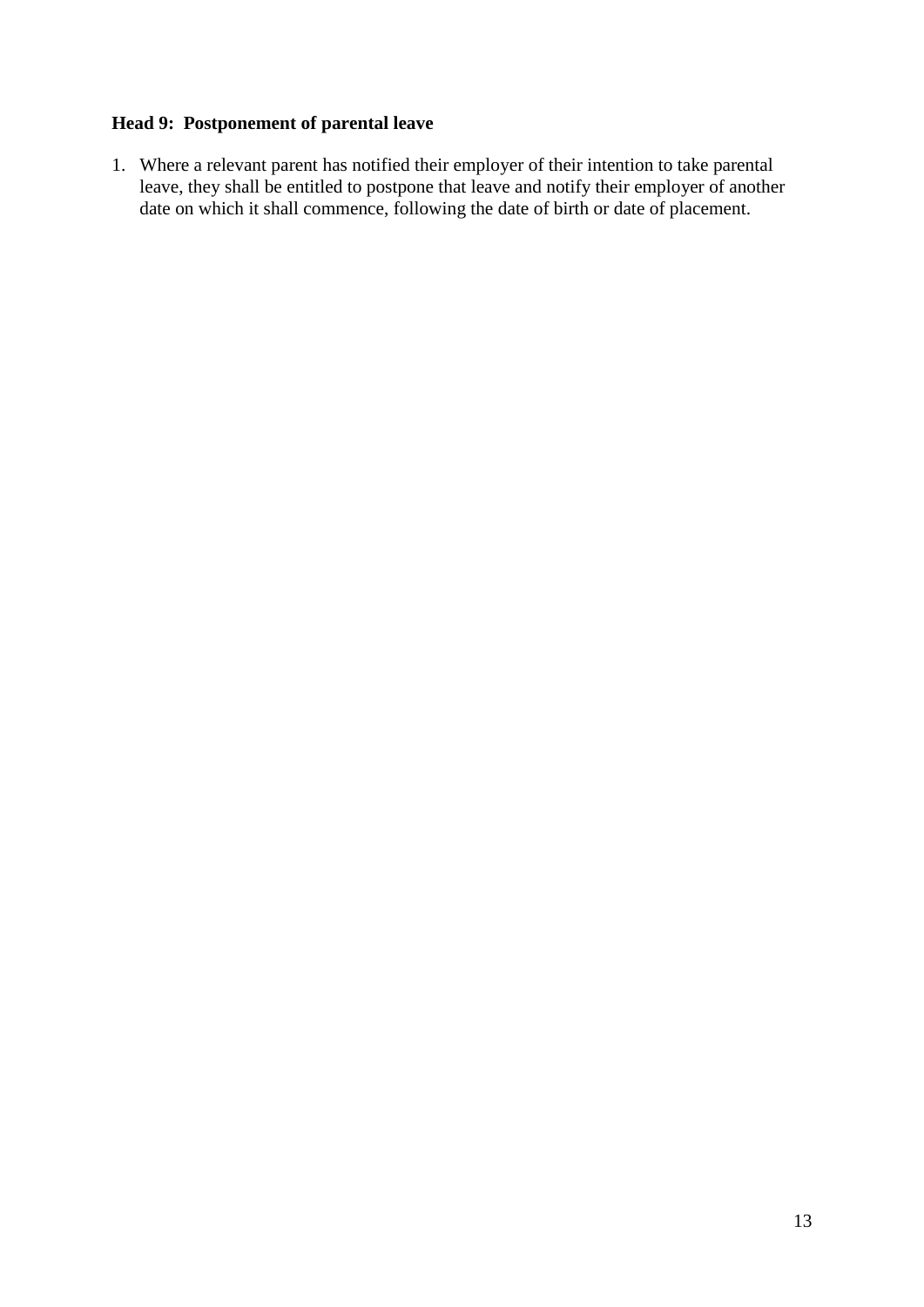#### **Head 10: Postponement of parental leave in event of sickness of relevant parent**

- 1. Where a relevant parent has notified their employer of their intention to take parental leave, and becomes ill before the period of parental leave commences, the relevant parent may notify their employer in writing of their intention to postpone the leave until they are no longer ill.
	- $\triangleright$  This notification shall be provided to their employer as soon as reasonably practicable.
	- $\triangleright$  The relevant employee shall provide confirmation of their illness (medical certificate etc.) to their employer.
	- $\triangleright$  The relevant parent's entitlement to take any period of parental leave that has been postponed is conditional on that employee notifying their employer, no later than the date on which that period begins, of their intent to take the period of postponed leave
- 2. Any absence by the relevant parent from work due to the postponement of parental leave under this head shall be treated as if it were a regular sick leave absence.
- 3. Subject to the provisions of Head 14, any period of postponed leave shall end no later than 52 weeks less the period of parental leave following the date of birth or the date of placement of the child.
- 4. In the event of postponement of parental leave in the event of sickness of the relevant parent. the period of parental leave shall commence:
	- (a) no later than 7 days after they are no longer sick; or
	- (b) on any other date as agreed with their employer.
- 5. Employers shall have the discretion to waive the notification requirements under head 1.
- 6. A notification to postpone the taking of parental leave under head 1 may be withdrawn / revoked by a further notification in writing by that relevant parent before the date the period was due to commence.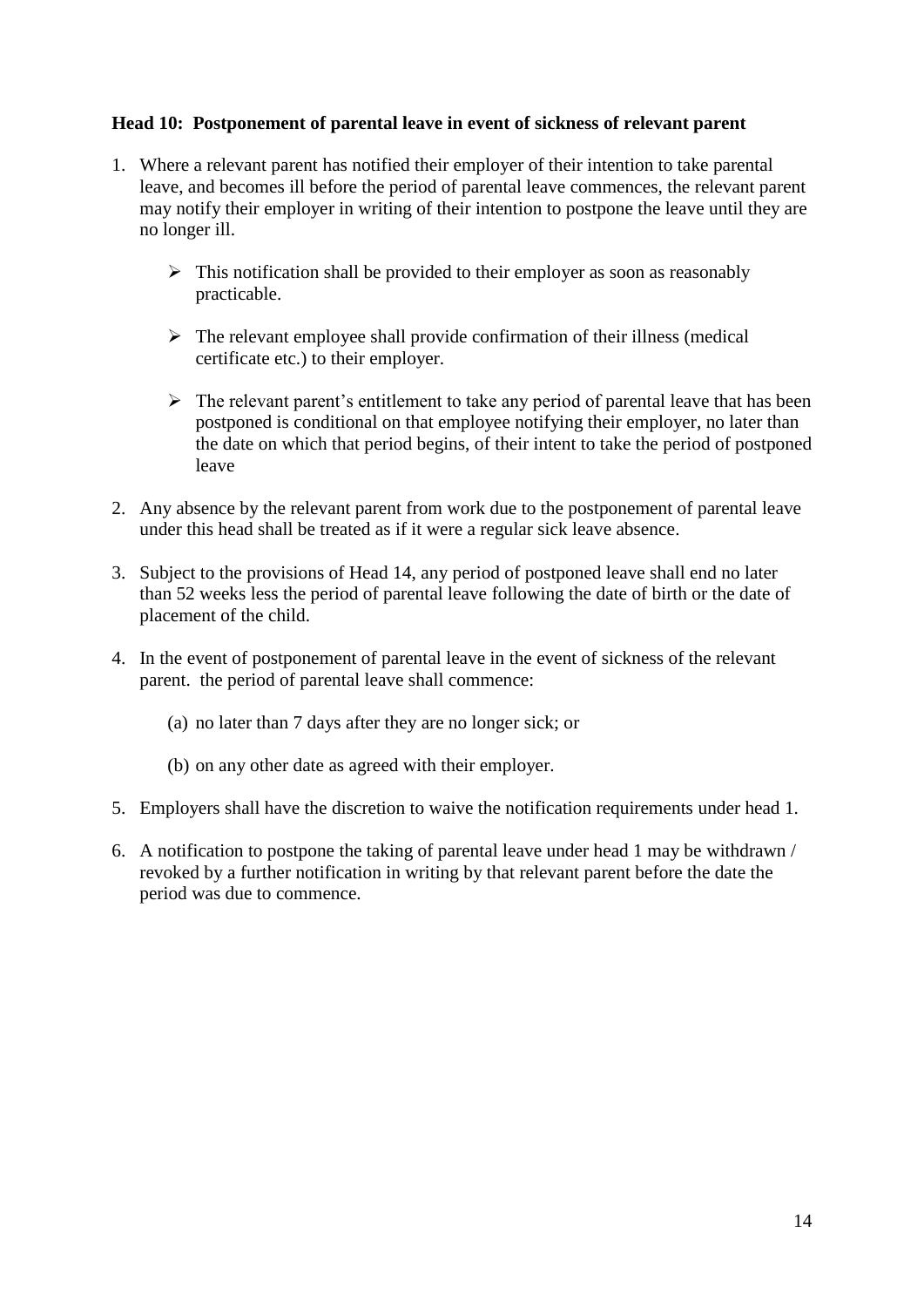#### **Head 11: Postponement of parental leave in event of hospitalisation of child**

- 1. Where a relevant parent has notified their employer of their intention to take parental leave, and the child in question is hospitalised, the relevant parent may submit a written request to postpone all or part of their parental leave to their employer.
- 2. An employer has the discretion to grant or refuse a request under subhead 1. Where such a request is received and granted by the employer:
	- (a) The relevant parent shall continue to work in a normal working pattern or shall agree to return to work on a date agreed with their employer.

This agreed date shall be no later than the date provided to the employer when notification to take parental leave was submitted.

- (b) The leave shall be postponed with effect from the date agreed under (a);
- (c) The relevant parent shall be entitled to the portion of postponed leave that they did not take prior to its postponement.
- (d) The relevant parent shall take the period of unused postponed leave:
	- i. no later than seven days after the child in question has been discharged from hospital; or
	- ii. on a date as may be agreed between the relevant parent and their employer.
- 3. An employer who receives a postponement request from an employee shall notify that employee of their decision in relation to the request, as soon as reasonably practicable, following receipt of the request.
- 4. Where a relevant parent returns to work after a period of postponed leave and was ill during that period, the relevant parent shall be considered to have commenced the period of postponed leave on the first day of their absence unless they provide a written notification to their employer that they do not wish to commence their period of postponed leave. On receipt of that notification:
	- (a) The absence will be treated as if it were a normal sick leave absence; and
	- (b) the employee shall not be entitled to the period of postponed leave.
- 5. An entitlement to postponed leave shall be subject to the relevant employee providing their employer with written notification of their intention to commence such leave, as soon as reasonably practicable, but no later than the date the postponed leave begins.
- 6. An employer may waive the right to receive a notification under subhead 5.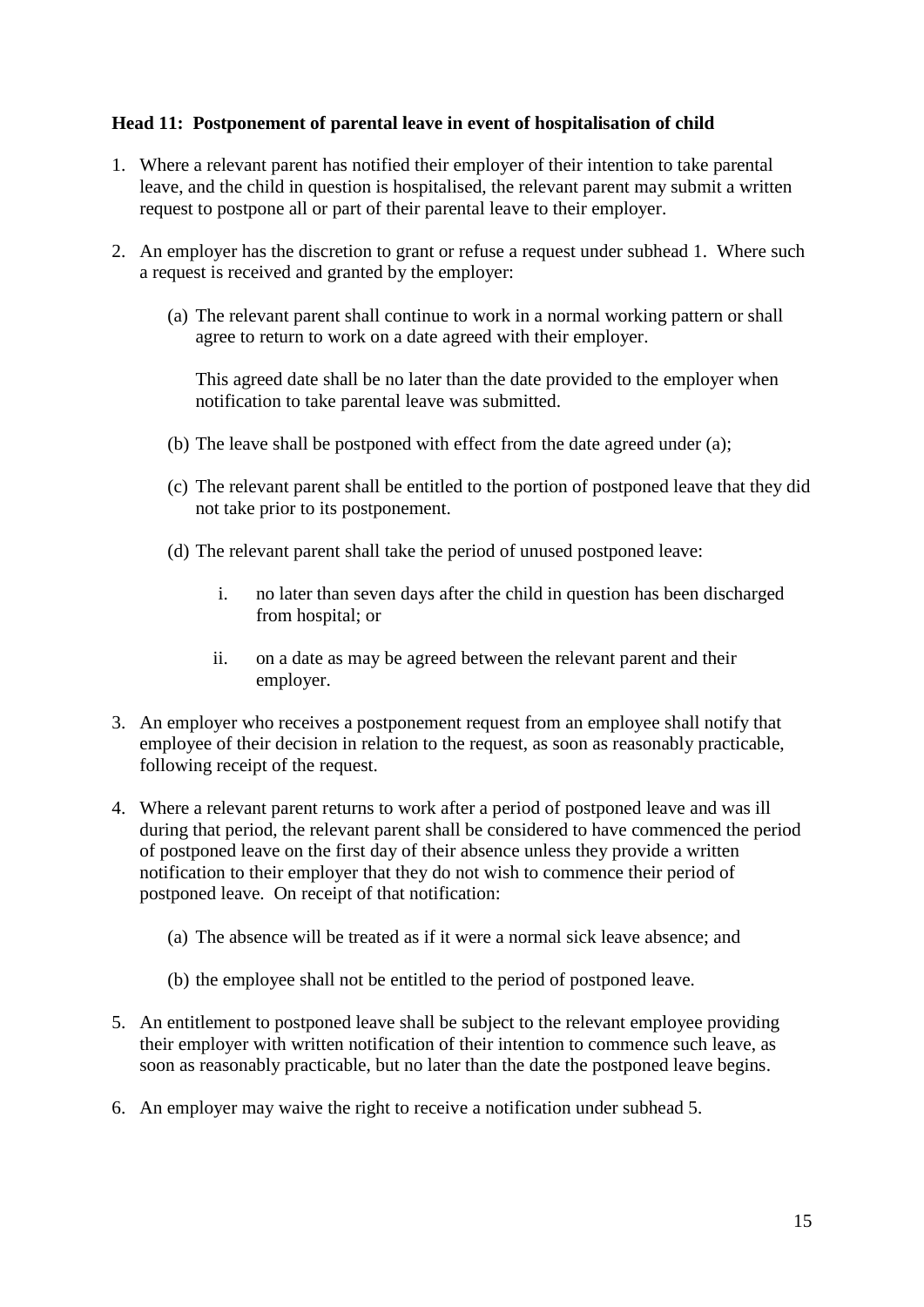7. A relevant parent may revoke / withdraw a notification under subhead 5, in writing to their employer. This notification must be provided as soon as reasonably practicable but no later than the date the postponed leave was due to begin.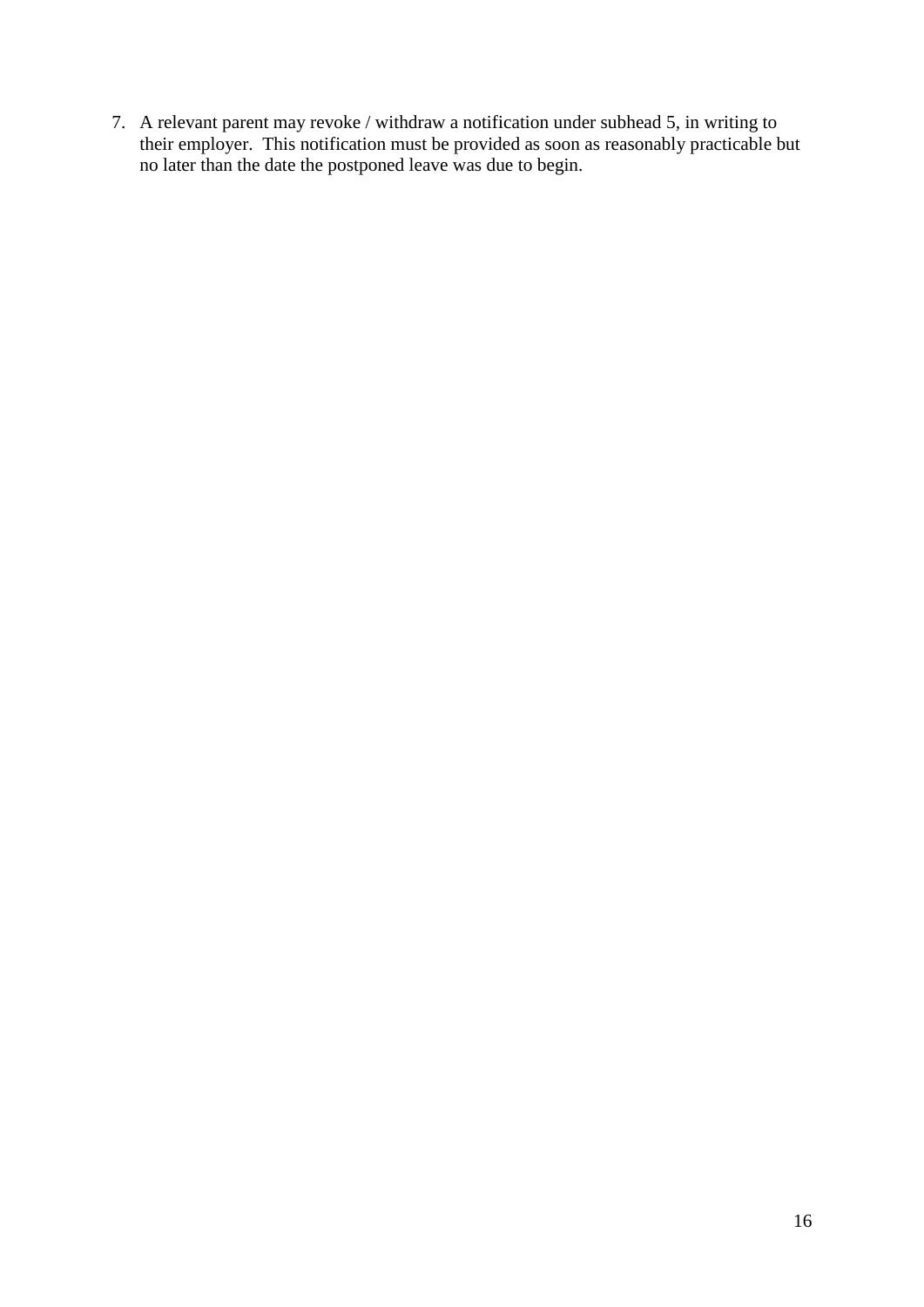#### **Head 12: Relevant parent to whom section 16 of the Maternity Leave Act 1994 or section 9 of the Adoptive Leave Act 1995 applies.**

- 1. A relevant parent who:
	- (a) is entitled to parental leave and has not taken such leave;
	- (b) becomes entitled to maternity leave under section 16(1) of the Maternity Leave Act 1994; or
	- (c) becomes entitled to adoptive leave under section  $9(1)(a)$  of the Adoptive Leave Act 1995; and
	- (d) is entitled to paternity leave under the Paternity Leave and Benefit Act 2016

may take parental leave after the end of the leave referred to at points (b) to (d), or, where the maternity leave is postponed under section 16B of the Act of 1994, or adoptive leave is postponed under section 11C of the Act of 1995, the postponed leave taken by the relevant parent.

- 2. Thereafter a relevant parent may take any entitlement under section 14 of the Maternity Protection Act 1994 of section 8 of the Adoptive Leave Act 1995.
- 3. An entitlement to parental leave under this head shall be subject to the relevant parent providing their employer with written notification of their intention to commence such leave, as soon as reasonably practicable, but no later than the date the leave begins.
- 4. A relevant parent may revoke / withdraw a notification to take parental leave under this head, in writing to their employer. This notification must be provided as soon as reasonably practicable but no later than the date the leave is due to begin.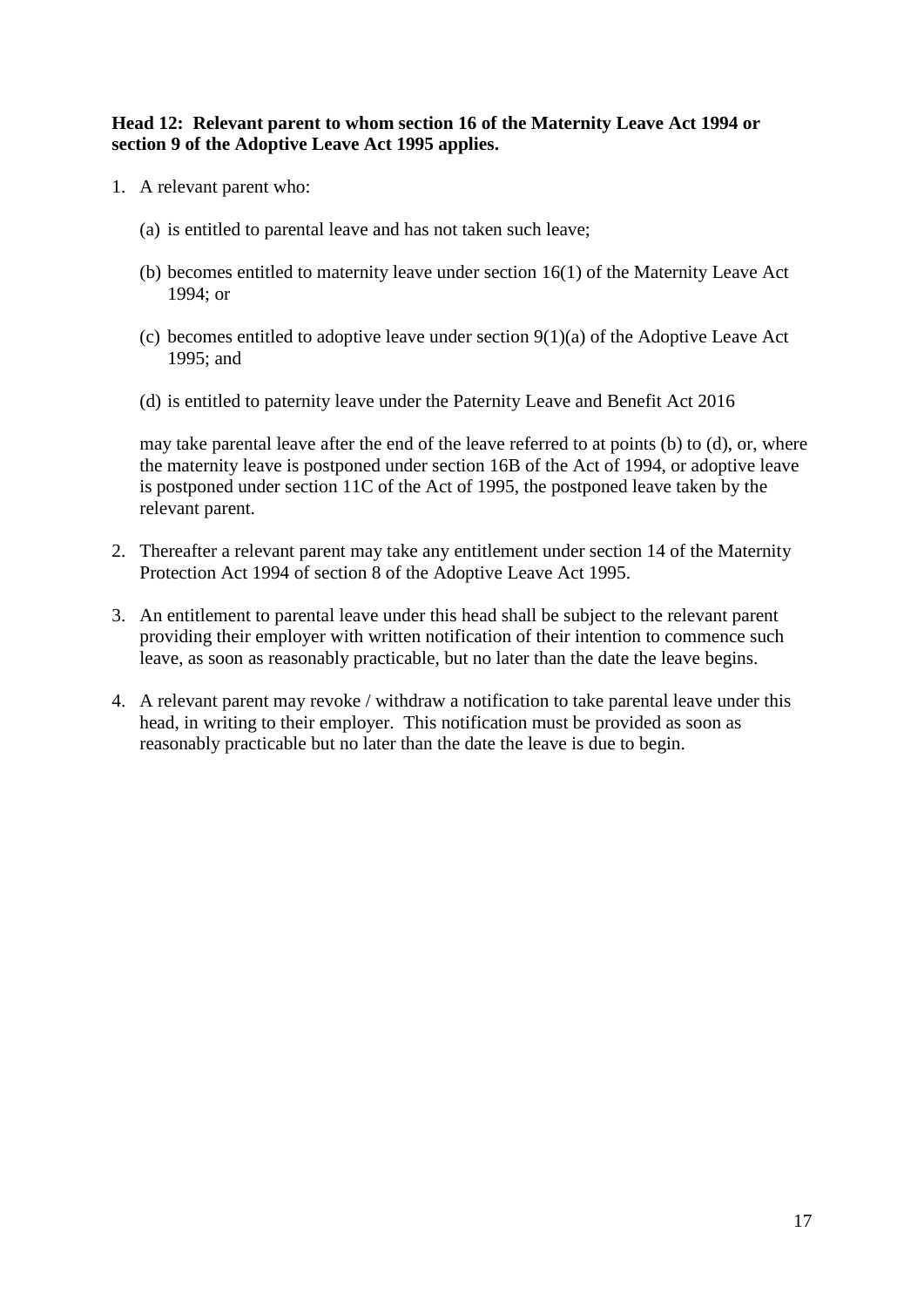#### **Head 13: Entitlement of employed surviving parent to parental leave on death of their partner**

- 1. Where a relevant parent who is entitled to parental leave in relation to a child dies before the expiry of the fifty-second week following the date of birth or day of placement, the employed surviving relevant parent of the child shall be entitled to a period of "transferred parental leave" from his or her employment, to enable him or her to provide, or assist in the provision of, care to the child.
- 2. This period of transferred parental leave shall be equivalent to the period prescribed by the Minister, less any leave already taken by the deceased relevant parent. "
- 3. The period of transferred parental leave shall commence:
	- (a) in the case of a surviving parent entitled to maternity leave under section 16 of the Maternity Protection Act 1994, immediately after the end of the maternity leave concerned; or
	- (b) in the case of a surviving parent entitled to adoptive leave under section 6 of the Adoptive Leave Act 1995, immediately after the end of the adoptive leave concerned; or
	- (c) in the case of a surviving parent entitled to paternity leave under section 15 of the Paternity Leave and Benefit Act 2016, immediately after the end of the paternity leave concerned; or
	- (d) in any other case, within 7 days of the death of the relevant parent concerned or, where applicable, on the day of placement, whichever is the later.
- 4. Entitlement to transferred parental leave shall be subject to the surviving parent concerned
	- a. notifying his or her employer in writing (or causing his or her employer to be so notified) not later than the day on which the transferred parental leave begins of
		- i. the death of the relevant parent,
		- ii. his or her intention to take transferred parental leave, and
		- iii. the length of the leave to which he or she believes he or she is so entitled under this Act,

and

b. if requested by his or her employer, causing his or her employer to be supplied, as soon as reasonably practicable, with a copy of the death certificate of the relevant parent.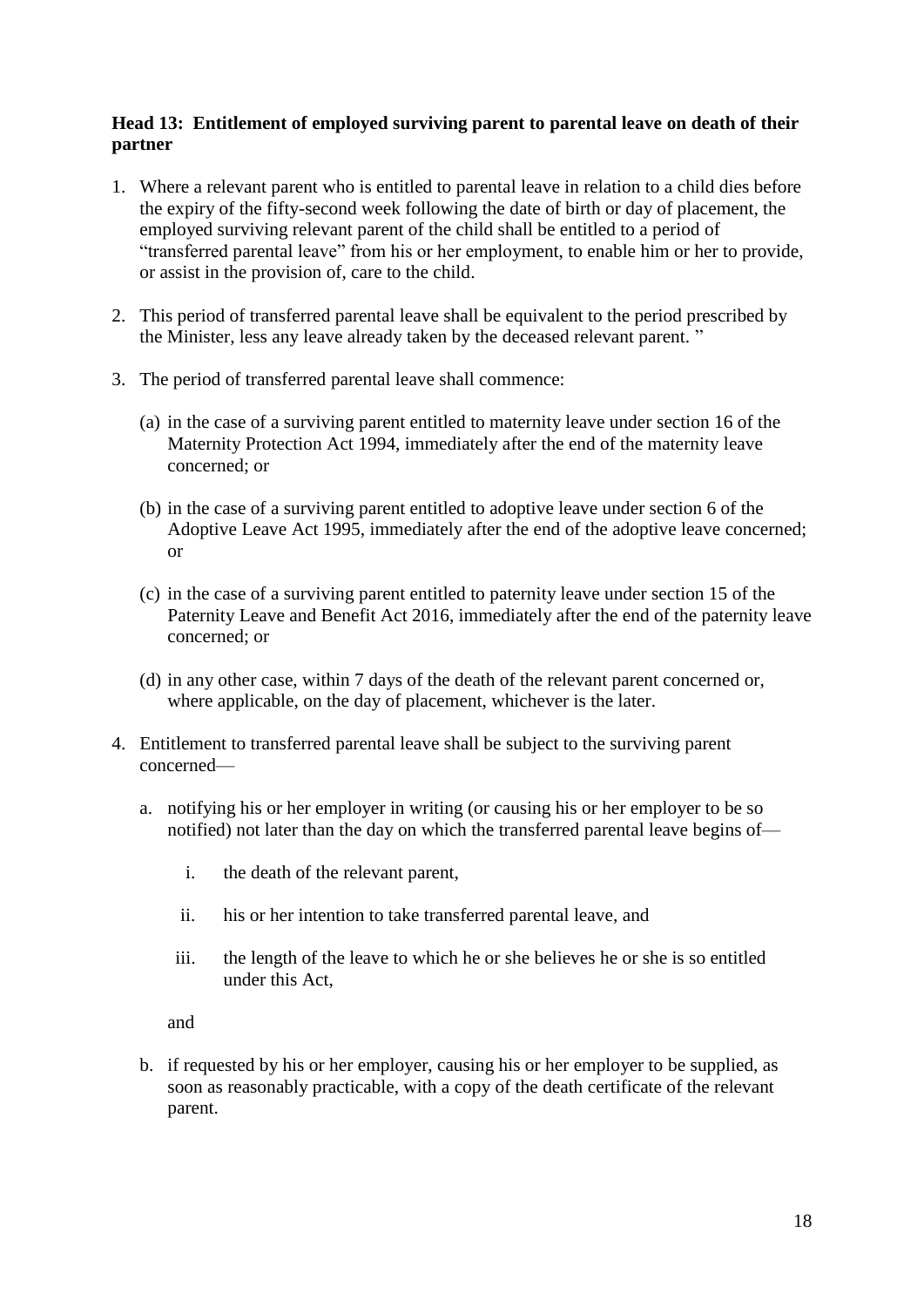- 5. A notification under subhead 3 may be revoked by a further notification in writing to their employer within the period specified in that subhead for the giving of the notification concerned.
- 6. A reference in subhead 1 to a relevant parent entitled to parental leave includes a reference to a relevant parent who would be so entitled but for the fact that he or she did not notify his or her employer in accordance with head 6(2) or 6(5), as the case may be.
- 7. Subject to subhead 7, the provisions applying to situations where parental leave has been postponed in the event of:
	- i. A parent being ill (head 10); or
	- ii. The child being sick or hospitalised (head 11)

shall apply to a surviving parent who is entitled to, or is on, transferred parental leave as they apply to a relevant parent who is entitled to, or is on, parental leave and a reference in those sections to notification by a relevant parent to his or her employer in accordance with the various notification provisions in these heads  $(6(2), 6(5)$  and  $12(2)$ ), shall be construed as including a reference to notification by a surviving parent under subhead 3(a).

- 8. If the surviving parent is on sick leave (under head 10) and receives a period of transferred leave under this head, the period of transferred leave shall commence:
	- i. no later than 7 days after the date the surviving parent's sick leave ends; or
	- ii. on a date to be agreed between the surviving parent and their employer.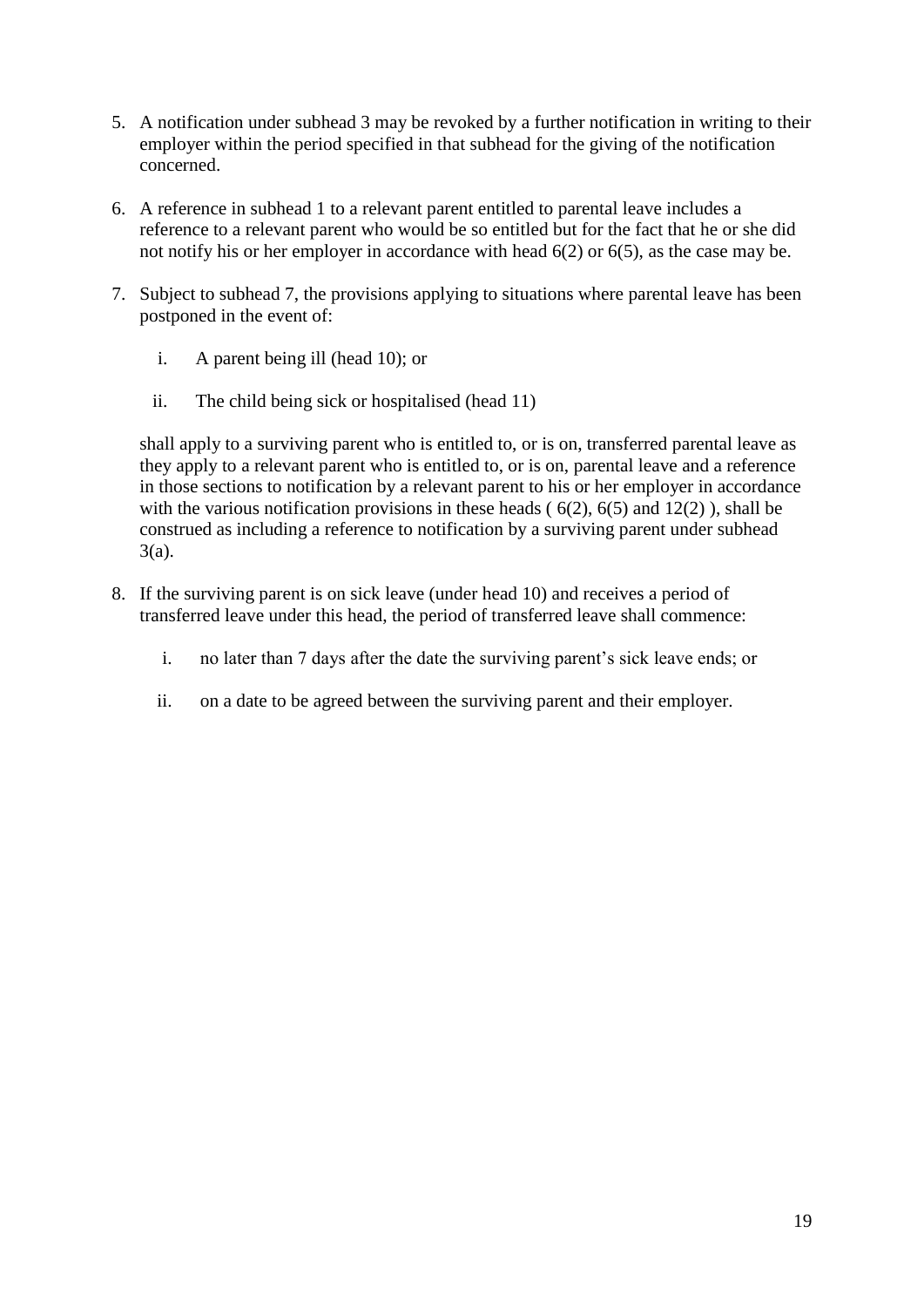#### **Head 13A: Entitlement to leave on the death of a child**

- 1. Notwithstanding head 3(2), where the child of a relevant parent dies, and the relevant parent has not taken their entitlement to parental leave, the relevant parent shall be entitled to take the leave.
- 2. Subject to head 14, a period of leave under this head must be taken within 52 weeks of the date of birth of the deceased child.
- 3. A relevant parent retains their entitlement to take leave, even if they had not applied to take their leave before the child died.
- 4. A relevant parent who is on leave when their child dies, shall be entitled to remain on leave until their remaining entitlement to leave expires.
- 5. A relevant parent who is not on leave when their child dies retains their entitlement to parental leave, if they had applied for leave prior to the date of death of the child or apply for parental leave within six (6) weeks of the death of their child.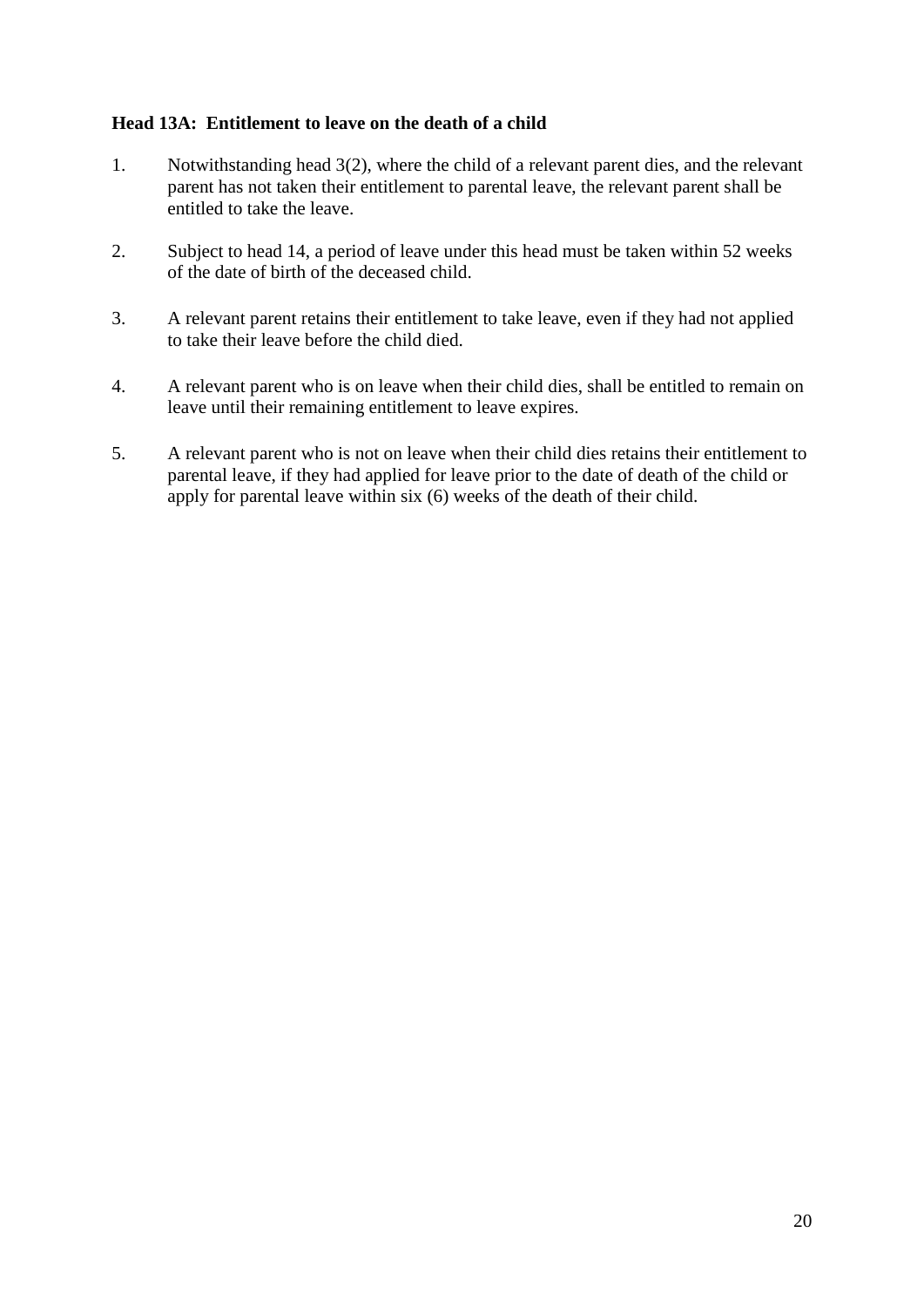#### **Head 14: Entitlement to parental leave beyond 52 weeks**

- 1. Where a relevant parent cannot take their entitlement to paid parental leave within 52 weeks of the date of birth or placement of their child because of the operation of Heads 10 to 12, that parent shall be entitled to take their full allocation of parental leave.
- 2. In the situation dealt with by Head 13A, any period between the death of the child and the giving of notice of intention to take leave, shall be disregarded in calculating the period of 52 weeks.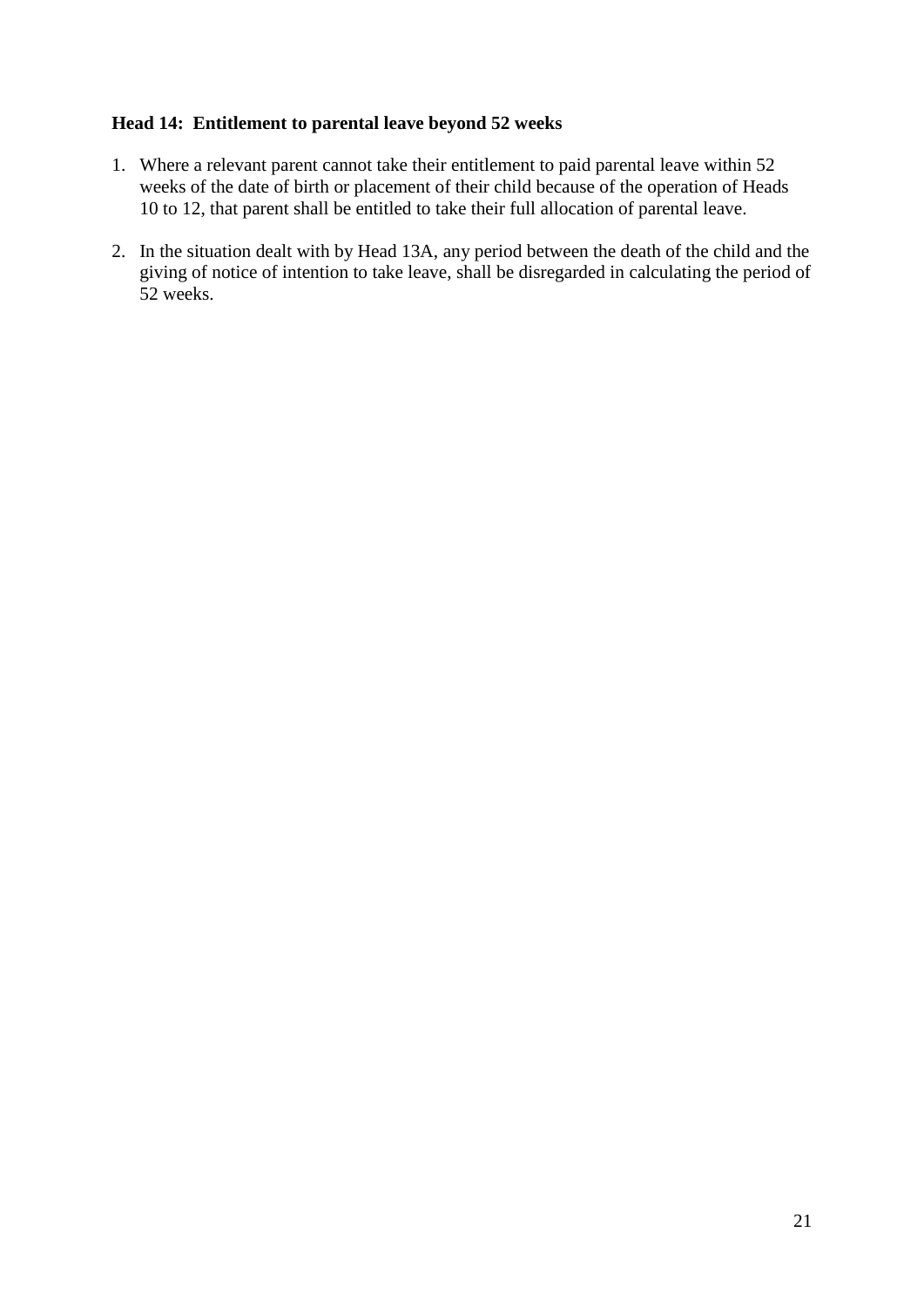#### **Head 15: Abuse of parental leave**

3. Where an employer has reasonable grounds to suspect that an employee on parental leave is not using that leave for the purposes set out under head 3(2), that employer may issue a written notification to that employee, terminating the period of parental leave.

The notification should include the following information:

- i. a statement outlining the reasons for terminating the employee's period of parental leave; and
- ii. the date by which the employee must return to work.

As per (ii) above, the date of the employee's return to work should be:

- i. no later than the date originally provided by the employee under the notification requirements in these heads; and
- ii. within 7 days of the employee receiving notice of termination under these heads.
- 4. Where an employer terminates a period of parental leave under this head, the employee concerned shall return to their employment on the date specified in the notice of termination.

If the employee is absent for any period between the specified date of return and the date the leave was supposed to end, as per the notification requirements under these heads), that period of absence shall not be designated as parental leave.

- 5. Where an employee has provided their employer with written notification of their intention to take parental leave, and the employer has reasonable grounds to believe that the employee is not entitled to the parental leave concerned, the employer may, in writing given to the employee, refuse to grant the leave to the employee and, if the employer does so, the employee shall not be entitled to take the parental leave concerned.
- 6. Any refusal to approve parental leave by an employer shall include a written statement setting out the grounds for the refusal.
- 7. Where an employer proposes to give a notice under subheads (1) or (3) to an employee, the employer shall, before giving the notice, give notice in writing of the proposal to the employee and the notice shall contain a statement in summary form of the grounds for terminating, or, as the case may be, refusing to grant, the parental leave concerned and a statement that the employee may within 7 days of the receipt of the notice make representation to the employer in relation to the proposal; and any such representations made by an employee to an employer within the period aforesaid shall be considered by the employer before he or she decides whether to give a notice under subsection (1), or as the case may be, subsection (3) to the employee.
- 8. An employee shall retain a notice given to him or her under these heads.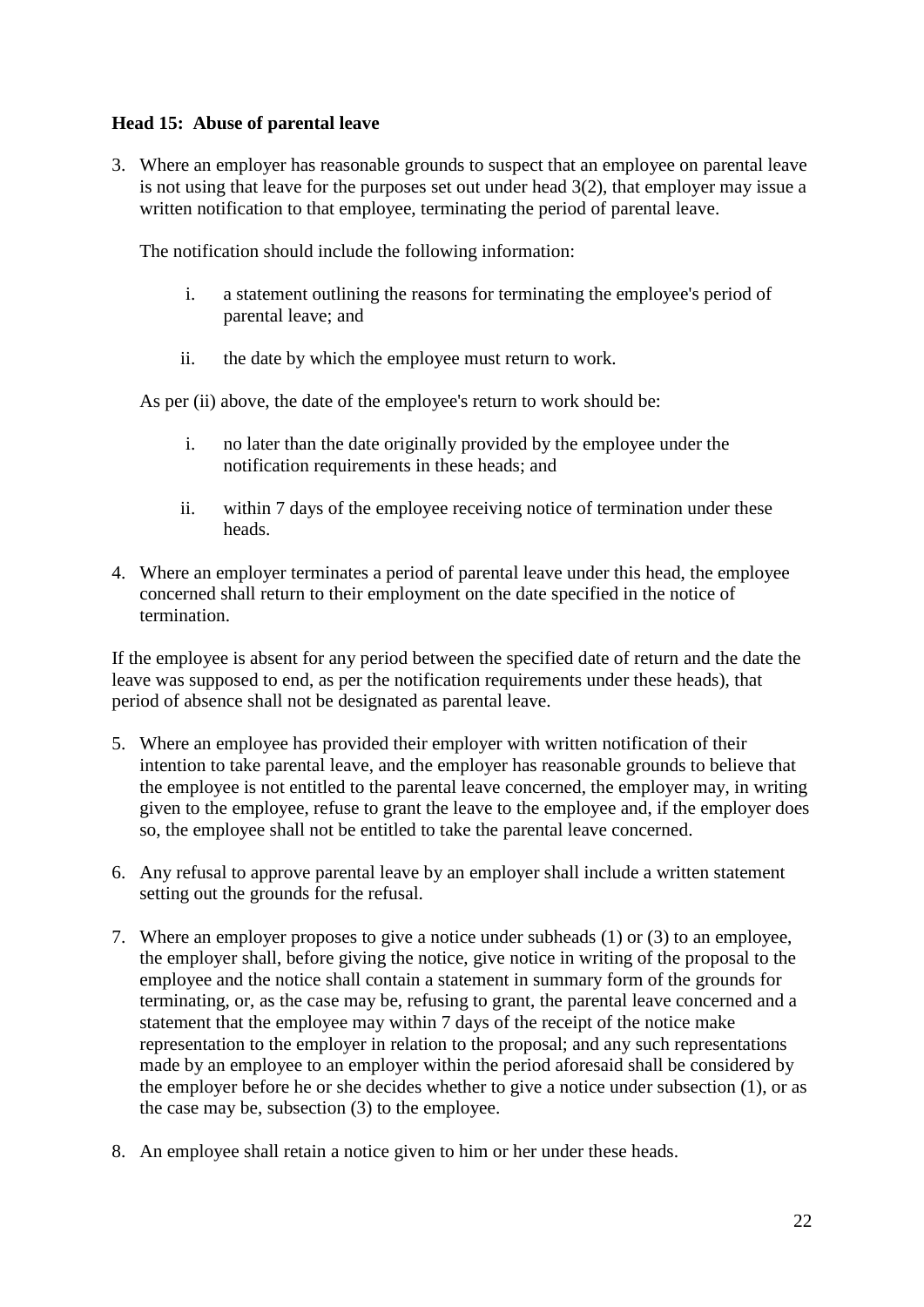- 9. An employer who gives a notice of termination under these heads shall retain a copy of that notice.
- 10. A reference in this section to parental leave includes a reference to transferred leave and accordingly —
	- (a) the reference in subhead(1) to purpose shall be construed as a reference to the purpose specified in section 14(1), and
	- (b) a reference in subhead  $(1)$ ,  $(2)$  or  $(3)$  to a notification by the employee shall be construed as a reference to a notification by the employee under section 14(3).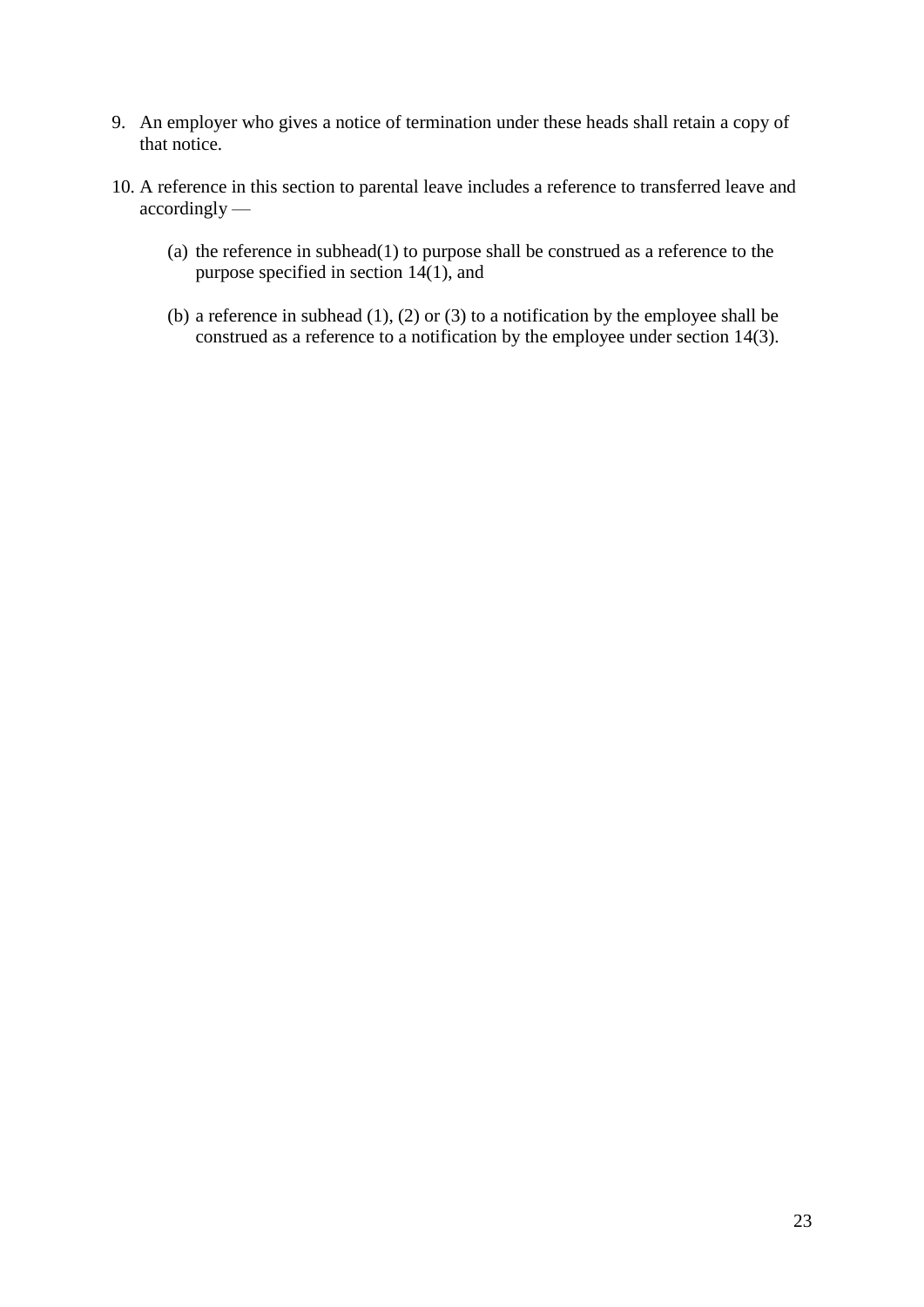#### **Head 16: Maintenance of records**

- 1. An employer shall maintain a record of parental leave which should include information relating to the period each employee has been employed and the dates and times in respect of which each employee was on parental leave.
- 2. The employer shall retain each record of paid leave for a period of 8 years after the relevant period of parental leave is taken.
- 3. An employer who contravenes (1) or (2) shall be guilty of an offence and shall be liable, on summary conviction, to a class B fine.
- 4. Where a body corporate commits an offence and it is proved to have been so committed with the consent or connivance of any person, being a director, manager, secretary or other officer of the body corporate, or a person who was purporting to act in any such capacity, that person, as well as the body corporate, commits an offence and shall be liable to be proceeded against and punished as if he or she were guilty of the firstmentioned offence.
- 5. Where the affairs of a body corporate are managed by its members, subhead 4 shall apply in relation to the acts and defaults of a member in connection with his or her functions of management as if he or she were a director or manager of the body corporate.
- 6. Proceedings for an offence under this head may be brought and prosecuted by the Workplace Relations Commission.
- 7. If a person is convicted of an offence under this head the court shall, unless it is satisfied that there are special and substantial reasons for not so doing, order the person to pay to the prosecutor the costs and expenses, measured by the court, reasonably incurred by the prosecutor in relation to the investigation, detection and prosecution of the offence, including costs incurred in respect of the remuneration and other expenses of employees, consultants and advisers.
- 8. Notwithstanding section 10(4) of the Petty Sessions (Ireland) Act 1851, proceedings for an offence under this head may be instituted within 12 months from the date of the offence.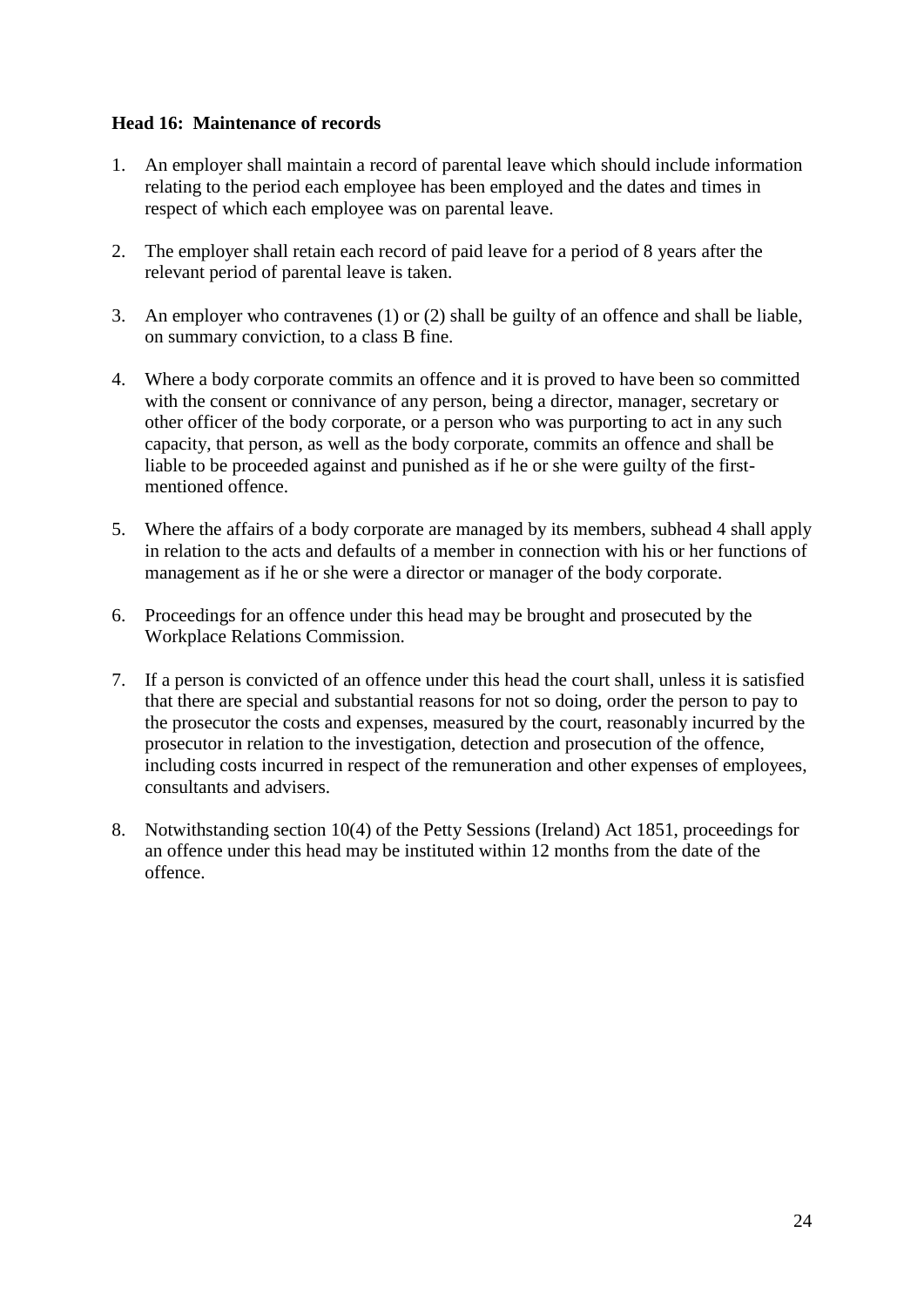#### **Part II – Protection of Employees**

#### **Head 17: Preservation or suspension of employment rights while on parental leave**

- 1. An employee who is a relevant parent and is on parental leave from their employment shall be treated as if they were still in the active employment of their employer and their absence shall not affect any of their employment rights.
- 2. An absence while on a period of parental leave shall not be treated as any other kind of absence.
- 3. Where an employee takes parental leave while on probation, during an apprenticeship or while undergoing training, that employee shall not be penalised for the taking of their leave by their employer.
- 4. In the circumstances outlined above, an employer may suspend any period of probation, apprenticeship or training while their employee is absent on parental leave and may require the employee to complete the period following their return to work.
- 5. An employee shall be deemed not to be an employed contributor for the purposes of the Social Welfare Consolidation Act 2005 for any contribution week within the meaning of that Act in a period of absence from work on parental leave if the employee does not receive any reckonable earnings within the meaning of that Act in respect of that week.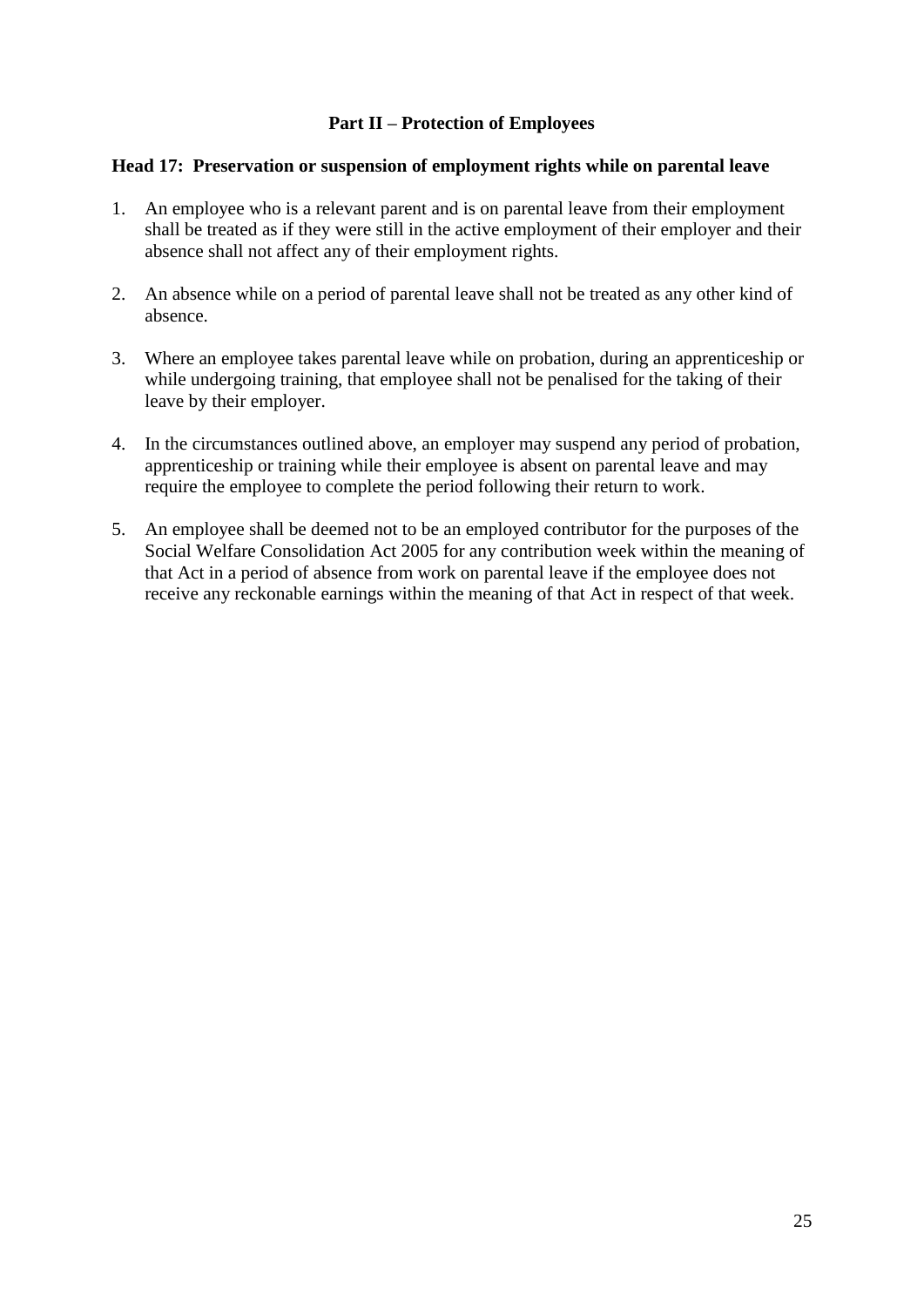### **Head 18: Protection from termination of employment etc. while on parental leave**

- 1. An employee who is a relevant parent and is on parental leave from their employment may not:
	- (a) Be terminated from their employment while on parental leave;
	- (b) Be put on a period of suspension from their employment while on parental leave; or
	- (c) Be given a notification of termination while they are on parental leave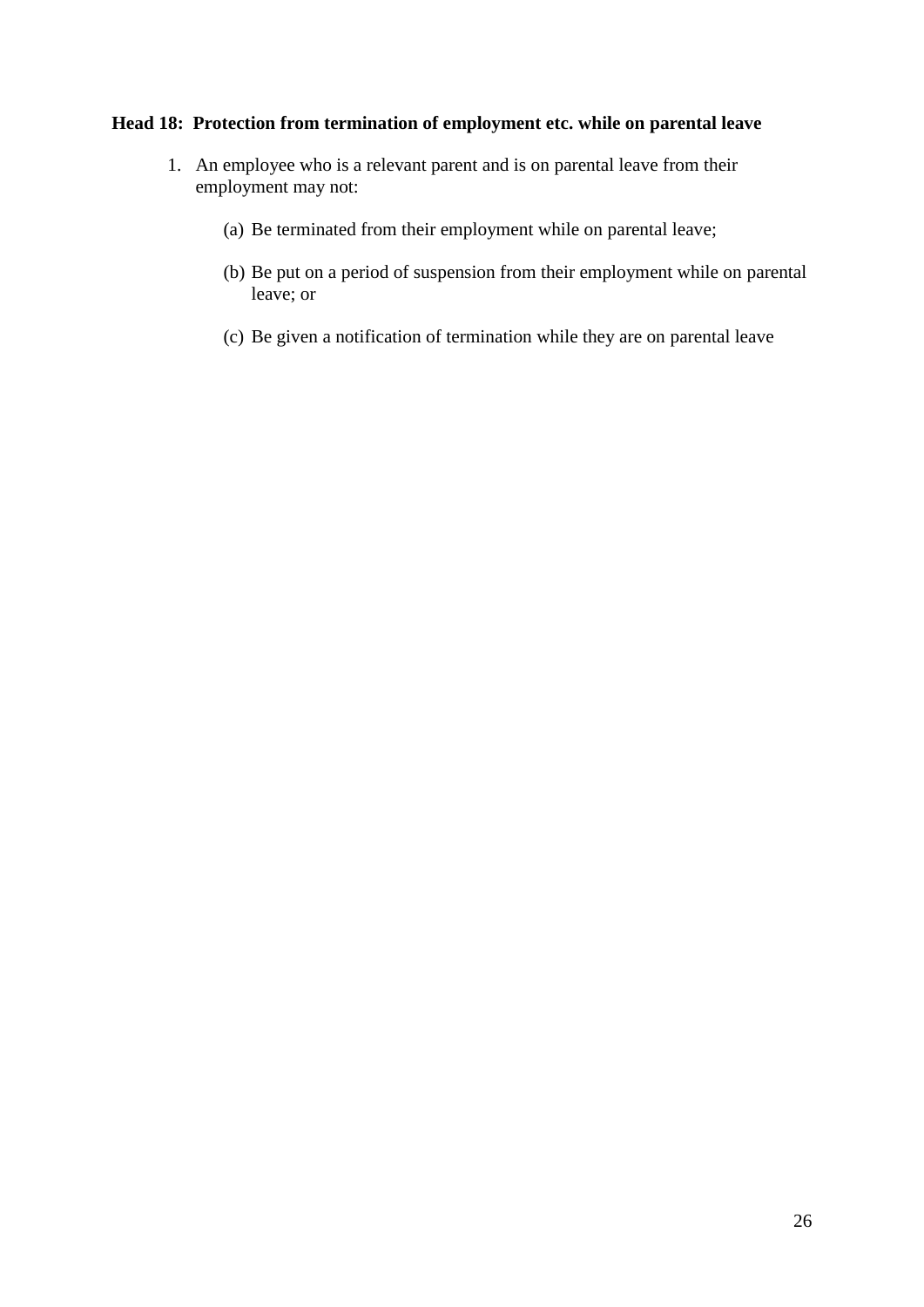#### **Head 19: Matters relating to notices of suspension or termination of employment**

- 1. Any notice of suspension or termination of employment issued:
	- (a) before an employee commences a period of parental leave; or
	- (b) before the employer received notification of their employee's intention to take parental leave

and where that notice is due to expire while the employee is on parental leave shall be extended for a period equivalent to the employee's absence while on parental leave.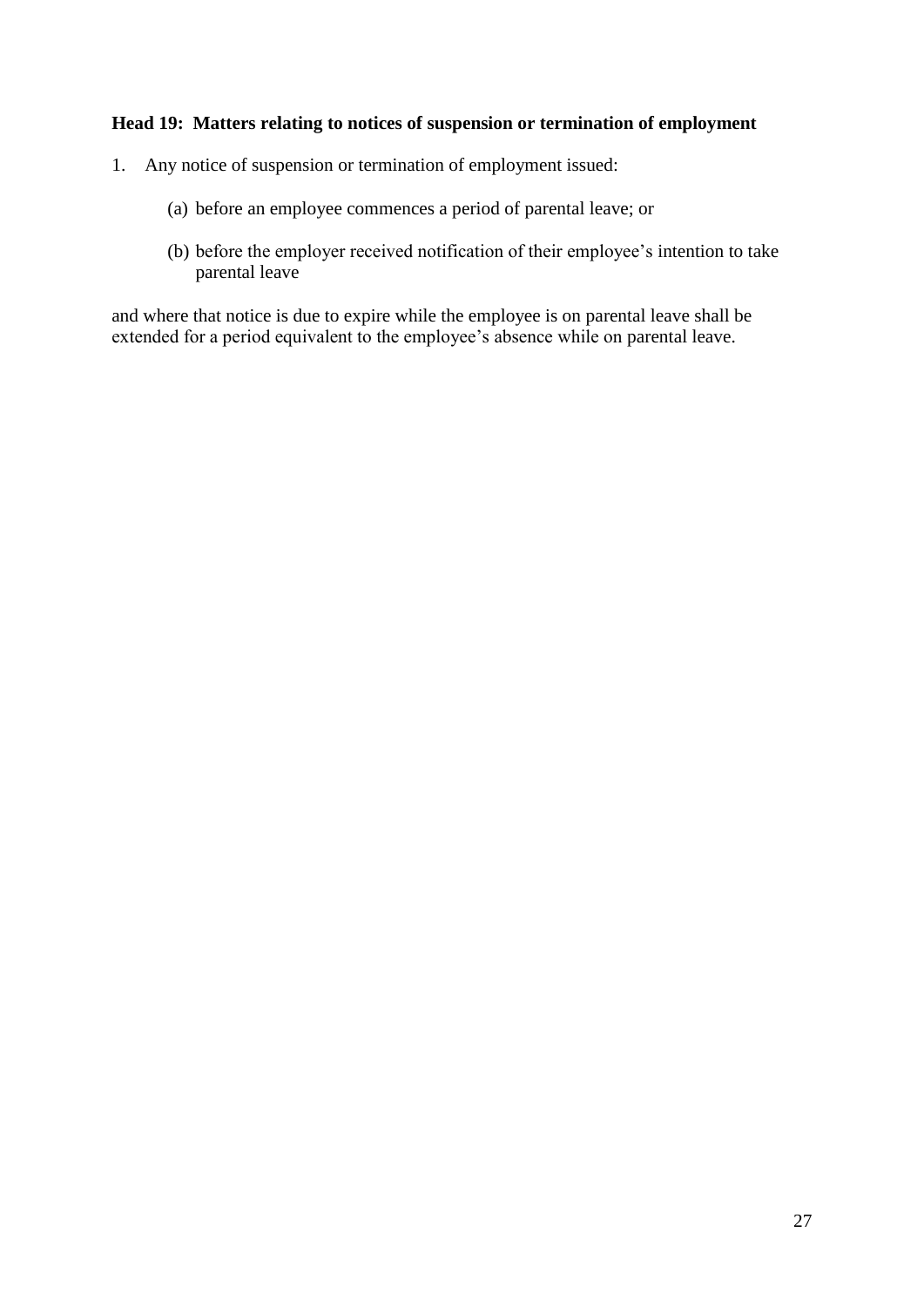#### **Head 20: Protection from penalisation**

- 1. An employer is prohibited from penalising or threatening to penalise an employee for their intention to take parental leave.
- 2. Penalisation of an employee shall include:
	- (a) dismissal or the threat of dismissal;
	- (b) unfair treatment;
	- (c) selection for redundancy; or
	- (d) an unfavourable change in the employee's terms or conditions of employment.
- 3. If a penalisation by means of dismissal is alleged, the employee may institute proceedings under the Unfair Dismissals Act 1977 in respect of that dismissal.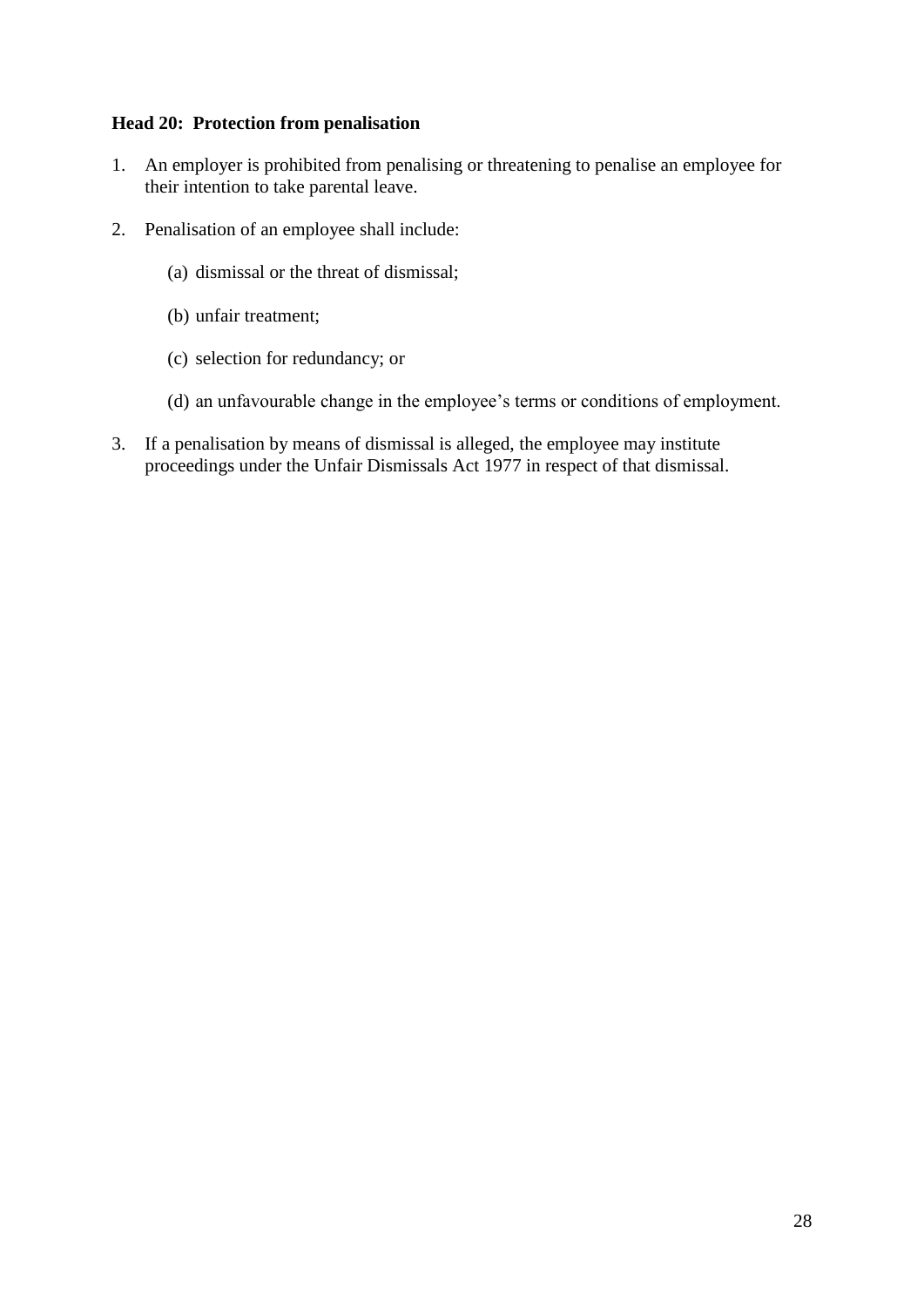#### **Head 21: Right to return to work after period of parental leave expires**

- 1. Subject to head 23, an employee who is absent from work while on parental leave shall be entitled to return to work:
	- (a) with the employer with whom the employee was working immediately before the commencement of the period of absence, or where during the employee's absence from work there was a change of ownership of the undertaking in which the employee was employed immediately before the absence, with the owner (in this Act referred to as the "successor") of the undertaking at the expiry of the period of absence;
	- (b) in the job which the employee held immediately before the commencement of that period;
	- (c) under the contract of employment under which the employee was employed immediately before the commencement of that period or, where a change of ownership such as is referred to in paragraph (a) has occurred, under a contract of employment with the successor which is identical to the contract under which the employee was employed immediately before the commencement of that period, and (in either case) under terms or conditions:
		- i. not less favourable than those that would have been applicable to the employee; and
		- ii. that incorporate any improvement to the terms or conditions of employment to which the employee would have been entitled;

if he or she had not been so absent from work, and

- (d) on the date specified in subhead 3.
- 2. For the purposes of subhead (1)(b), where the job held by an employee immediately before the commencement of the period of absence concerned was not the employee's normal or usual job, the employee shall be entitled to return to work, either in his or her normal or usual job or in the job so held as soon as practicable without contravention by the employee or the employer of any provision of a statute or instrument made under statute.
- 3. Without prejudice to an employee who returns to work under head  $11(2)(a)$ , the date referred to in subhead (1)(d) shall be the first working day following the date notified under subhead  $(1)$ ,  $(2)$  or  $(3)$ , as appropriate, of head 23.
- 4. In this head "job", in relation to an employee, means the nature of the work which he or she is employed to do in accordance with his or her contract of employment and the capacity and place in which he or she is so employed.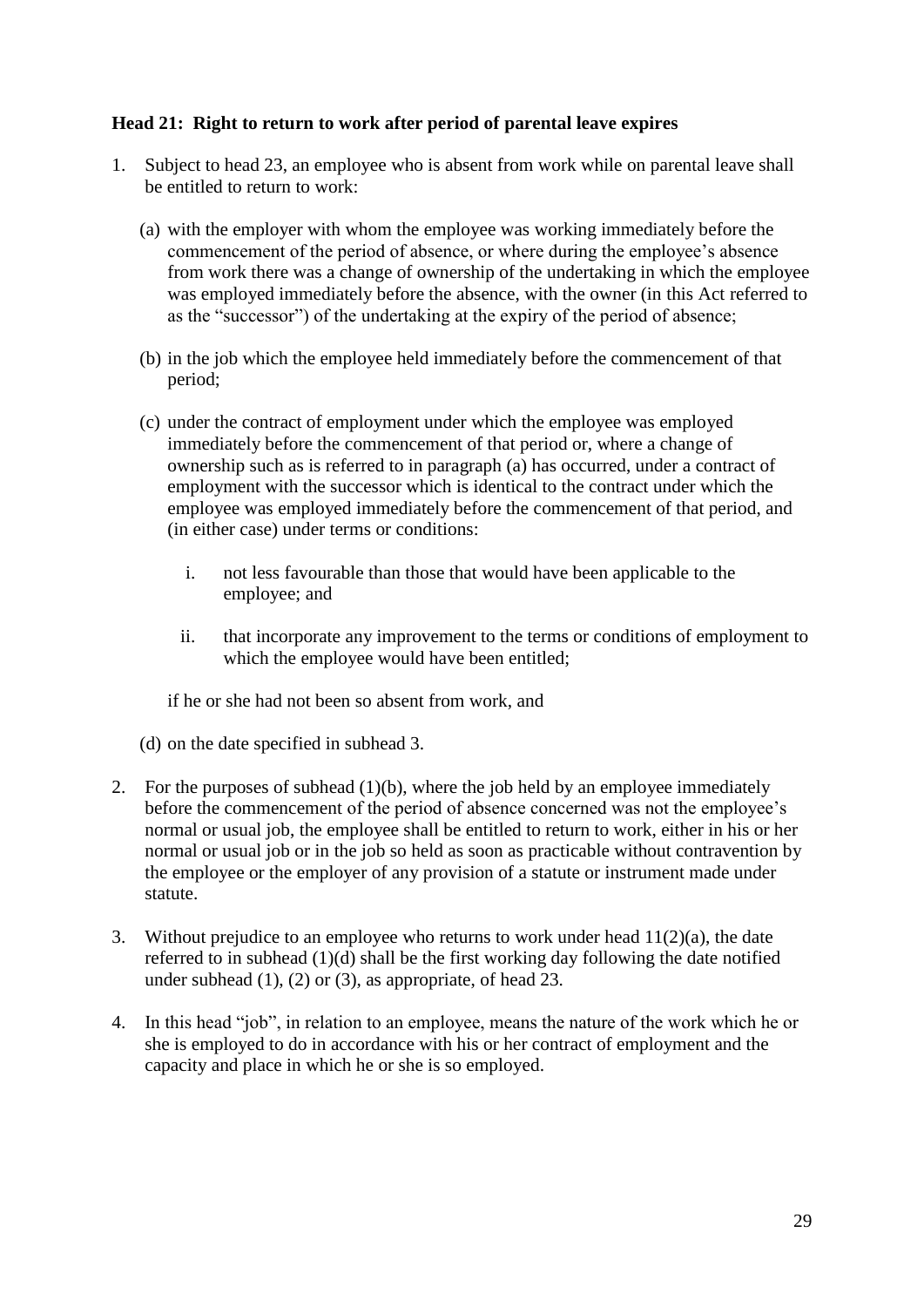#### **Head 22: Notification of intention to return to work**

- 1. Subject to subhead (2), where an employee intends to take parental leave, the employee shall cause the employer (or, if aware of a change of ownership of the undertaking concerned, the successor) to be notified in writing, at the same time as the employee notifies the employer of intention to take the leave, in accordance with subheads 6(2),  $6(5)$ ,  $12(2)$  or  $13(3)$ , as the case may be, of the length of the leave that the employee intends to take.
- 2. Where an employee intends to take postponed leave within the meaning of heads 10 or 11, the employee shall cause the employer (or, if aware of a change of ownership of the undertaking concerned, the successor) to be notified in writing—
	- (a) at the same time as the relevant notification is given by the employee under head  $10(1)$  or  $11(5)$ , as the case may be, or
	- (b) if the employer, under heads  $10(5)$  or  $11(6)$ , waives the right to receive such notification, not later than the day on which the employee expects to return to work,

of the employee's intention to return to work and of the date on which the employee expects to do so.

- 3. Where an employee is absent from work and has been deemed under section 11(4) to be on postponed leave, the employee shall cause the employer (or, if aware of a change of ownership of the undertaking concerned, the successor) to be notified in writing, as soon as reasonably practicable after the beginning of the absence from work of the employee owing to sickness but not later than the date on which the employee expects to return to work, of the employee's intention to return to work and of the date on which the employee expects to do so.
- 4. Where, in the opinion of an adjudication officer or the Labour Court, there are reasonable grounds—
	- (a) for an employee's failure to give notification under subhead  $(1)$ ,  $(2)$  or  $(3)$ , as the case may be, or
	- (b) for an employee giving such notification otherwise than within the specified time limits,

the adjudication officer or the Labour Court, as the case may be, shall extend the time for giving the notification.

- 5. In the absence of reasonable grounds—
	- (a) failure to give notification under subhead (1), (2) or (3), as the case may be, or
	- (b) the giving of such notification otherwise than within the specified time limits,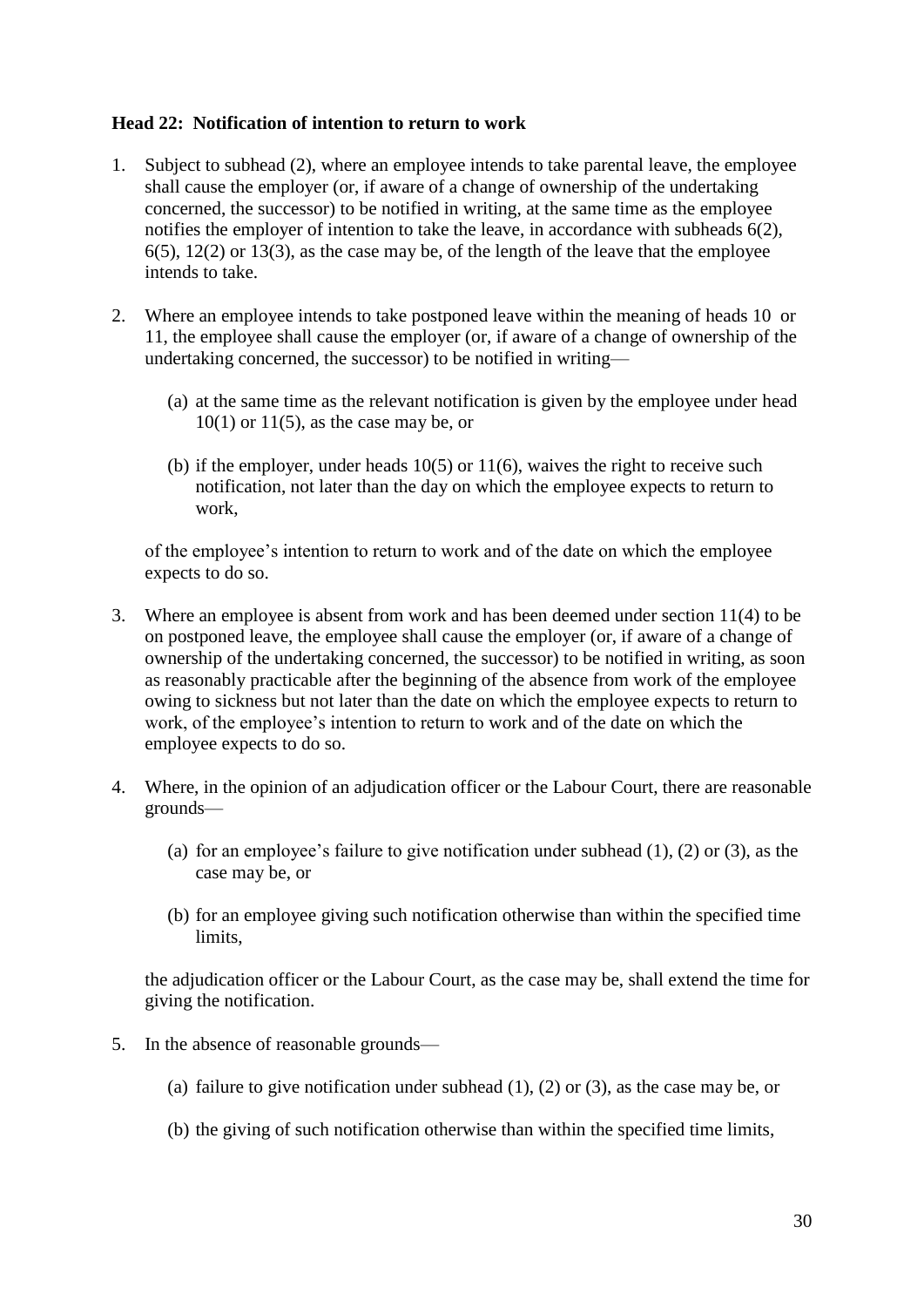are matters that may be taken into account by an adjudication officer or the Labour Court in determining the employee's rights under the Act of 1977, this Act or any other relevant enactment, so far as the remedies of re-instatement, re-engagement or compensation are concerned.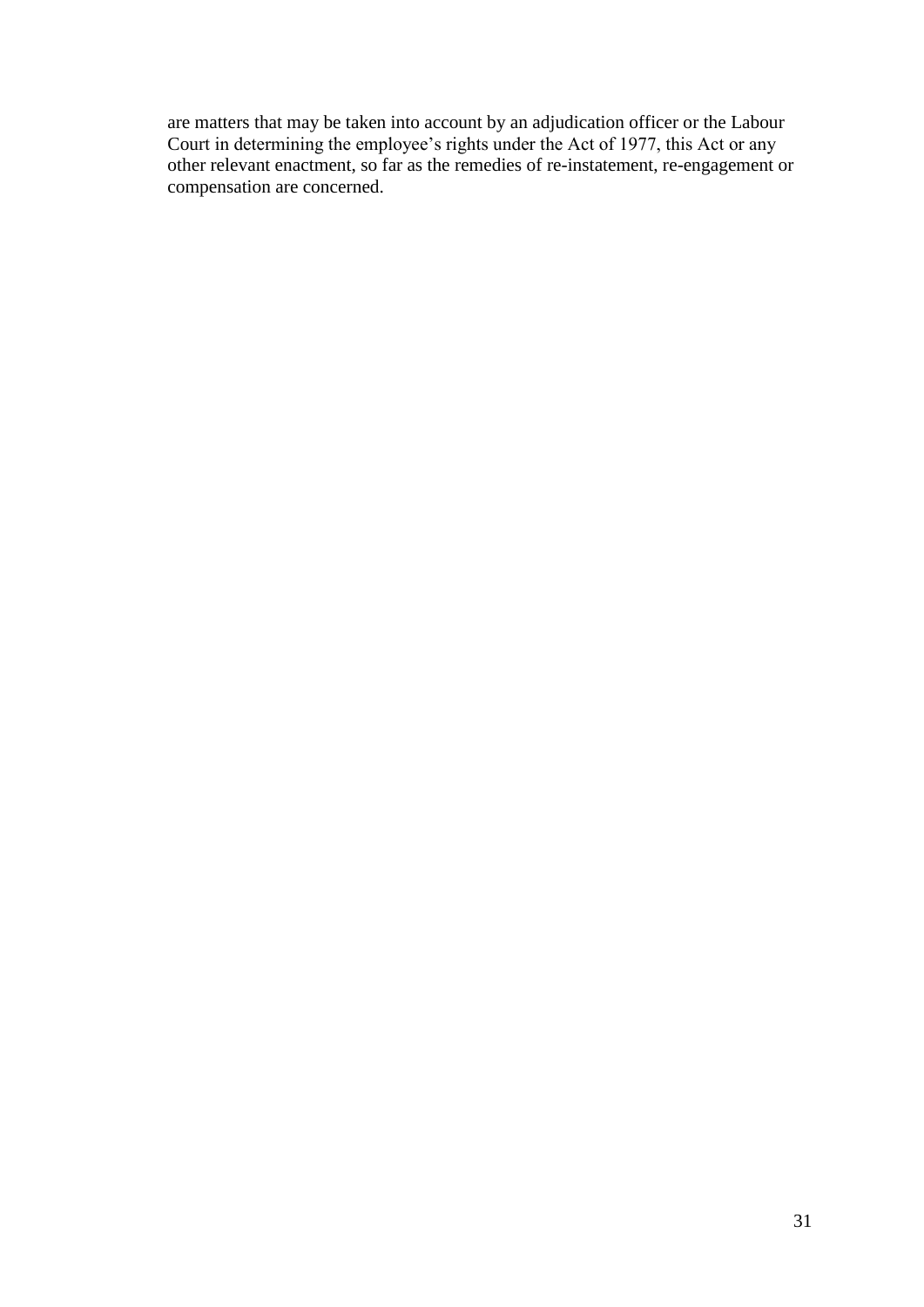#### **Head 23: Postponement of return to work**

1. Where, because of an interruption or cessation of work at an employee's place of employment, existing on the date specified in a notification under head 22 given by the employee or at the time of the expiration of a period of parental leave taken by the employee, it is unreasonable to expect the employee to return to work on the date specified in the notification concerned or on such expiration, the employee may return to work instead when work resumes at the place of employment after the interruption or cessation, or as soon as reasonably practicable after such resumption.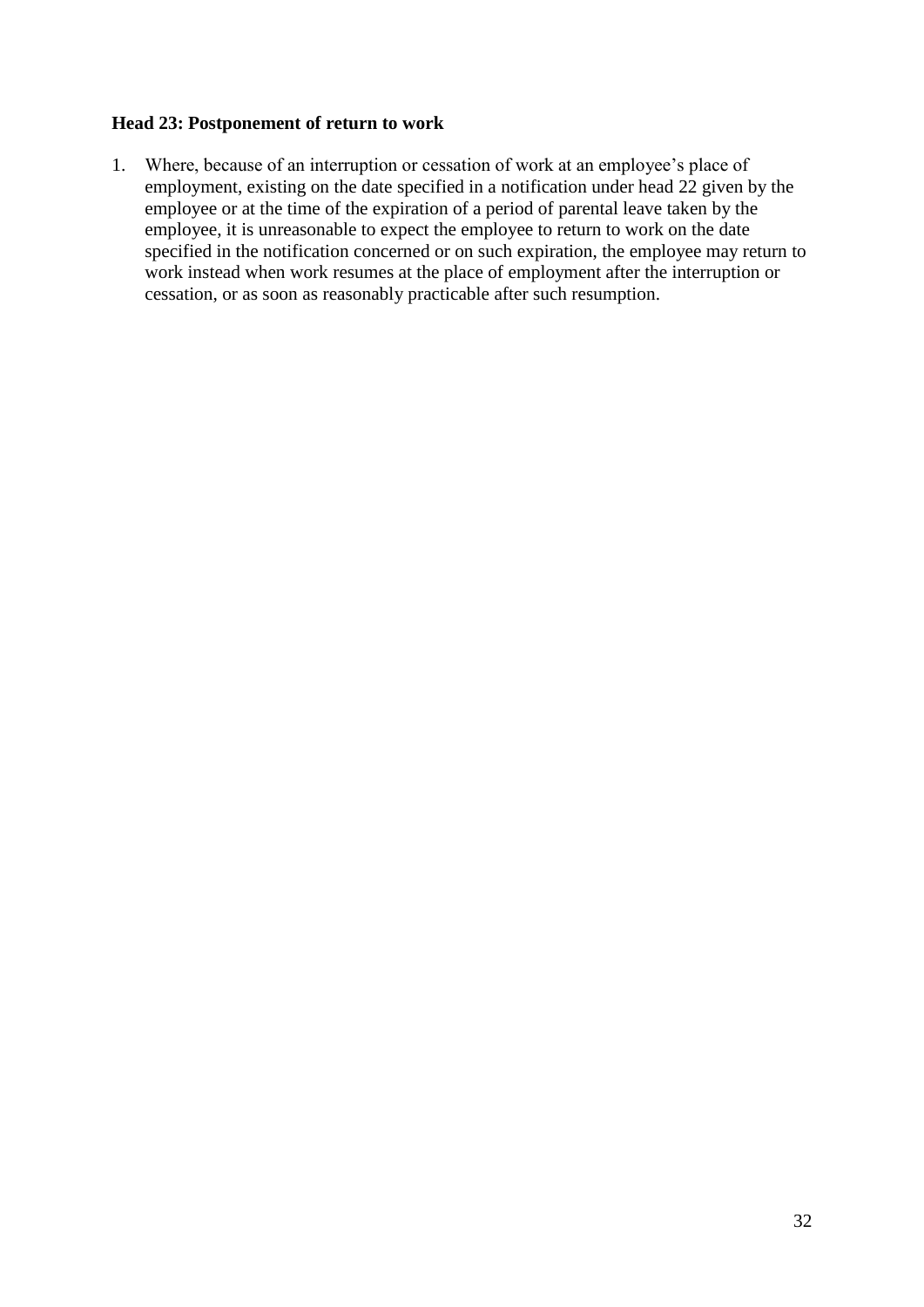#### **Head 24: Provisions applying where employee not permitted to return to work**

- 1. This section applies to an employee who, having duly complied with head 22, is entitled under this Part to return to work but is not permitted to do so by the his or her employer, within the meaning of head 25(3), and, in this section, in relation to such an employee, "the expected date of return" means the date notified under head 22 as the date on which the employee expected to return to work.
- 2. For the purposes of the Redundancy Payments Acts 1967 to 2014, an employee to whom this section applies who is also an employee to whom those Acts apply shall be deemed to have been dismissed by reason of redundancy, the date of dismissal being deemed to be the expected date of return.
- 3. For the purposes of the Minimum Notice and Terms of Employment Act 1973, the contract of employment of an employee to whom this section applies who is also an employee to whom that Act applies shall be deemed to have been terminated on the expected date of return.
- 4. For the purposes of the Unfair Dismissals Act 1977:
	- (a) an employee to whom this section applies who is also an employee to whom that Act applies shall be deemed to have been dismissed on the expected date of return; and
	- (b) the dismissal shall be deemed to be an unfair dismissal unless, having regard to all the circumstances, there were substantial grounds justifying the dismissal.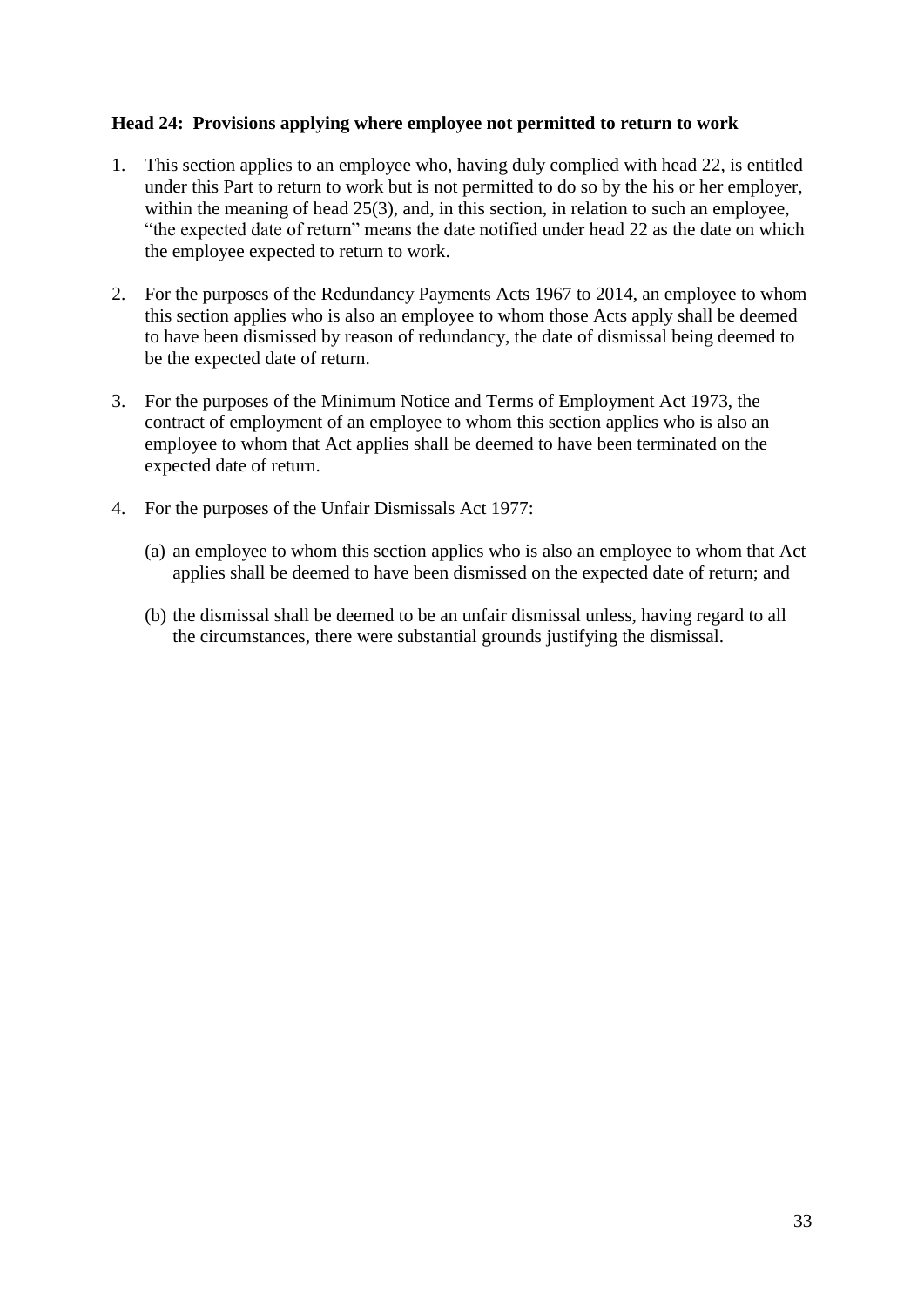#### **Part III – Resolution of Disputes**

#### **Head 25: Disputes regarding entitlements under Act**

To provide for the same protections in circumstances as set out in section 27 of the Paternity Leave and Benefit Act 2016.

- 1. The part does not apply to the dismissal of an employee;
- 2. This part does not apply to a person employed as a member of the Defence Forces;
- 3. A relevant employer in relation to an employee, means the employee's employer; and
- 4. Employee, employer and contract of employment are to be interpreted as per their definitions in the Parental Leave and Benefit Act 2016, while the term dismissal shall be interpreted as per the Unfair Dismissals Act 1977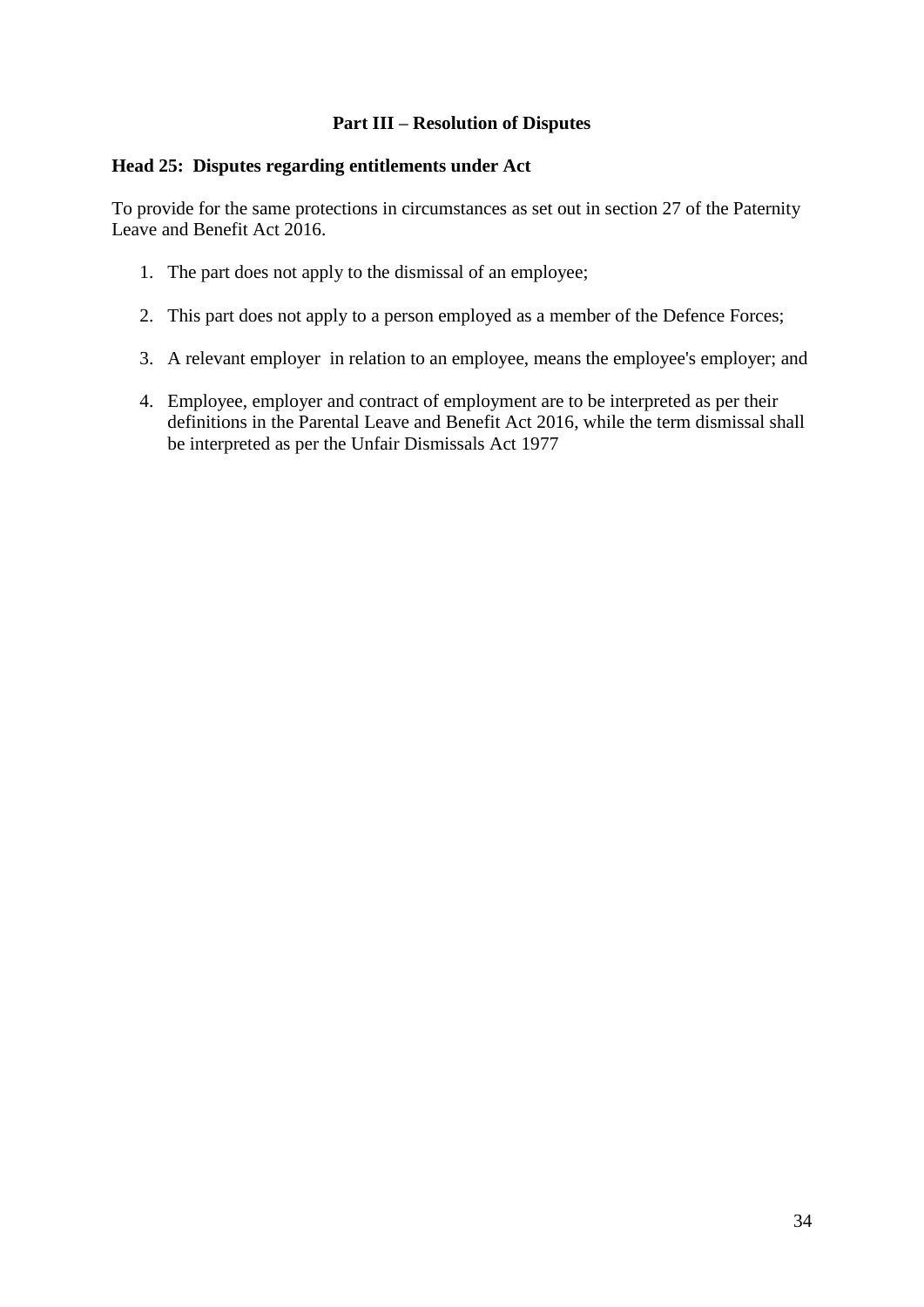#### **Head 26: Decision under section 41 or 44 of the Workplace Relations Act 2015**

Where there is a dispute between an employer and an employee concerning that employee's entitlement to parental leave and related matters, this head shall provide for the same adjudication and resolution provisions under sections 41 and 44 of the Workplace Relations Act 2015, as is provided for in section 28 of the Paternity Leave and Benefit Act 2016.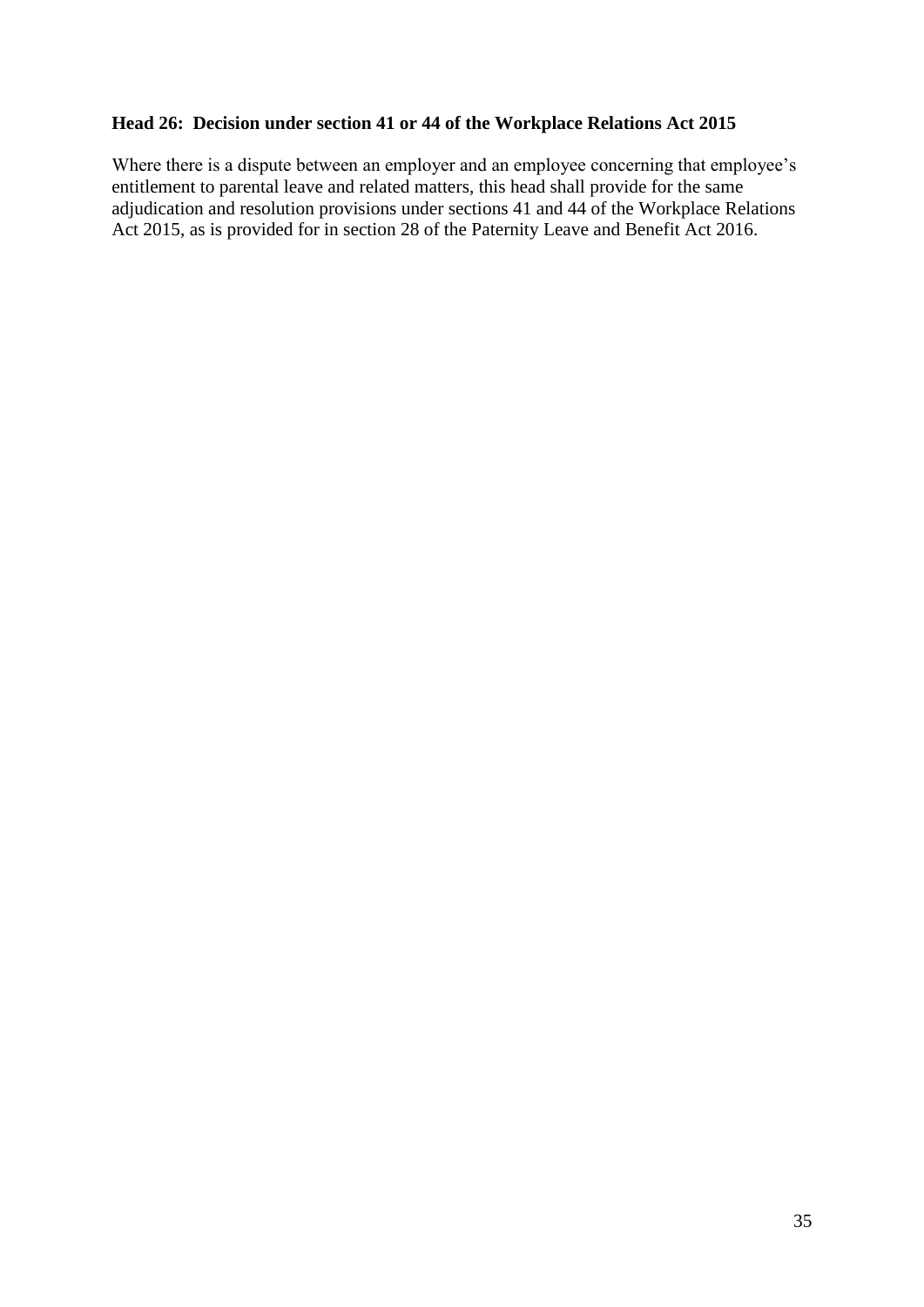#### **Head 27: Burden of proof**

Where there is a dispute between an employer and an employee concerning that employee's entitlement to parental leave and related matters, this head shall provide for the necessary definitions and requirement for an employee to establish a prima facia case of discrimination by the employer concerned.

Once that the employee's case been established on the facts of the complaint, the burden of proof shall shift to the respondent employer to prove the contrary.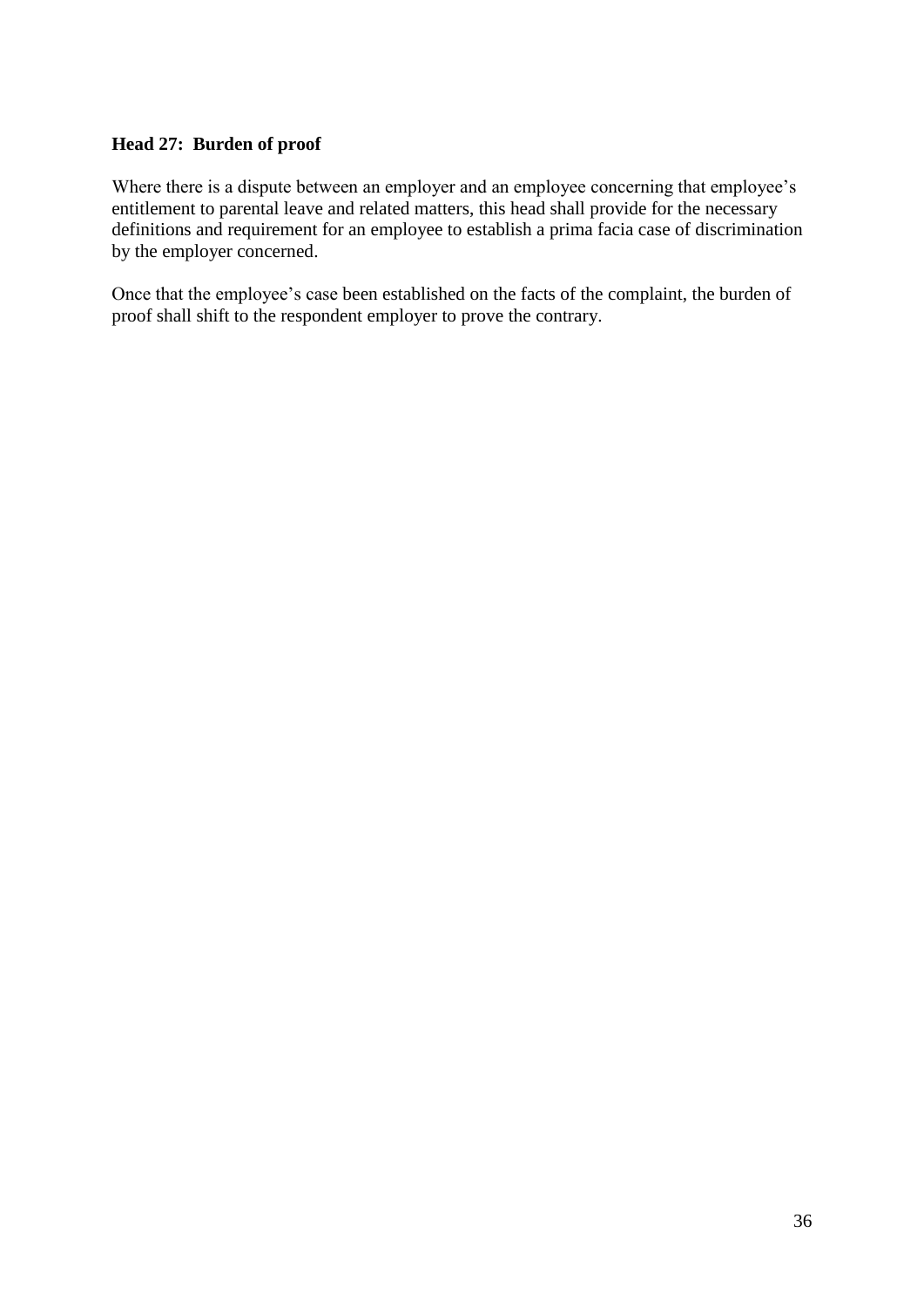# **Part IV – Parental Benefit**

# **Head 28 – Interpretation**

 $X$ . In this Part –

'the Principal Act' means the Social Welfare Consolidation Act 2005.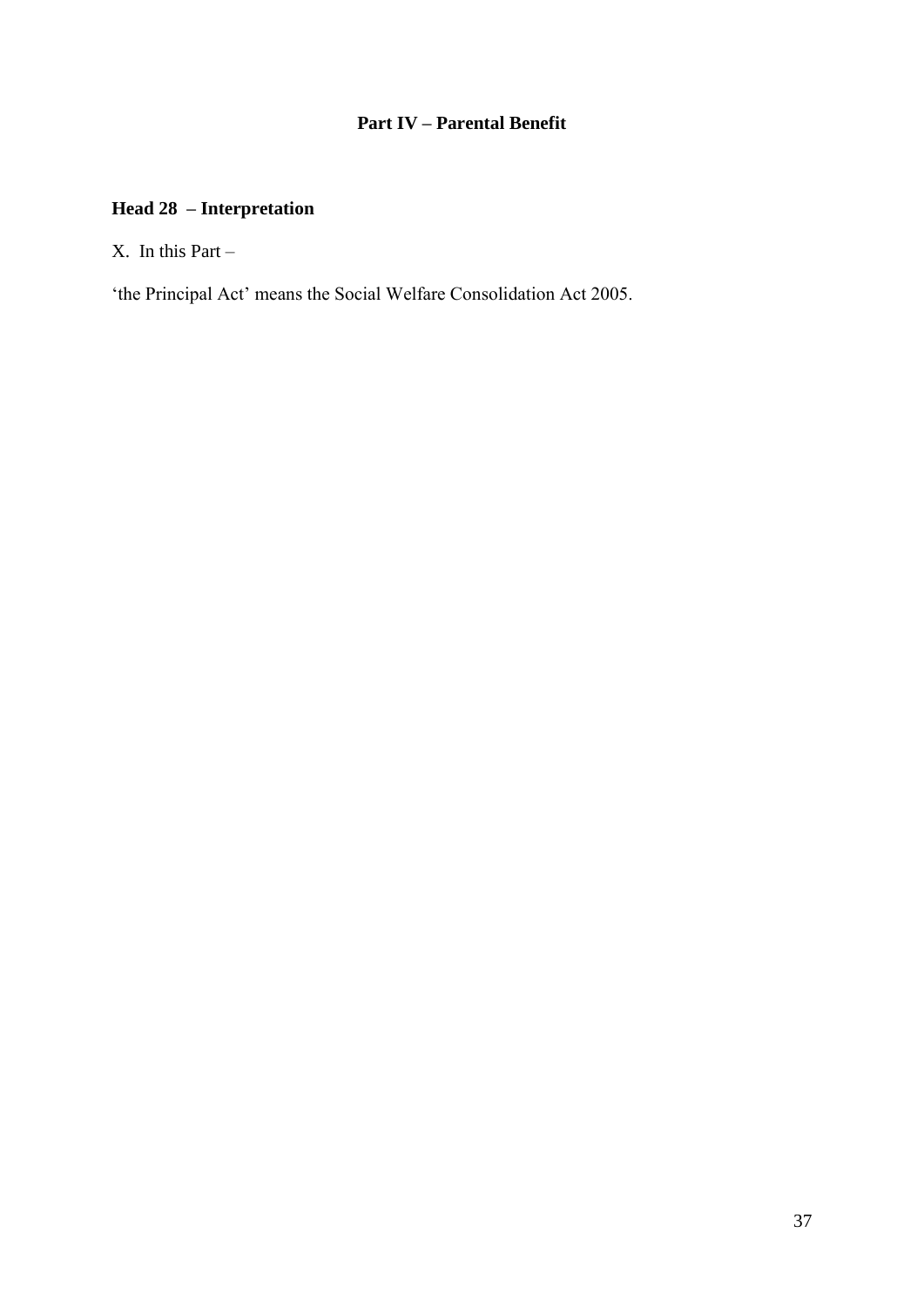# **Head 29 – Rates of self-employment contributions and related matters**

X. The Principal Act is amended in section 21(1)(e) by the insertion of "parental benefit," after "paternity benefit,".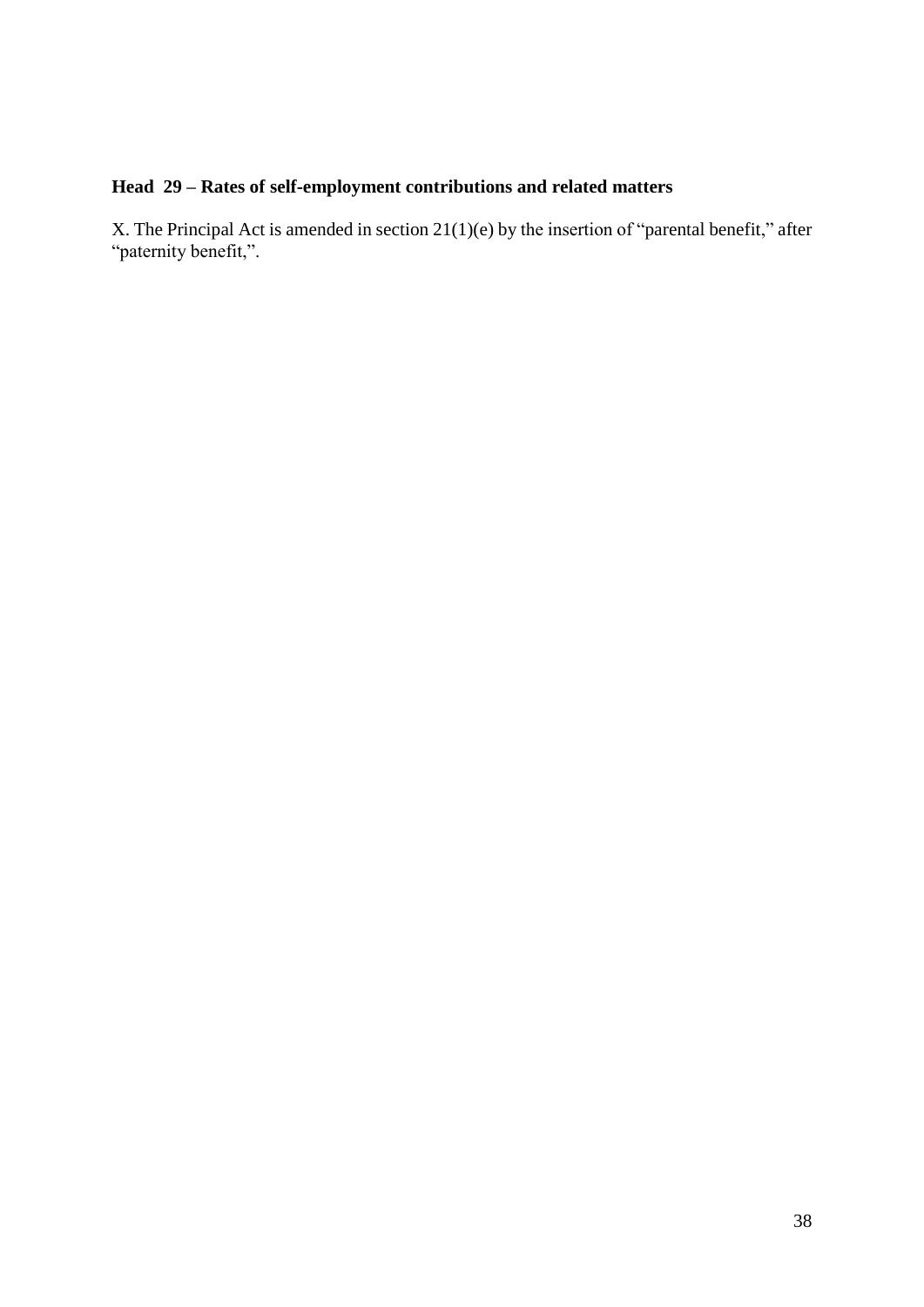# **Head 30 – Description of benefits**

X**.** Section 39(1) of the Principal Act is amended by the insertion of the following paragraph after paragraph (da)

"(db) Parental Benefit,"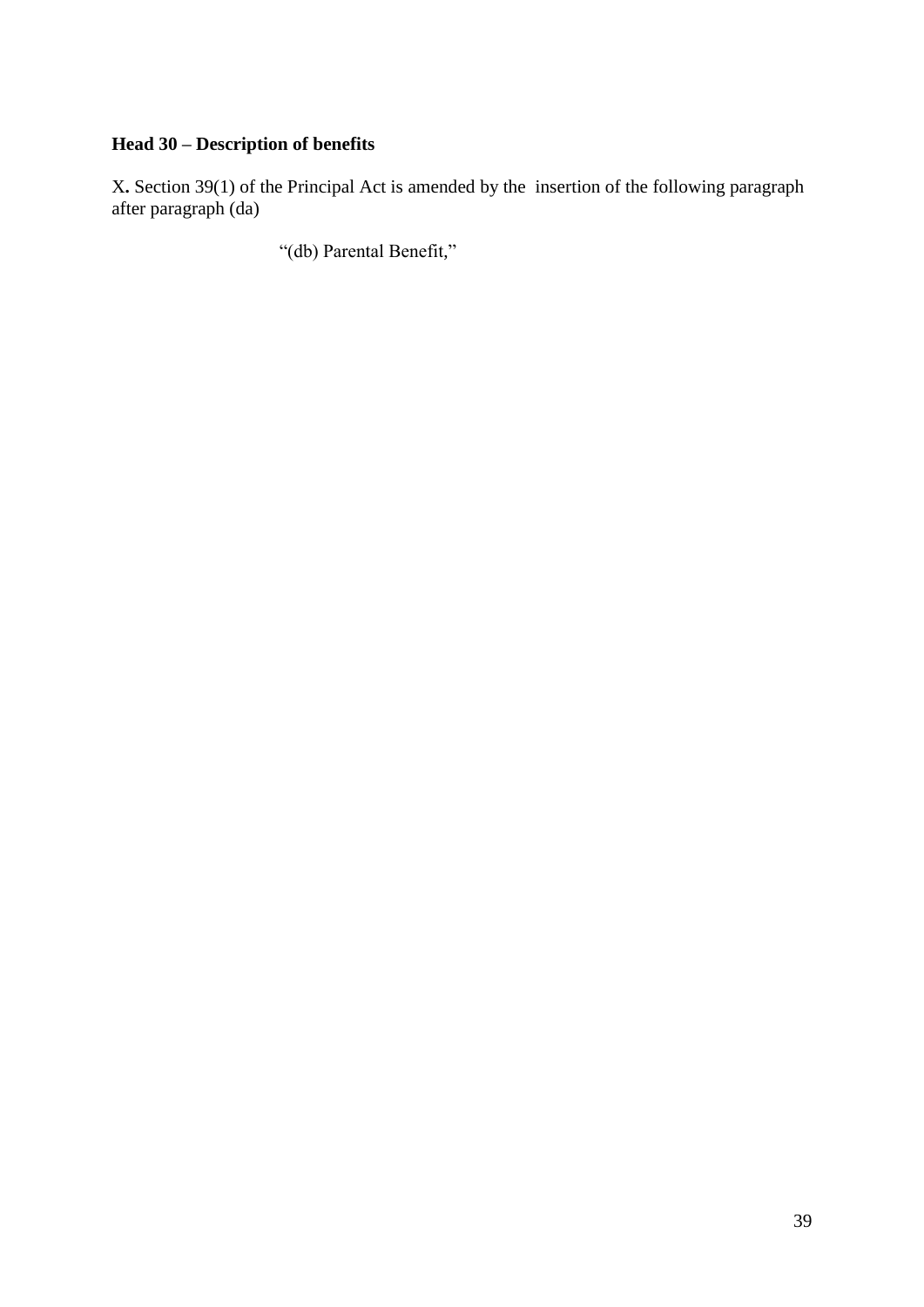#### **Head 31 - Parental Benefit**

X. Part 2 of the Social Welfare Consolidation Act 2005 is amended by the insertion of the following Chapter after Chapter 11A:

#### **"**CHAPTER 11B *Parental Benefit*

#### **Interpretation**

61F. In this Chapter, save where the context otherwise requires-

'Act of 1995' means the Adoptive Leave Act 1995;

'adopting mother' has the same meaning as it has in the Act of 1995;

'certificate of placement' has the meaning assigned to it by section 13 of the Act of 1995;

'relevant day' means the first day for which parental benefit is claimed;

'relevant parent' means, in relation to a child,

- (iv) the mother of the child,
- (v) the father of the child,
- (vi) the spouse, civil partner or cohabitant, as the case may be, of the relevant parent of the child, or
- (iv) a parent of the child under section 5 of the Children and Family Relationships Act 2015 where the child is a donor-conceived child within the meaning of Part 2 of that Act,

or, in relation to a child, who is, or is to be, adopted,

- (i) where the child is, or is to be, adopted jointly by a married couple of the same sex, the spouse chosen by that couple to be the relevant parent for the purposes of this Act, or
- (ii) in any other case, the spouse, civil partner or cohabitant, as the case may be, of the adopting mother or sole male adopter of the child.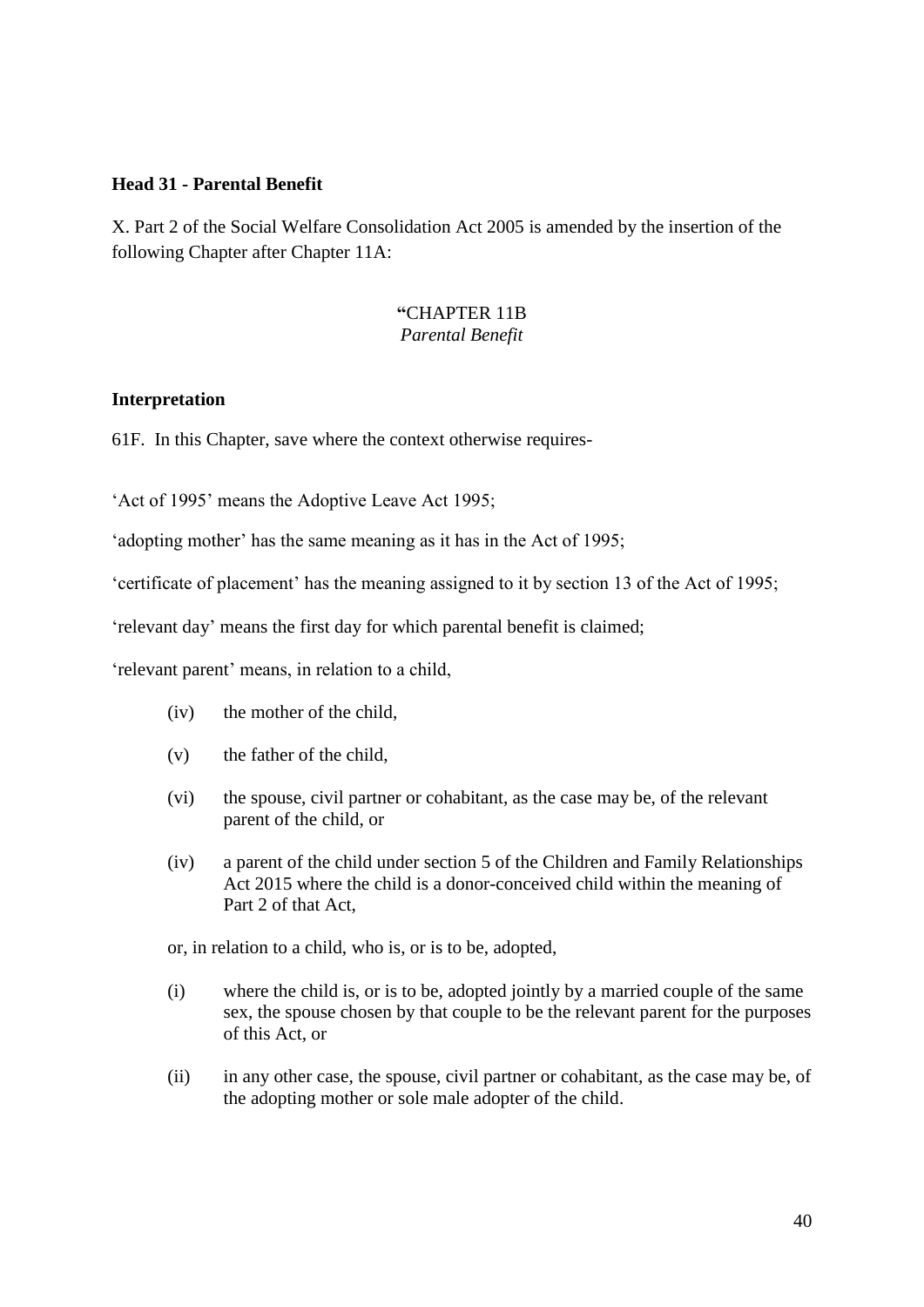#### **Entitlement to and duration of benefit.**

61G (1) Subject to this Act, a relevant parent shall be entitled to parental benefit where

(a) that person is providing care, or is assisting in the provision of care, to the child,

(b) that person, subject to subsection (4), satisfies the contribution conditions in section 61(H),

(c) that person is

(i) an employed contributor in employment or in insurable self-employment in the week immediately before the period of parental leave, or

(ii) is in receipt of maternity benefit, paternity benefit or adoptive benefit, or such other scheme as may be prescribed by the Minister, in the week before the period of parental leave,

- (d)(i) that person is an employee, and it is certified by that person's employer that the person is entitled to parental leave under part 3 of the [Parental Leave and Benefit Act 2019]
- or
- (ii) that person is self-employed and certifies that he or she will not engage in selfemployment for the period that they are in receipt of parental benefit.

(2) Each relevant parent shall be entitled to parental benefit.

(3) In the case of multiple births, or the adoption of multiple children at the same time, a relevant person shall only be entitled to one period of parental benefit as defined in [Part x of the Parental Leave and Benefit Act 2019].

(4) Nothing in this section shall prevent parental benefit being paid to a relevant parent who adopts a child and parental benefit has been paid in respect of that child to the parent or parents who gave up the child for adoption.

(5) Regulations may provide for entitling to parental benefit, subject to the conditions and in the circumstances that may be prescribed, the class or classes of persons who would be entitled to that benefit but for the fact that the contribution conditions in Section 61H are not satisfied.

(6) Subject to this Chapter, parental benefit, for the period as set out in [Head 3 of the Parental Leave and Benefit Act 2019], may be paid in respect of a continuous period of leave or individual periods of leave, each such period consisting of not less than 1 week.

(7)(i) In the case of a person referred to in subsection  $(1)(c)(i)$ , parental benefit shall be payable for the period of parental leave to which that person is entitled under [Head 3 of the Parental Leave and Benefit Act 2019].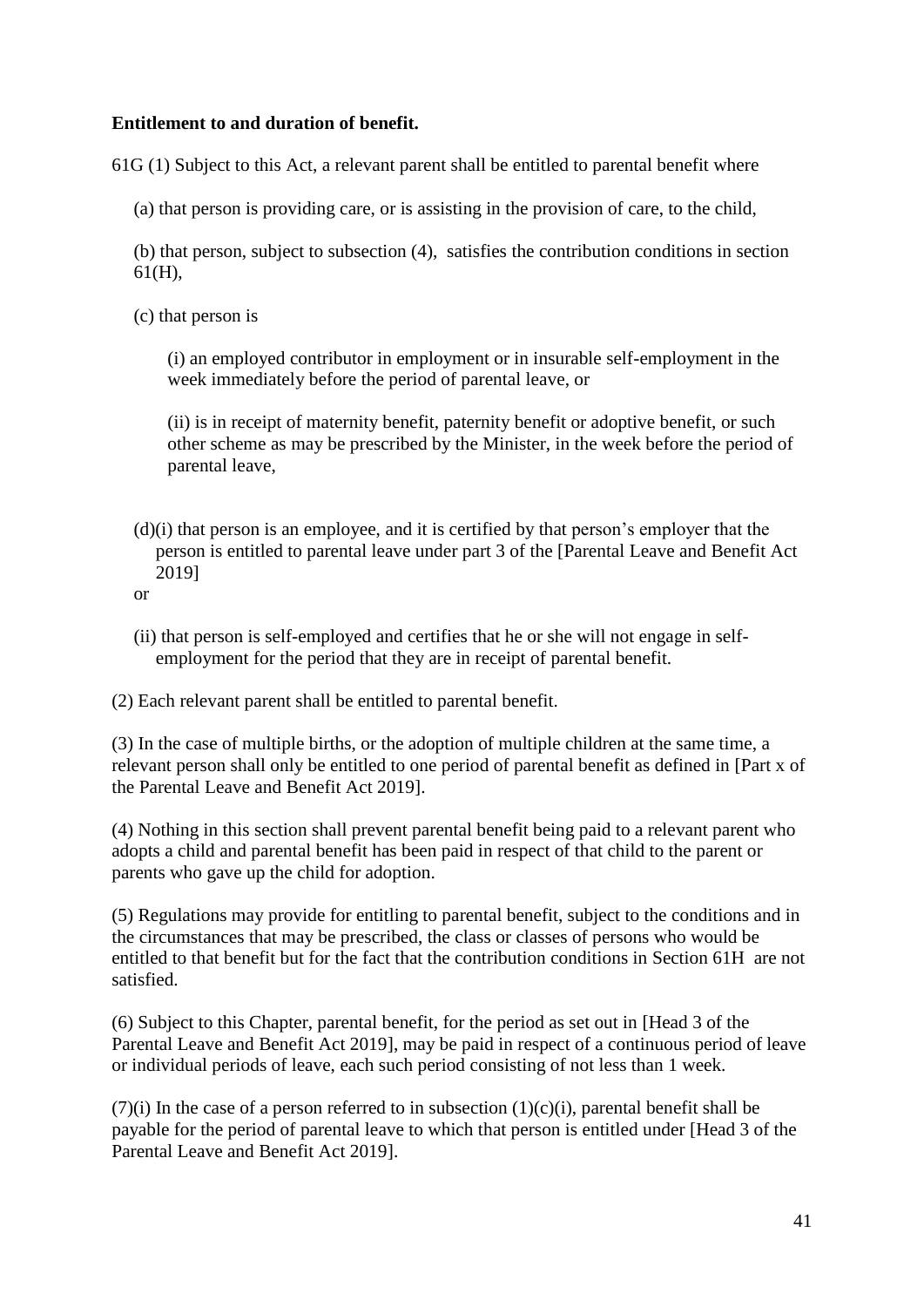(ii) In the case of a person referred to in subsection  $(1)(c)(ii)$ , parental benefit shall be payable for the period beginning not earlier than the day of the birth of the child or the day of placement of the child within the meaning of [Head 3 of the Parental Leave and Benefit Act 2019], and ending not later than the day on which the child concerned attains the age prescribed for this purpose by the Minister for Justice or, in the case that the child has been adopted, not later than the final day of the period following the date of placement prescribed for this purpose by the Minister for Justice [within the meaning of Head 7 of the Parental Leave and Benefit Act other than in the circumstances as set out in Head 14 of the Parental Leave and Benefit Act. ]

(8)(i) Subject to subsection (ii), parental benefit shall not be transferrable between relevant parents.

(ii) Where a relevant parent who is entitled to parental benefit dies, any remaining period of parental benefit entitlement may be transferred to the other relevant parent where –

(a) in the case of an employed contributor, it is certified by the person's employer that they are entitled to parental leave under part 3 of the Parental Leave and Benefit Act 2019 or

(b) in the case of a self-employed contributor, it is certified by that person that he or she will not engage in self-employment for the period that he or she is in receipt of parental benefit.

(9) Where a relevant parent who is entitled to parental benefit dies, the payment of parental benefit to the other relevant parent may be postponed where that person is entitled to a period of transferred leave under the maternity, paternity or adoptive leave schemes or as set out in [Head 9 of Parental Leave and Benefit Act 2019].

(10) The payment of parental benefit may be postponed in the event of sickness of the relevant parent or the hospitalisation of the child as set out in [Heads 10 & 11 of the Parental Leave and Benefit Act 2019].

(11) The Minister may disclose to an employer/any other person and an employer/any other person may disclose to the Minister, information (including personal data) relating to an applicant for the purposes of making or determining a claim for parental benefit

(12) Regulations may provide for requiring an employer or any other person to furnish any information that may be required for the purposes of this Chapter.

(13) This chapter applies

(a) the case of a child who is, or is to be, adopted, where the day of placement in respect of the child falls on or after 1 November 2019, or

(b) in any other case, where the date of birth of the child falls on or after 1 November 2019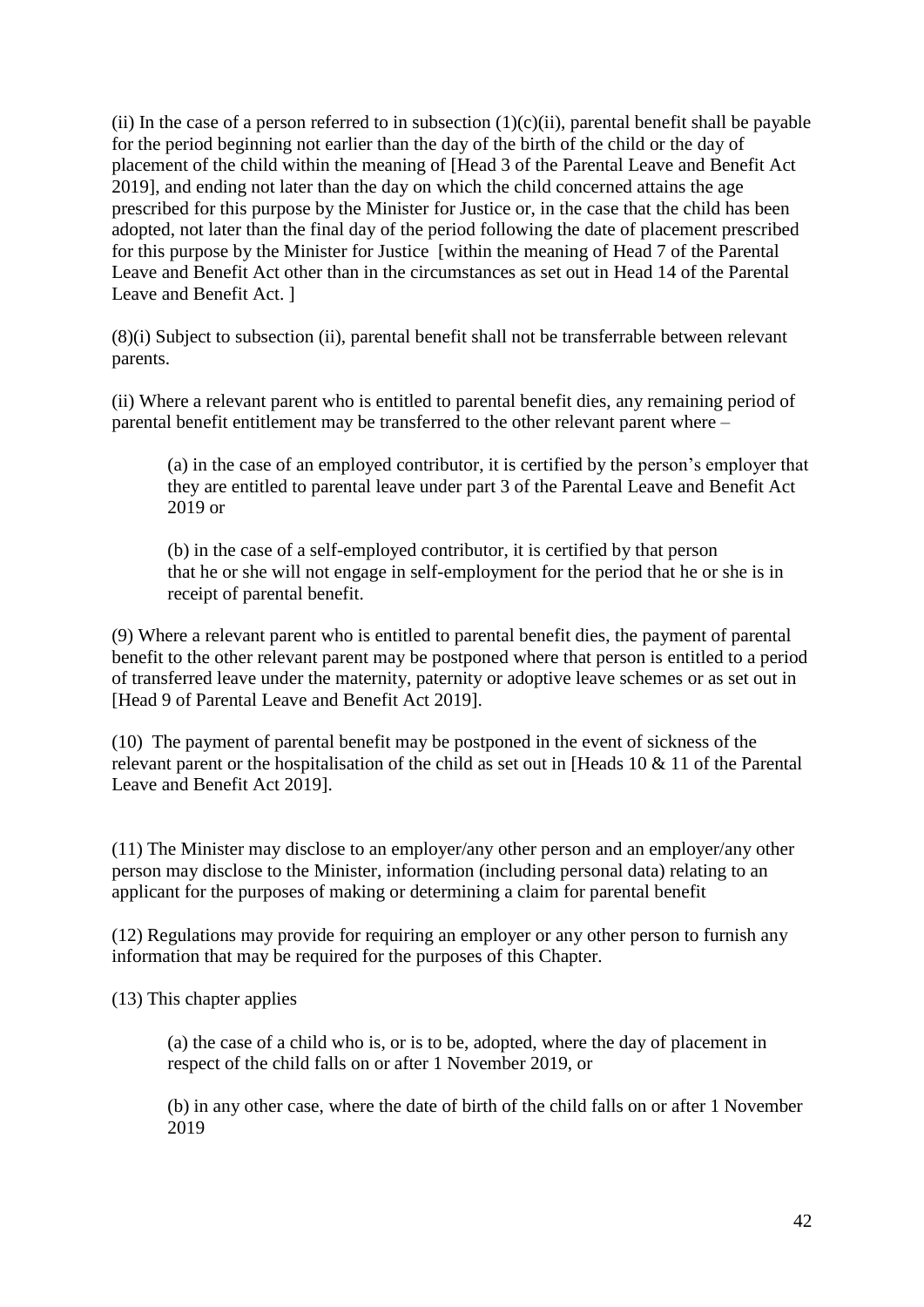#### **Conditions for receipt.**

61H(1) The contribution conditions for parental benefit are—

(a) in the case of an employed contributor—

(i)(I) that the claimant has qualifying contributions in respect of not less than 39 contribution weeks in the period beginning with their entry into insurance and ending immediately before the relevant day, and

 $(II)(A)$  that the claimant has qualifying contributions or credited contributions in respect of not less than 39 contribution weeks in the second last complete contribution year before the beginning of the benefit year in which the relevant day occurs or in a subsequent complete contribution year before the relevant day,

or

(B) that the claimant has qualifying contributions in respect of not less than 26 contribution weeks in each of the second last and third last complete contribution years before the beginning of the benefit year in which the relevant day occurs,

or

(ii) that the claimant has qualifying contributions in respect of not less than 39 contribution weeks in the 12 months immediately before the relevant day, or having been in insurable self-employment, satisfies the contribution conditions in paragraph (b),

and

(b) in the case of a person in insurable self-employment—

(i) that the claimant has qualifying contributions in respect of not less than 52 contribution weeks in the second last complete contribution year or in the third last complete contribution year before the beginning of the benefit year in which the relevant day occurs, or in a subsequent complete contribution year before the relevant day, or

(ii) where the claimant was previously an employed contributor, that they satisfy the contribution conditions in paragraph (a)(i) or that they have employment contributions in respect of not less than 39 contribution weeks in the 12 months immediately before the relevant day.

(2) A person who has qualified for maternity benefit, paternity benefit or adoptive Benefit in respect of the child may be deemed to have satisfied the requirements of subsection (1).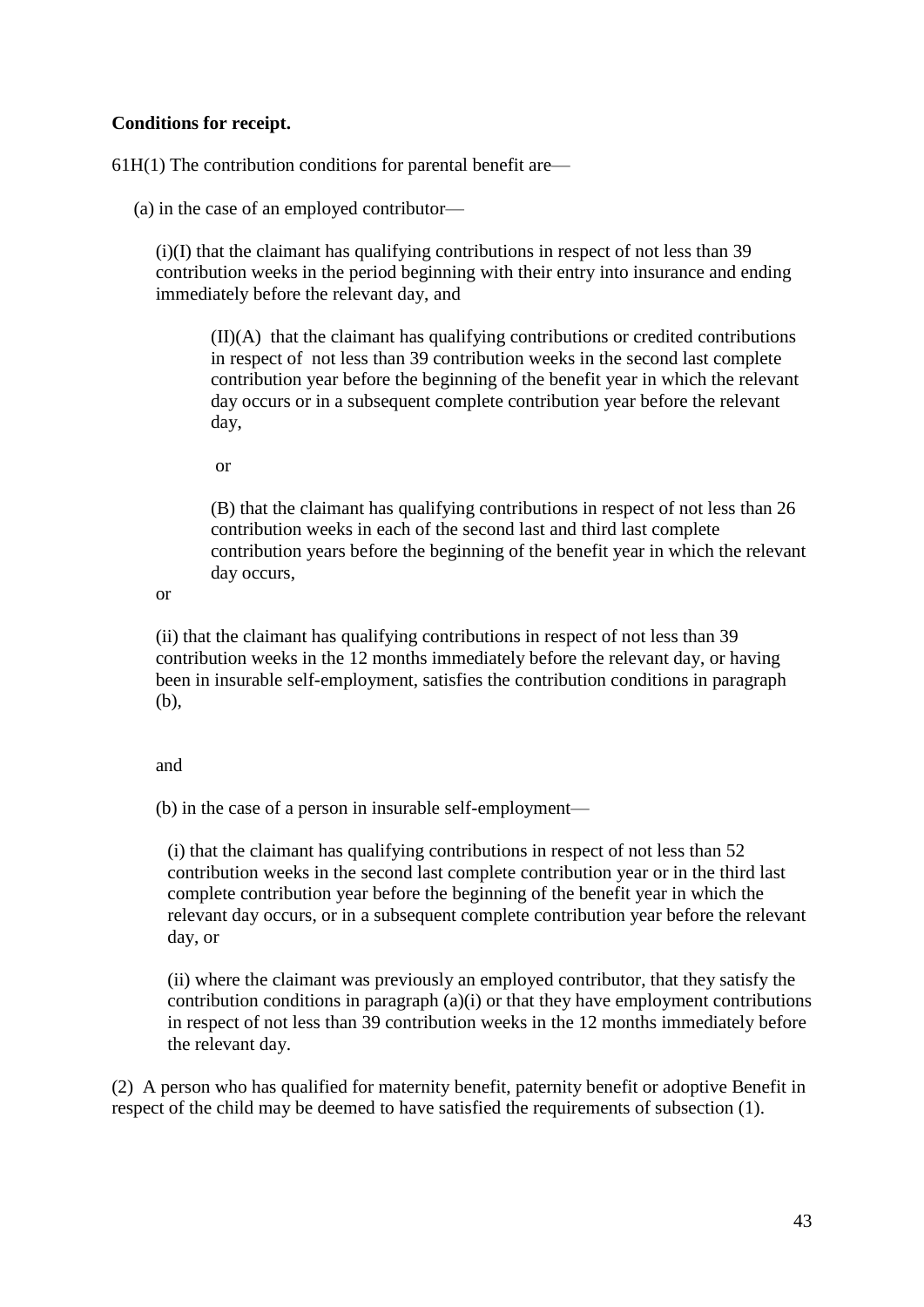#### **Rate of benefit.**

- $61I(1)$  Subject to this Act, the weekly rate of parental benefit shall be an amount equal to the greater of—
	- (i) the amount of illness benefit, including any increases of that benefit, which the person would otherwise receive if she was entitled to that benefit, or
	- $(ii) €245.$

#### **Disqualifications.**

61J Regulations may provide for disqualifying a person for receiving parental benefit where during the period for which the benefit is payable, they engage in any form of insurable employment, insurable (occupational injuries) employment, insurable self-employment, any employment referred to in paragraph 1, 2, 3 or 6 of Part 2 of Schedule 1 or any selfemployment referred to in paragraph 1 or 5 of Part 3 of Schedule 1.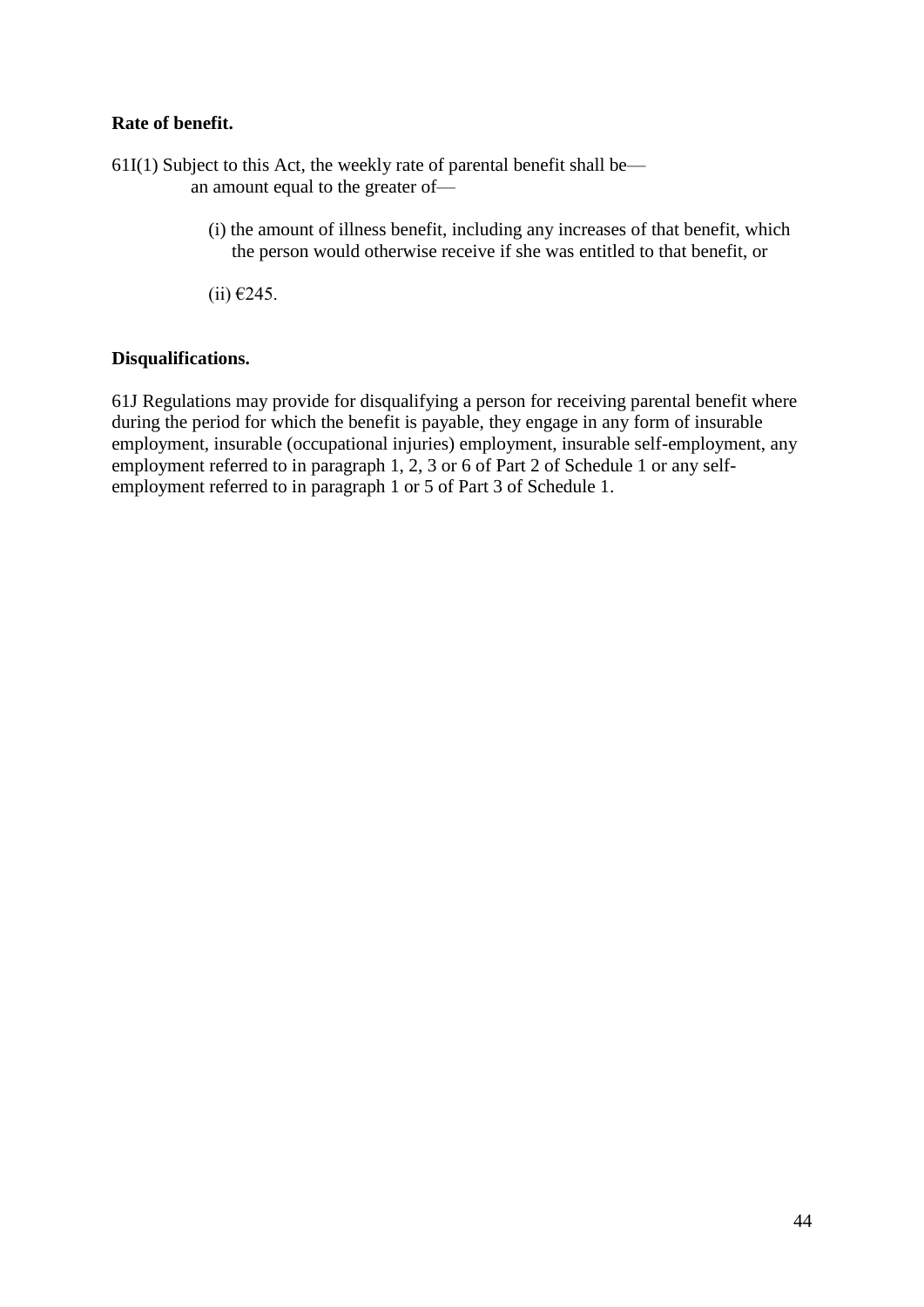# **Head 32 - Claims**

X. The Principal Act is amended in section 241(2)(c) by the insertion of "parental benefit," after "paternity benefit,".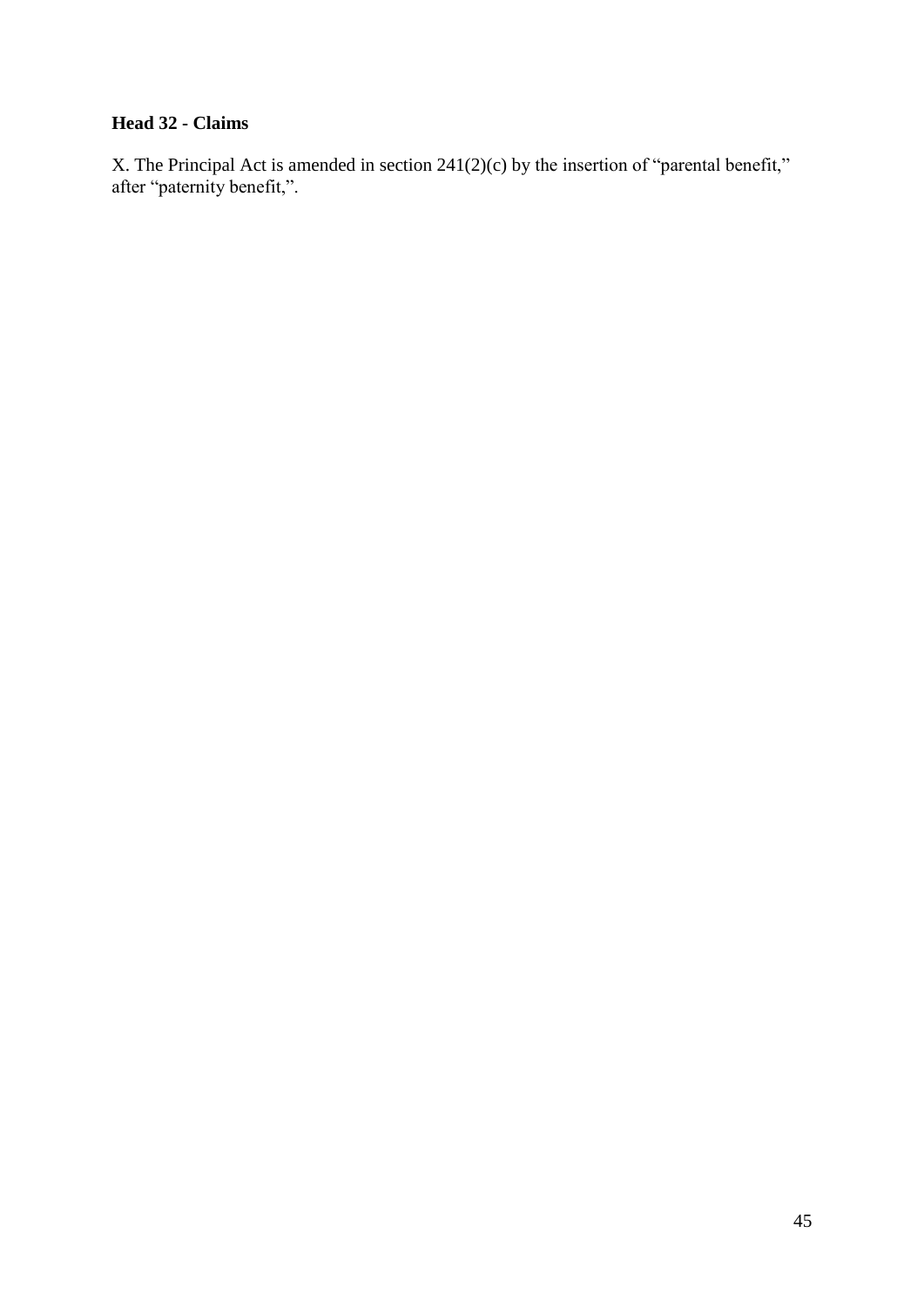# **Head 33 – Entitlement to Back To Work Family Dividend**

X. The Social Welfare Consolidation Act 2005 is amended in Section 238B (3)(a)(i) by the insertion of "parental benefit payable in accordance with Chapter 11B of Part 2," after "paternity benefit payable in accordance with Chapter 11A of Part 2,".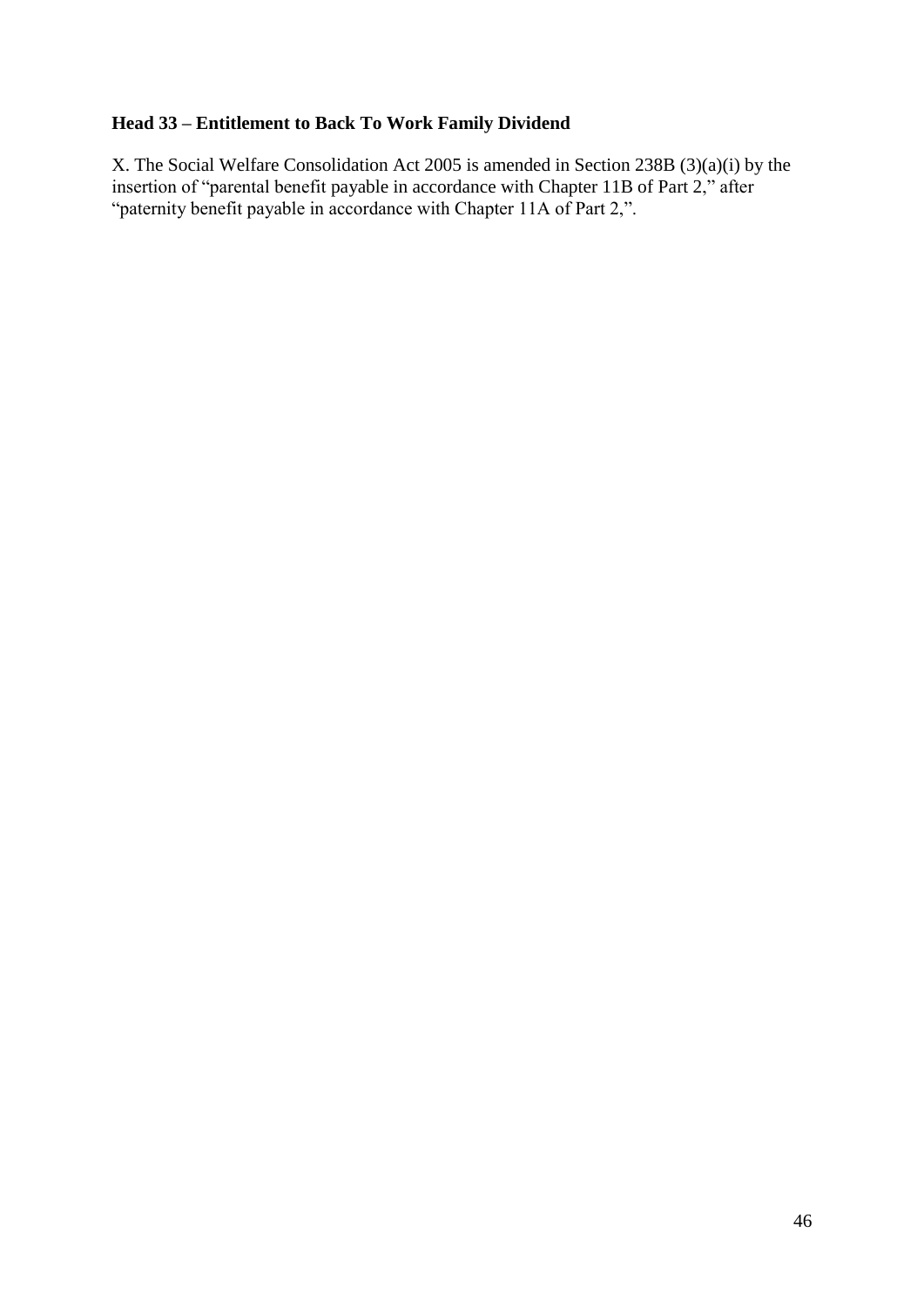#### **Head 34 – Payments after death**

X. The Principal Act is amended in section 248(1) -

- (a) by the substitution of "allowance," for "allowance;" in subparagraph (s), and
- (b) by the insertion of the following subparagraph after subparagraph (s):
- "(t) parental benefit;"

and

in section 248 (2) by the insertion of the following subsection after subsection (eb)

"(ec) where a relevant person is in receipt of parental benefit and the child in respect of whom that person is providing or assisting with their care dies, payment of parental benefit, subject to section 61(G), shall not be discontinued.

(ed) the provisions of subsection (ec) shall apply where the application for parental benefit was made prior to the date of death of the child or within 6 weeks after the date of death of the child."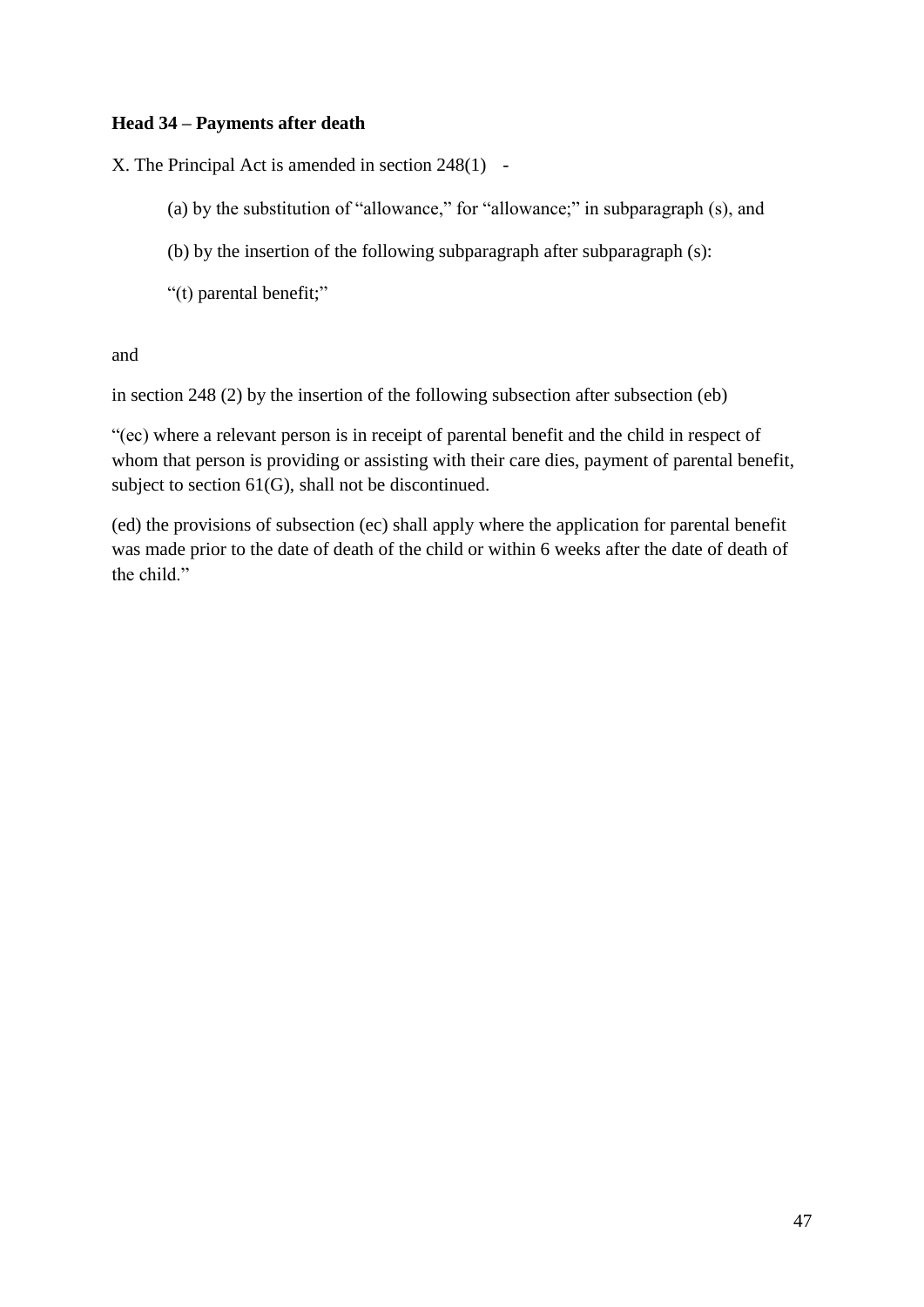# **Part V – Adoptive Leave: Amendment of Child and Family Relationship Act 2015 Head 35: Repeal of section 177 of the Children and Family Relationships Act 2015** Provide for:

Repeal of section 177 of the Child and Family Relationships Act 2015.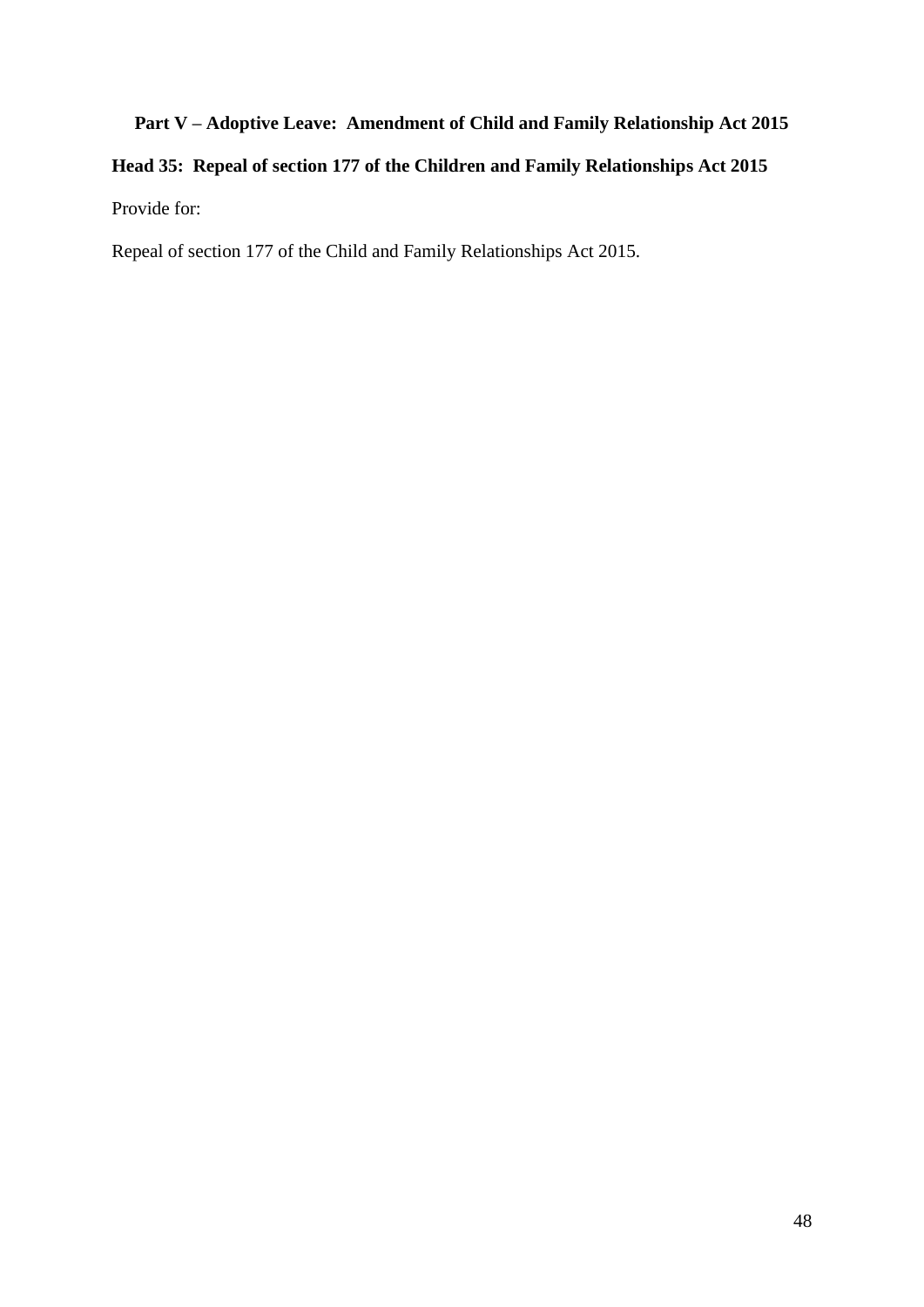#### **Head 36: Modification and reintroduction of section 177 of the Child and Family Relationship Act 2015 or amendment of section 2 of the Adoptive Leave Act 1995.**

### **Provide for:**

- Modify the definition of "employed qualifying adopter" to include references to marriage and married persons, similar to those for cohabiting relationships and civil partnerships;
- In paragraph  $(1A)(a)(i)$ , beginning with "a reference to 'adopting father'", to include references to marriage and married partners similar to those for cohabiting relationships and civil partnerships;
- In paragraph  $(1A)(a)(ii)$ , beginning with "a reference to 'adopting mother'", to include a reference to a married partner similar to that for a civil partner or the cohabitant of the qualifying adopter;
- In paragraph  $(1A)(b)$  to include:
	- $\triangleright$  a reference to marriage, in addition to the other forms of recognised relationships already in paragraph (b);
	- $\triangleright$  to insert an new paragraph (b)(i) to allow married couples to choose which of them shall be the qualified adopter; and
	- $\triangleright$  to renumber the current  $(1A)(b)(i)$  and  $(ii)$  to  $(1A)(b)(ii)$  and  $(iii)$  respectively, as a result of the point above.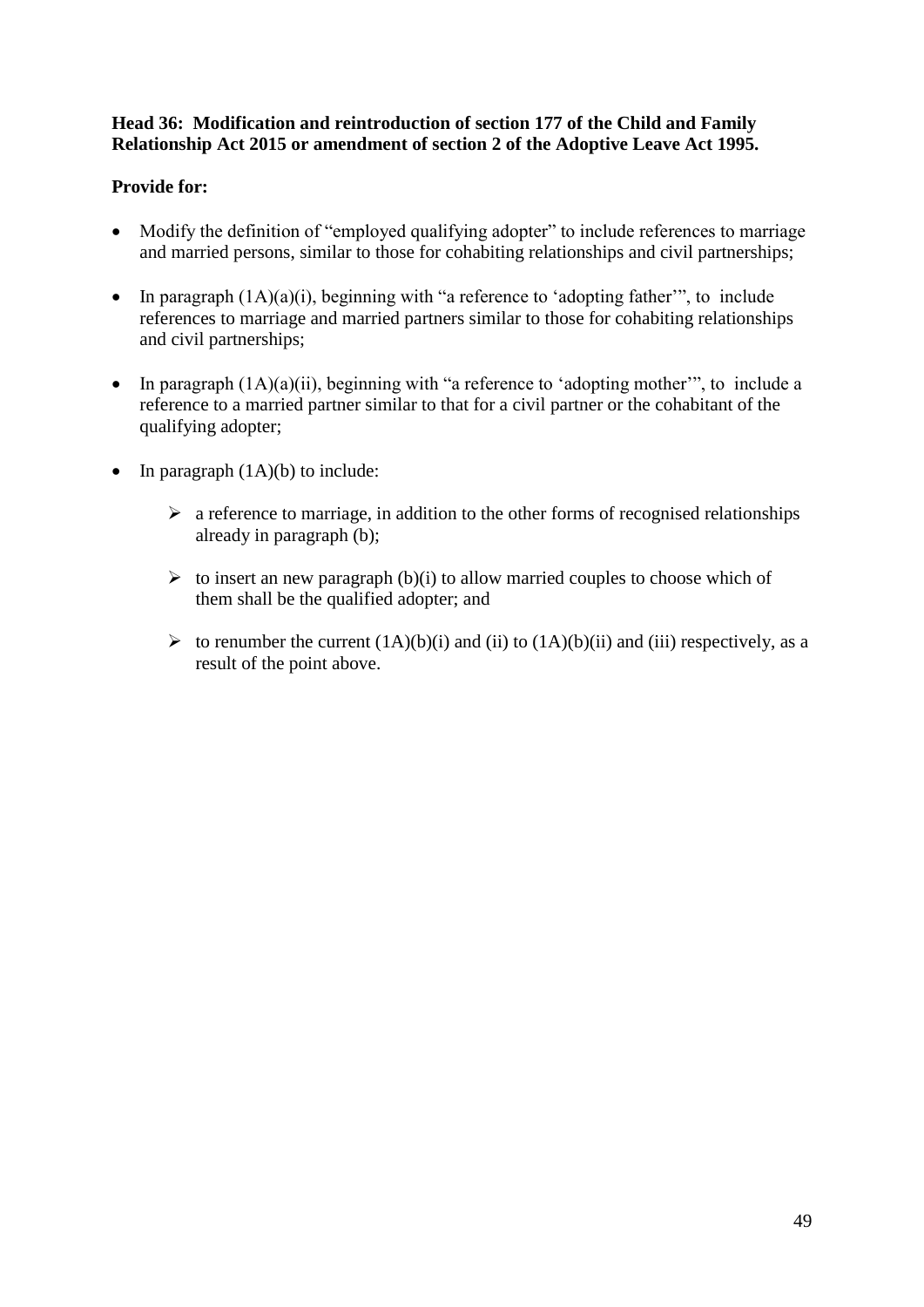#### **Head 37: Restriction on taking of adoptive leave and entitlement to adoptive benefit.**

#### **Provide for:**

To insert a new section in the Adoptive Leave Act 1995 to provide for the following:

- i. Where a person (A) adopts the child of their married or cohabiting partner (B), (A) should be precluded from taking adoptive leave in respect of (B)'s child if (B) has already taken maternity leave in respect of the child.
- ii. Where person (A) adopts a child, takes adoptive leave and either gets married or enters into a cohabiting relationship with partner (B) at a later date, (B) should not be permitted to take adoptive leave in respect of the child.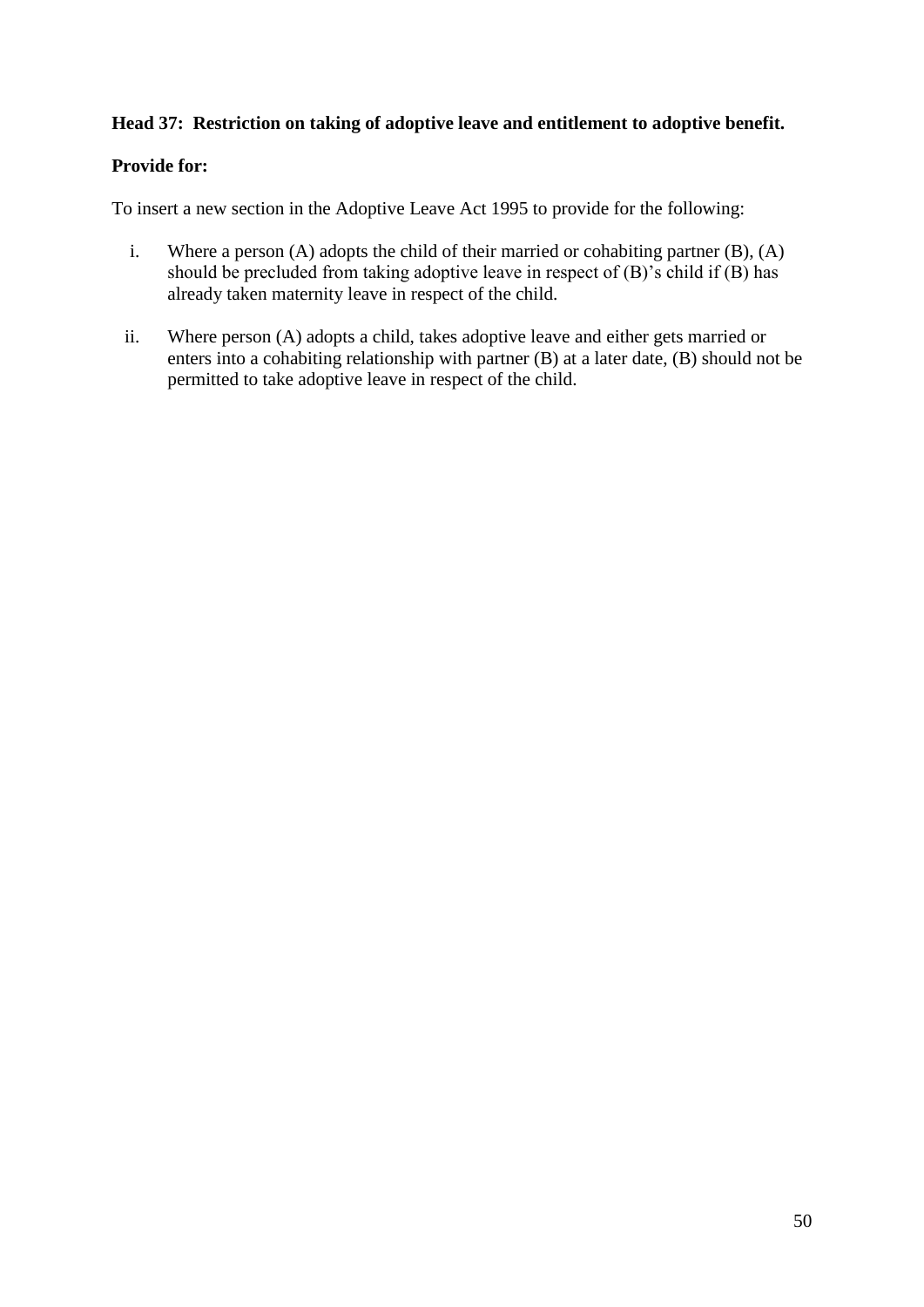# **Part VI – Adoptive Benefit**

# **Head 38 – Interpretation**

X. In this Part –

'the Principal Act' means the Social Welfare Consolidation Act 2005.